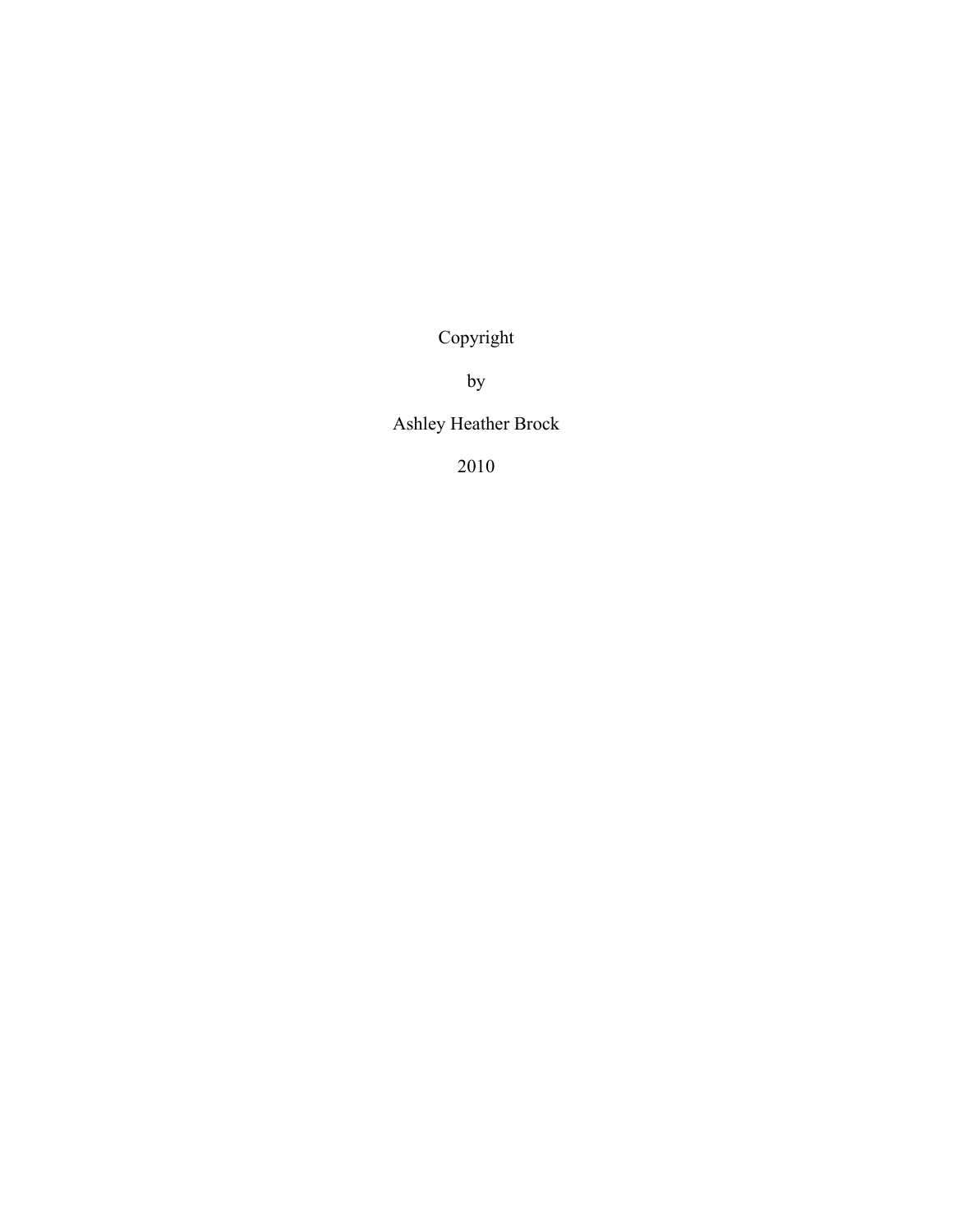**The Dissertation Committee for Ashley Heather Brock certifies that this is the approved version of the following dissertation:**

**Music in Motion: Associations Between Musical Pitch and Visuospatial Direction in Infants and Adults**

**Committee:**

Leslie B. Cohen, Co-Supervisor

David L. Gilden, Co-Supervisor

 $\mathcal{L}_\text{max}$ 

 $\overline{\phantom{a}}$  , where  $\overline{\phantom{a}}$  , where  $\overline{\phantom{a}}$  ,  $\overline{\phantom{a}}$  ,  $\overline{\phantom{a}}$  ,  $\overline{\phantom{a}}$  ,  $\overline{\phantom{a}}$  ,  $\overline{\phantom{a}}$  ,  $\overline{\phantom{a}}$  ,  $\overline{\phantom{a}}$  ,  $\overline{\phantom{a}}$  ,  $\overline{\phantom{a}}$  ,  $\overline{\phantom{a}}$  ,  $\overline{\phantom{a}}$  ,  $\overline{\phantom{a}}$  ,

 $\overline{\phantom{a}}$  , where  $\overline{\phantom{a}}$  , where  $\overline{\phantom{a}}$  ,  $\overline{\phantom{a}}$  ,  $\overline{\phantom{a}}$  ,  $\overline{\phantom{a}}$  ,  $\overline{\phantom{a}}$  ,  $\overline{\phantom{a}}$  ,  $\overline{\phantom{a}}$  ,  $\overline{\phantom{a}}$  ,  $\overline{\phantom{a}}$  ,  $\overline{\phantom{a}}$  ,  $\overline{\phantom{a}}$  ,  $\overline{\phantom{a}}$  ,  $\overline{\phantom{a}}$  ,

 $\overline{\phantom{a}}$  , where  $\overline{\phantom{a}}$  , where  $\overline{\phantom{a}}$  , where  $\overline{\phantom{a}}$ 

Jacqueline D. Woolley

Richard P. Meier

John G. Hixon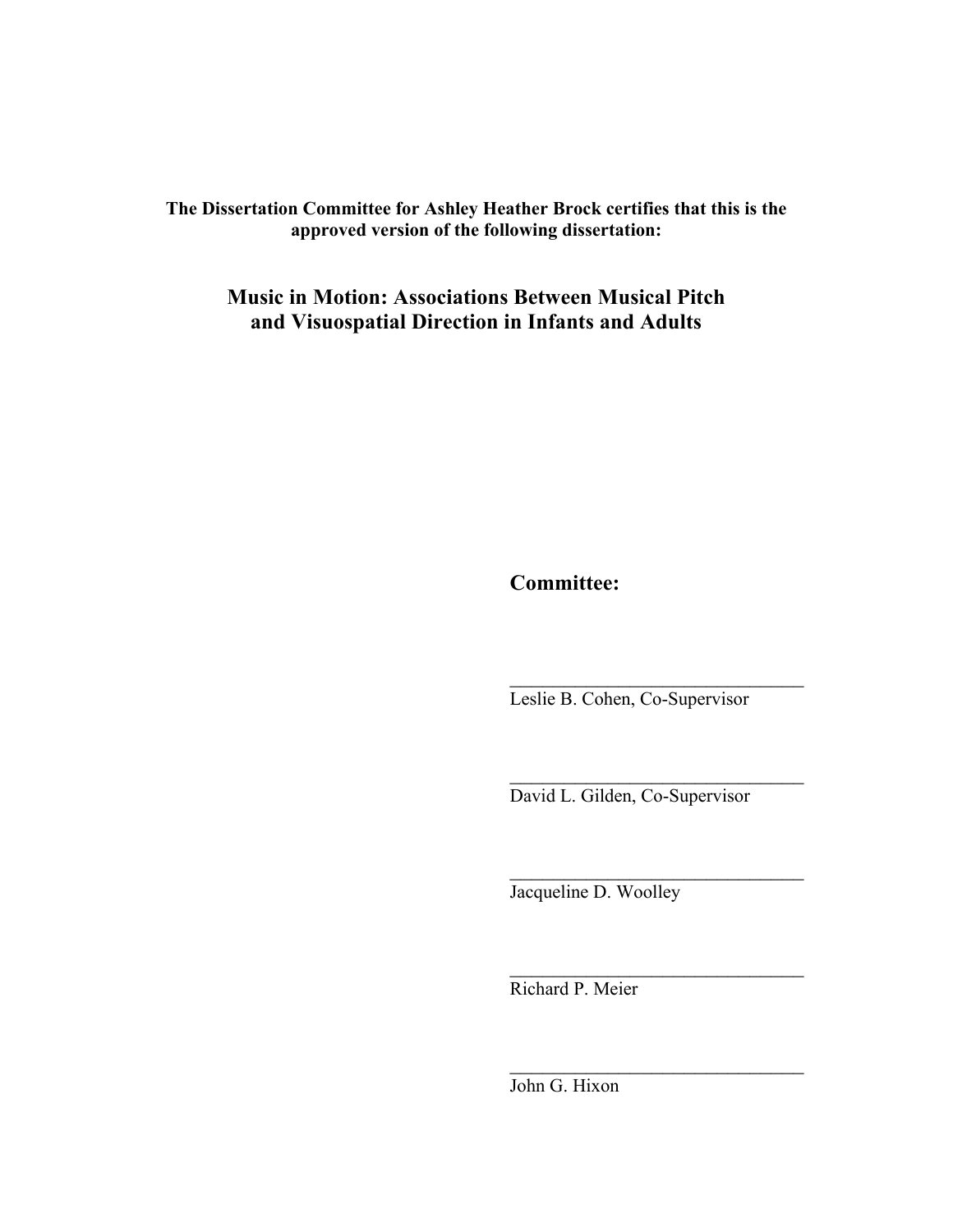## **Music in Motion: Associations Between Musical Pitch**

### **and Visuospatial Direction in Infants and Adults**

**by**

### **Ashley Heather Brock, B.A.; M.A.**

### **Dissertation**

Presented to the Faculty of the Graduate School of

The University of Texas at Austin

in Partial Fulfillment

of the Requirements

for the Degree of

### **Doctor of Philosophy**

The University of Texas at Austin

May 2010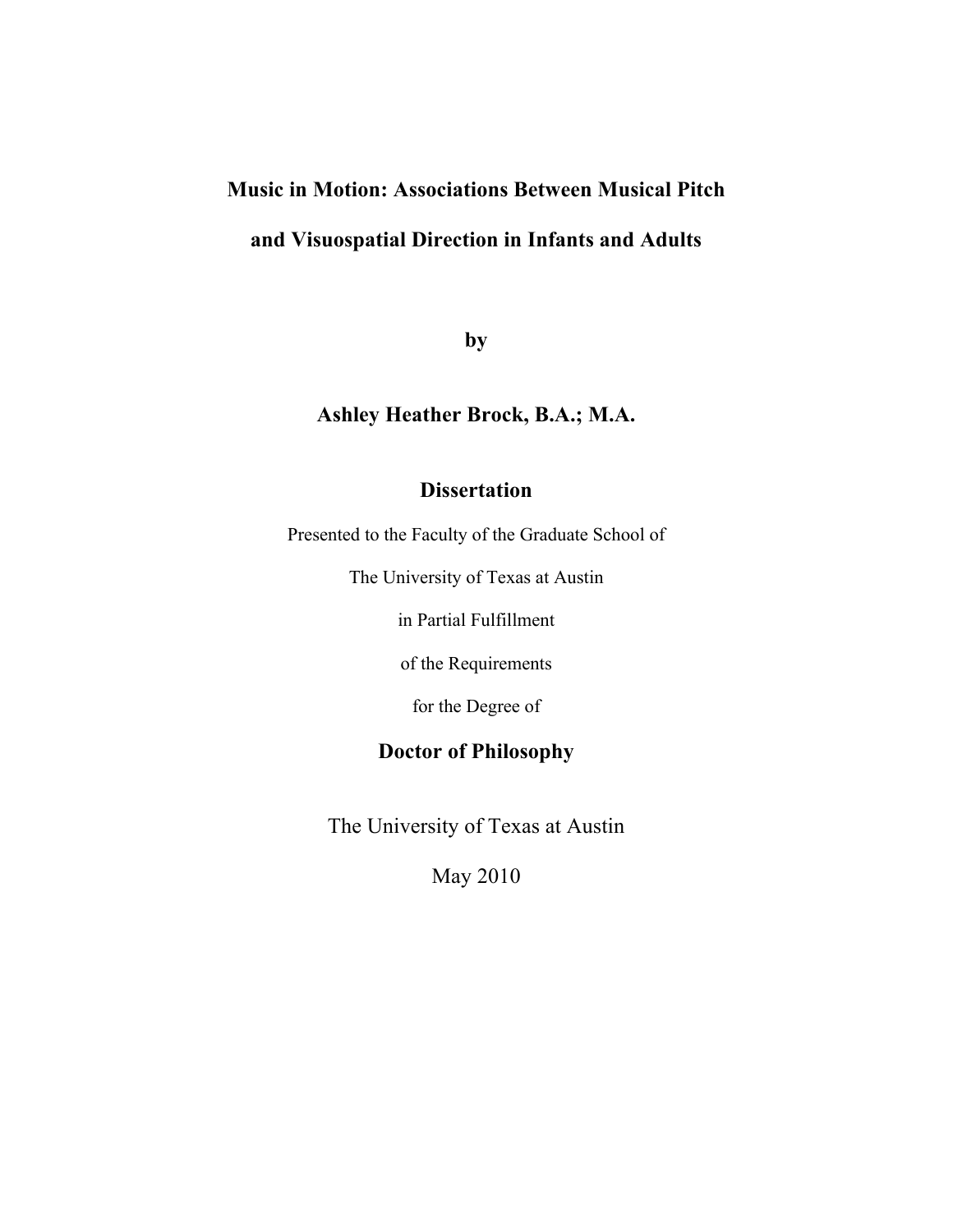## **Dedication**

This dissertation is dedicated to my family and to my fiancé, Nathaniel Baca, for their love and support.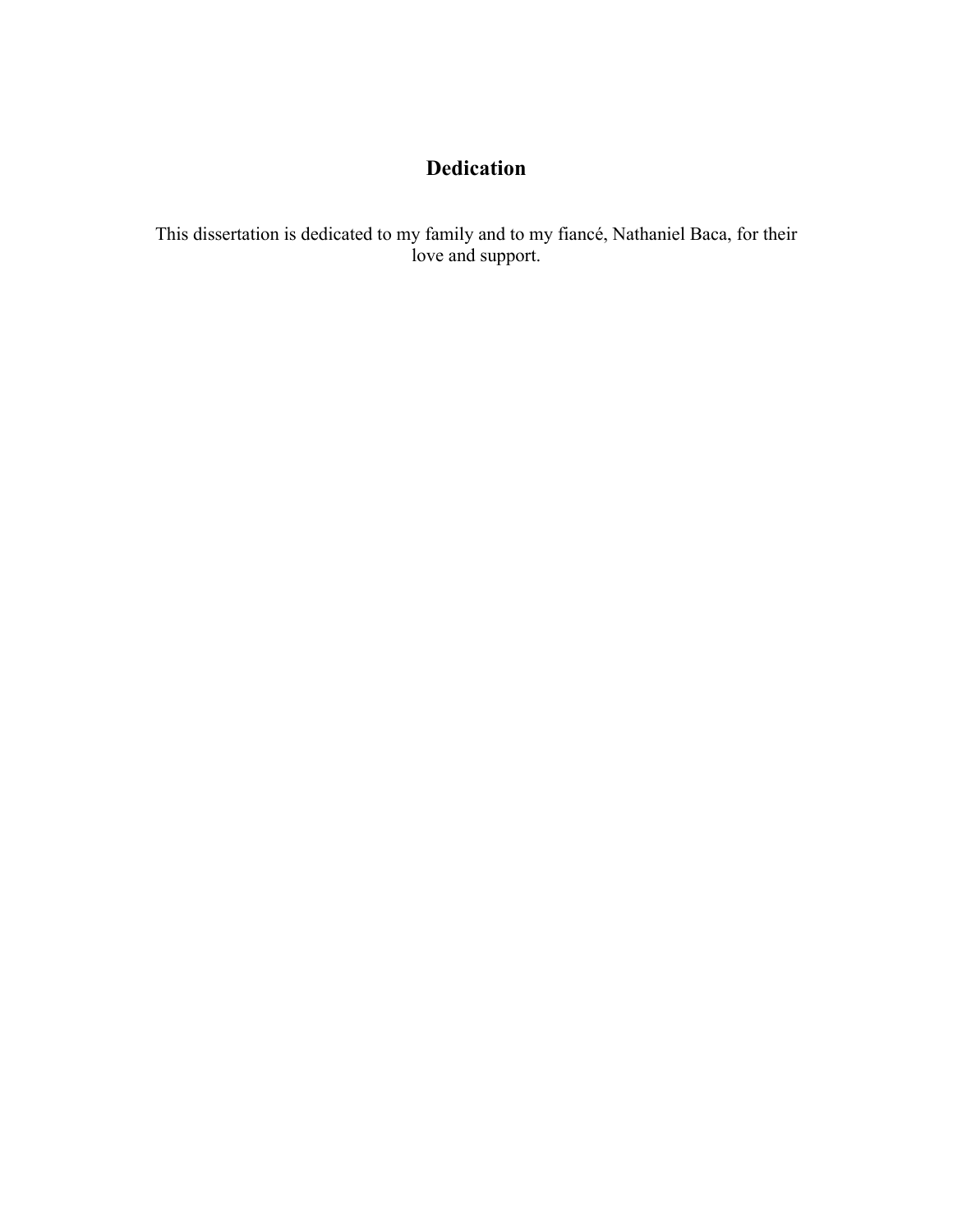#### **Acknowledgements**

I wish to thank Leslie B. Cohen, my advisor and dissertation co-supervisor, for his guidance and support. I thank David L. Gilden, my dissertation co-supervisor, for his helpful insights. I am also appreciative of the time and effort that my dissertation committee members, Jacqueline Woolley, Richard Meier, and Greg Hixon, have spent on my behalf.

I wish to thank all of the undergraduate research assistants who have helped with the research contained in this dissertation. I am especially grateful for Sylvia Morales, Emily Dubose, Nguyen-Vy Dang, Danielle Seay, Dasha Yegorova, Rebecca Gonzalez, Brian Kao, and Holly Weaver. I am also grateful to all of the parents and infants who volunteered their time to participate in these studies.

I would like to acknowledge my friends and family who have supported me throughout graduate school and during the dissertation process. I would especially like to thank Llewyn Paine for her help with the programming for this project, as well as her friendship and encouragement. I appreciate the helpful comments, camaraderie, and support of Laura Marusich and Grant Baldwin. Finally, thank you to my family and to my fiancé, Nathaniel Baca, for loving, supporting, and encouraging me. I share this accomplishment with all of you.

v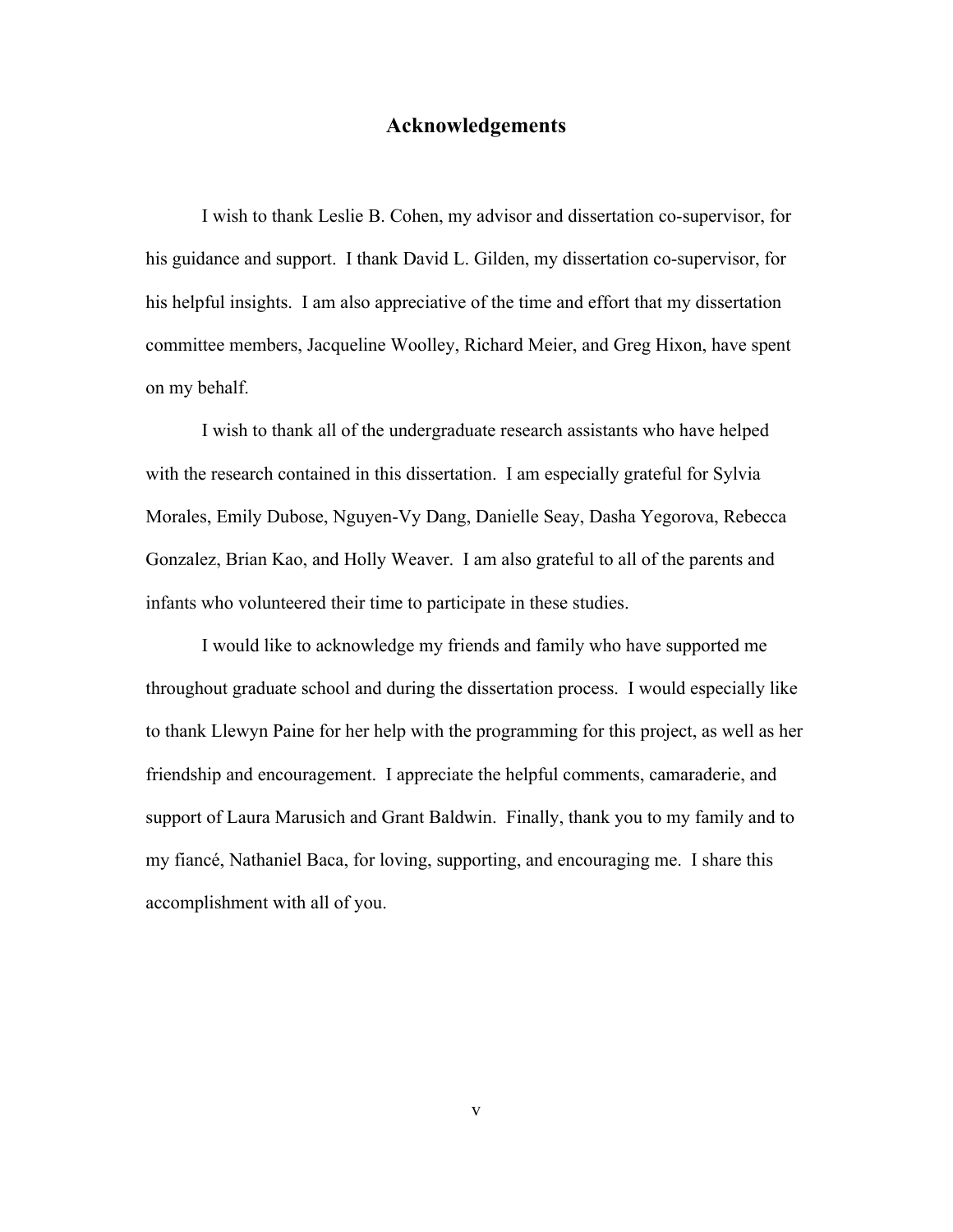# **Music in Motion: Associations Between Musical Pitch and Visuospatial Direction in Infants and Adults**

Ashley Heather Brock, PhD.

The University of Texas at Austin, 2010

Supervisors: Leslie B. Cohen and David L. Gilden

Although many researchers investigate the senses separately, most people have a coherent conscious experience of the world that is not divided into separate perceptions of vision, hearing, or other senses. The brain integrates the information received from our senses into a unified representation of the world around us. Previous research has demonstrated that what people perceive with one sense can influence their perception of stimuli with the other senses (Roffler & Butler, 1968; Marks, 2000). The current set of studies was designed to illuminate the associations between musical pitch and visuospatial motion.

The first two experiments with infants revealed that 11-month-old infants are sensitive to associations between ascending and descending musical pitch and the direction of an object's motion. Additionally, two more experiments with infants revealed that infants of the same age do not show the associations of rightward motion with ascending pitch and leftward motion with descending pitch that adults have demonstrated in some experiments (Eitan & Granot, 2006).

vi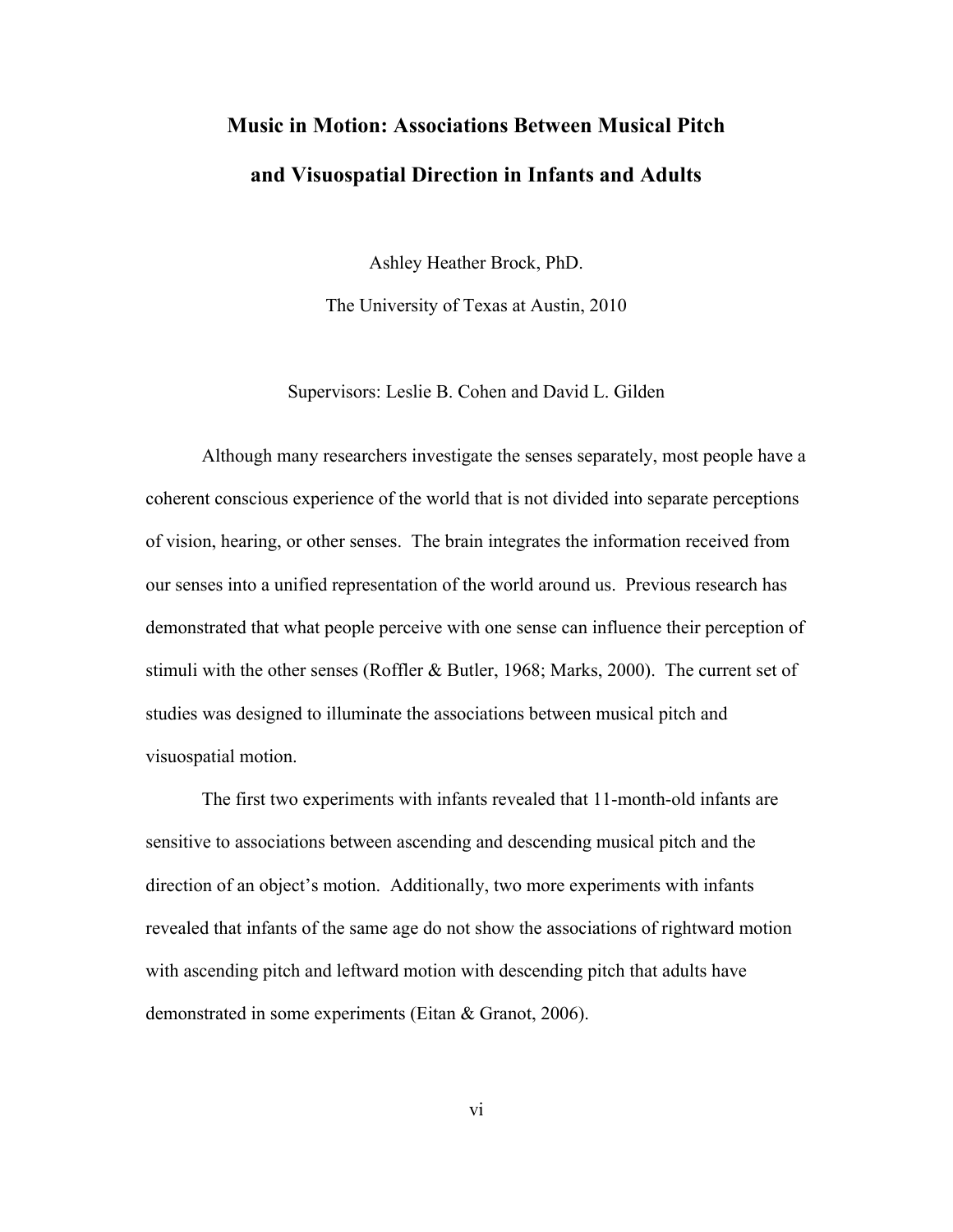The fifth experiment tested the influence of ascending and descending musical stimuli on making a visuospatial motion to a target location. Adult subjects demonstrated faster reaction times when using a trackball to move a cursor to a target location on a computer screen when the direction of the target was congruent with the musical stimulus to which they were listening. The effect was stronger for vertical target locations than for horizontal target locations.

The results of these studies indicate that both infants and adults are sensitive to associations between musical pitch and visuospatial motion in the vertical plane, and adults may also make associations between musical pitch and visuospatial motion in the horizontal plane.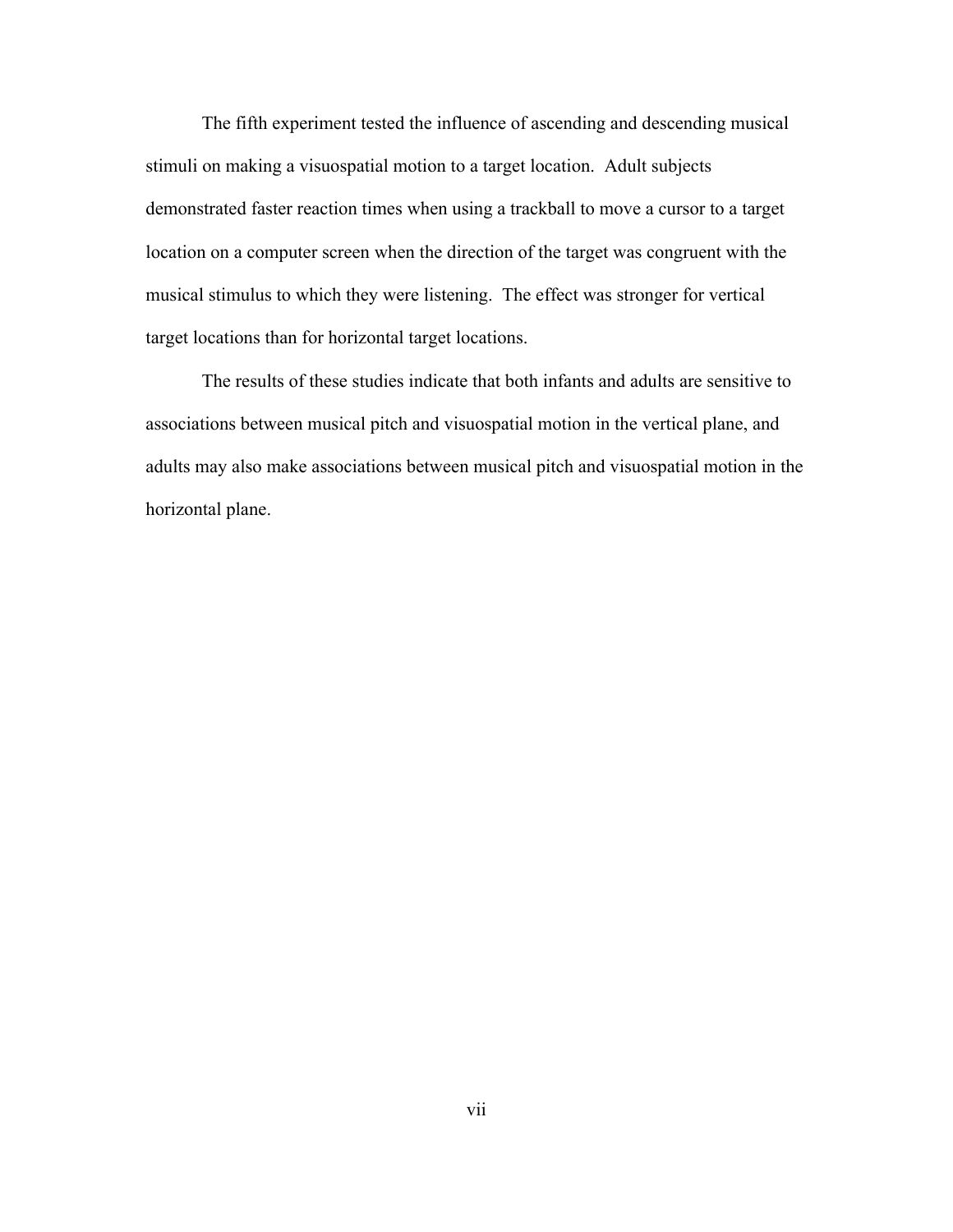## **Table of Contents**

| Review of intersensory perception and cross-modal matching studies in adults1   |
|---------------------------------------------------------------------------------|
| Review of intersensory perception and cross-modal matching studies in infants.4 |
| Review of cross-modal matching and sensory integration theories7                |
| Review of music perception studies in infants and children10                    |
| Review of music and spatial mapping studies in adults13                         |
|                                                                                 |
|                                                                                 |
|                                                                                 |
|                                                                                 |
|                                                                                 |
|                                                                                 |
|                                                                                 |
|                                                                                 |
|                                                                                 |
| .32                                                                             |
|                                                                                 |
|                                                                                 |
|                                                                                 |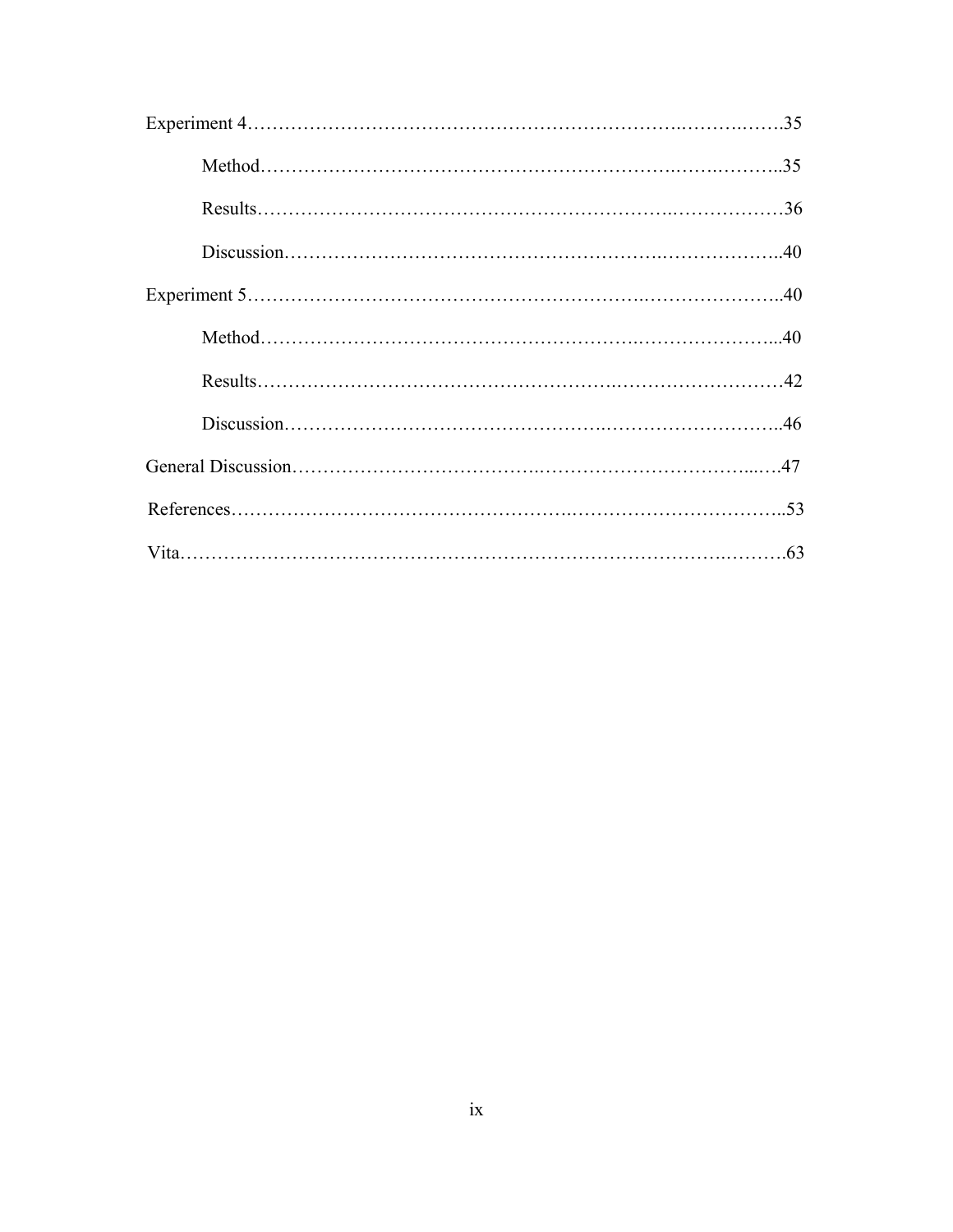## **List of Figures**

| Figure $1$ : | Mean looking times during test trials for Experiment 124              |  |
|--------------|-----------------------------------------------------------------------|--|
| Figure 2:    |                                                                       |  |
| Figure 3:    | Mean looking times during test trials for Experiments 1 and 228       |  |
| Figure 4:    | Mean looking times during test trials for Experiment 334              |  |
| Figure 5:    | Mean looking times during test trials for Experiment 437              |  |
| Figure 6:    | Mean looking times during test trials for habituators in Experiment 3 |  |
|              |                                                                       |  |
| Figure 7:    | Cell means for reaction times for Experiment 5 for matching and       |  |
|              |                                                                       |  |
| Figure 8:    | Cell means for reaction times for Experiment 5 for matching and       |  |
|              |                                                                       |  |
| Figure 9:    | Cell means for reaction times for Experiment 5 for vertical and       |  |
|              |                                                                       |  |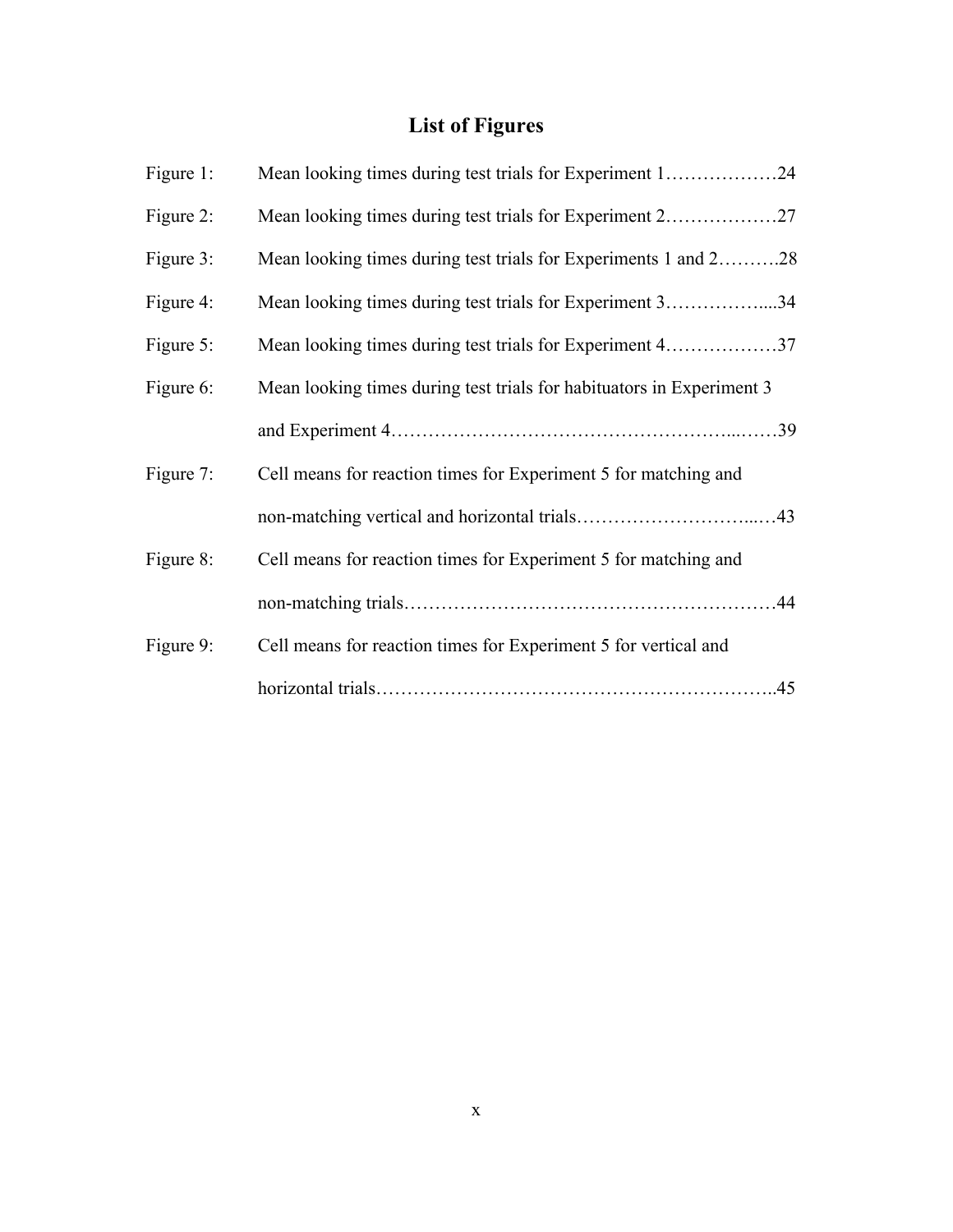#### **Introduction**

#### *Review of intersensory perception and cross-modal matching studies in adults*

Although many researchers investigate the senses separately, most people have a coherent conscious experience of the world that is not divided into separate perceptions of vision, hearing, or other senses. The brain integrates the information received from our senses into a unified representation of the world around us. Recent research in neuroimaging has identified areas of the brain that may be responsible for this task, including the superior colliculus in the midbrain and cortical structures such as the superior temporal gyrus and auditory and visual association areas (Stein & Meredith, 1993; Afifi & Bergman, 2005).

 In addition to the integration of sensory information that is accomplished by the brain, much information in our environment reaches us through multiple senses. Multimodal information provides greater perceptual accuracy than does unimodal information (Gibson, 1979). We can often use information received by one sense to clarify ambiguous information received from another sense; for example, it is easier to understand unclear speech if one can see the speaker's mouth moving. Likewise, most adults are bothered by asynchrony of certain auditory and visual components, such as watching a foreign film in which the actors' mouth movements are speaking a language different from the one that has been dubbed over on the sound track to which one is listening.

These links between the senses shape our perception of the stimuli we encounter. For example, the visual system and the auditory system often work in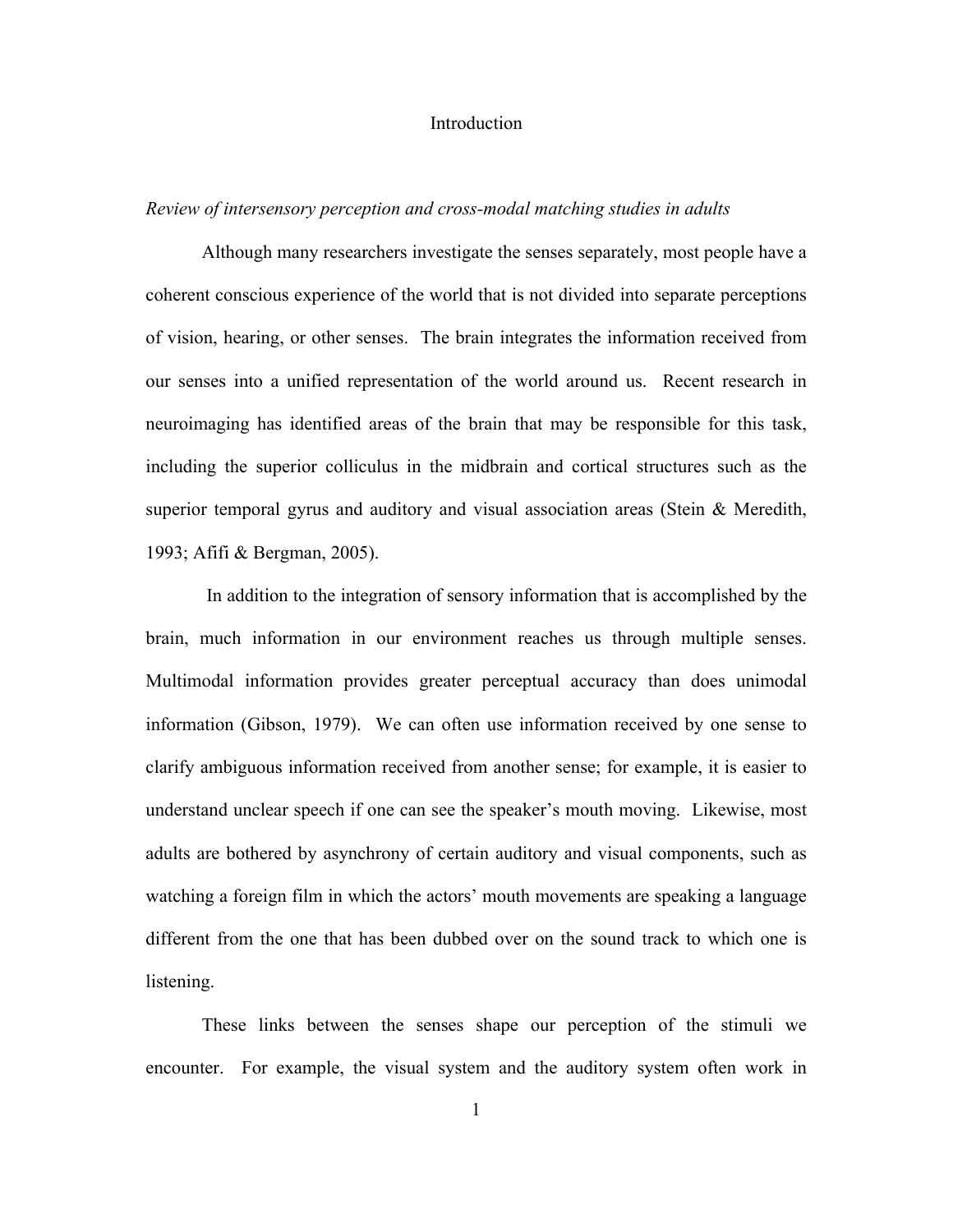concert to accurately perceive stimuli in the environment. Adults are very sensitive to auditory and visual synchrony; most can detect an asynchrony of 65-112 ms in an objects' motion and a concurrent sound (Lewkowicz, 1996). However, some associations between auditory and visual perception are less obvious than the ability to perceive temporal synchrony. Research has demonstrated that many adults perceive synesthetic associations between auditory characteristics such as pitch and volume and visual characteristics such as color and brightness (Marks, 1974, 1987). Amodal intensity matches could explain these associations, but they are nonetheless consistently reported in the literature and indicate commonality between auditory and visual processing.

Evidence from other studies suggests that associations between the auditory system and the visual system may in part serve to guide the visual "where" system. Researchers have argued that the auditory system has both a "what" and a "where" system, and that the auditory "where" system functions to inform the visual "where" system (Kubovy & Van Valkenburg, 2001). They propose that although the auditory "where" system is more malleable than the visual "where" system, the auditory "where" system serves visual localization.

Sound localization is associated with visual orienting. Directional discrimination of sound seems to be an innate ability that is tied to visual orientation from birth; even newborns turn their heads in the direction of a sound in order to locate the source of the sound (Clifton, 1992). In one study, researchers placed a toy cricket next to either the right or left ear of an infant just three minutes after birth (Wertheimer, 1961). On most trials in which the infant moved her eyes, the movement was in the direction of the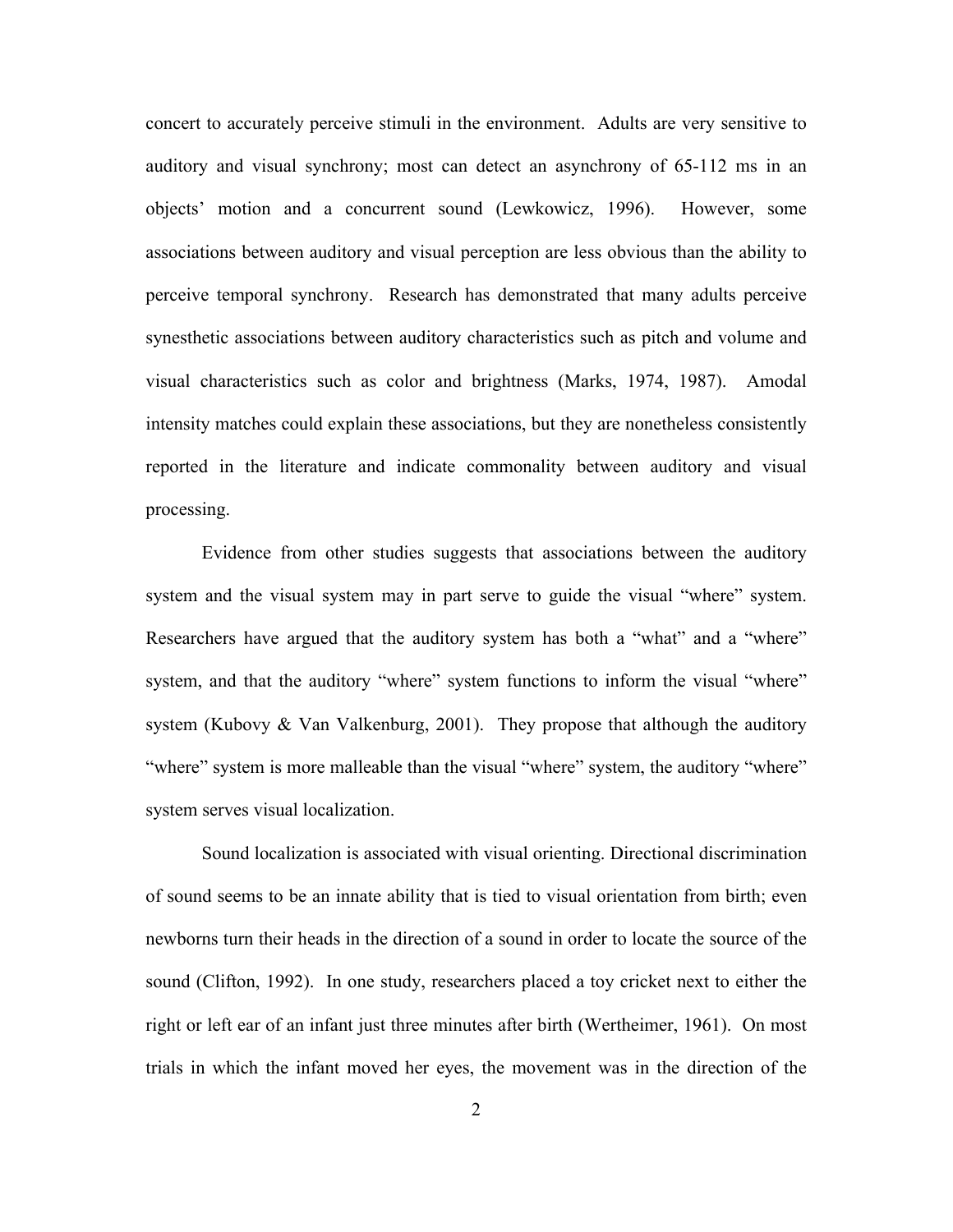cricket. This indicates that infants are able to use auditory signals to locate an object in space immediately after birth.

Auditory localization can be influenced by simultaneous visual stimuli and by the act of visual orientation. Bertleson and Aschersleben (1998) found that subjects who were asked to report the source of a sound as either on the left or the right of a median sagittal plane showed shifts of the reported localization in the direction of an off-center simultaneous light flash. Spence and Driver (1997) asked subjects to judge the elevation of peripheral auditory or visual targets in a square array of four audio speakers following uninformative cues on either side with an intermediate elevation. They found that subjects gave more accurate localizations of the targets in either modality when preceded by an uninformative auditory cue on the side of the target (the auditory cue did not indicate elevation). However, visual cues facilitated judgments of visual targets, but not auditory targets. Thus, in this experiment, auditory cueing facilitated visual localization, but the visual cueing did not facilitate auditory localization. This suggests a one-way cross-modal dependence in orientation in which auditory events influence visual perception, but visual events do not influence auditory perception in the same way.

However, in a similar experiment, Rorden and Driver (1999) seated subjects in front of the same square array of speakers and asked them to identify whether a sound came from one of the top speakers (above their head) or one of the bottom speakers (below their head). Before the sound played, subjects were given a cue instructing them to shift their eyes to the left or to the right. Reaction times for correct top/bottom decisions were shorter when the sound originated from the same side to which the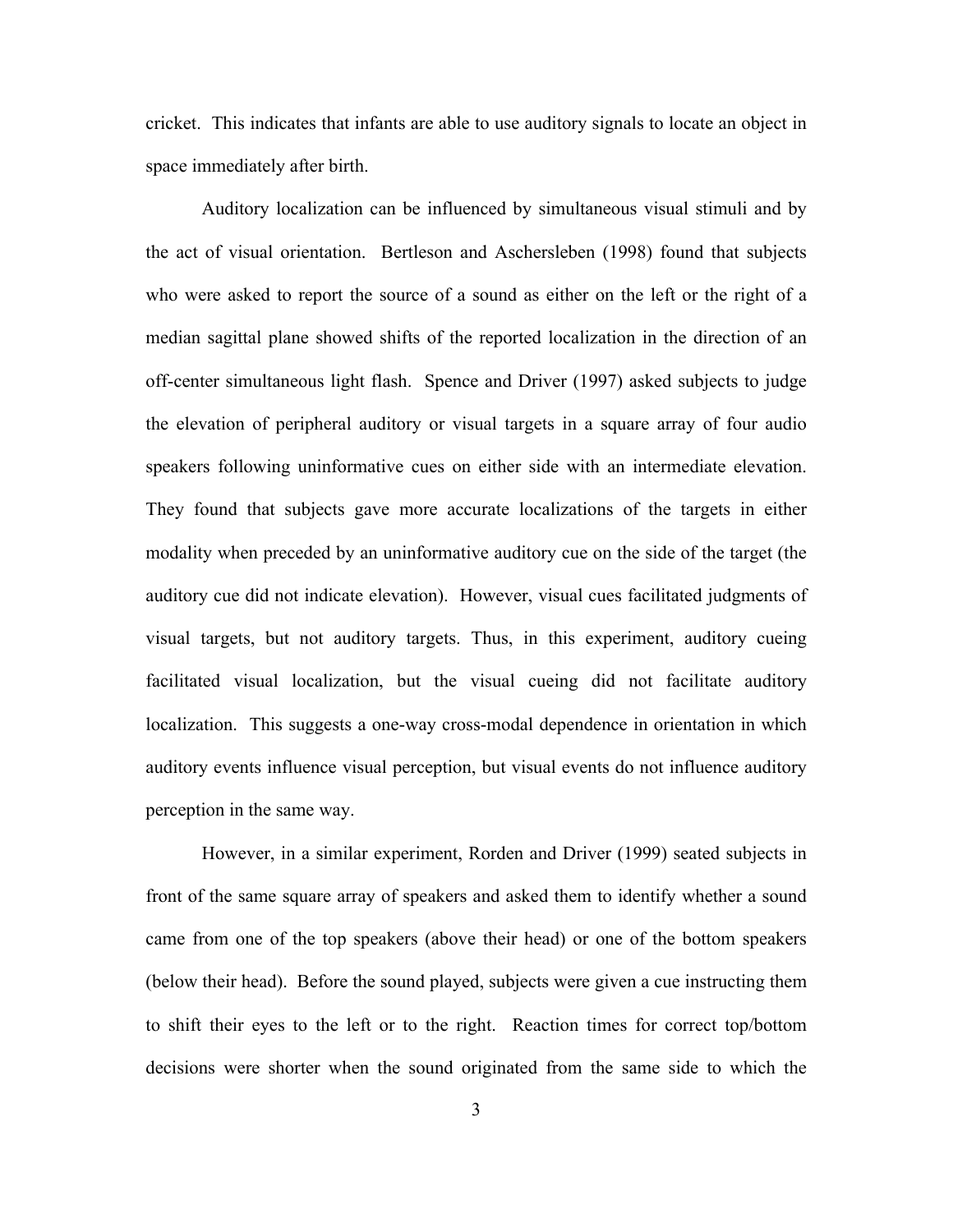subjects were instructed to shift their eyes. This suggests that visual orientation facilitates localization of the source of auditory event. This seems contradictory to the previous experiment, but there is an important difference between the two. In the first experiment, subjects were not instructed to shift their eyes toward the visual cue; they only noted it with their peripheral vision. In the second experiment, however, subjects engaged in visual orientation. Thus, in order for visual events to influence auditory perception, it seems necessary that a person actually shift his eyes in the direction of the visual event. It is not sufficient to see an object or visual event with the peripheral vision; only the act of visual localization, accompanied by eye movement, influences auditory perception. These studies provide evidence that auditory and visual perception are closely tied, and that both systems can aid localization of objects and events. Though the relationships between the auditory and visual localization systems may not be exactly parallel in their influence over each other, both systems work together to create a coherent, multi-modal perception of one's environment.

#### *Review of intersensory perception and cross-modal matching studies in infants*

Infant perception studies have established that infants can recognize with one sense a stimulus perceived with a different sense (Gottfried, Rose, & Bridger, 1977; Spelke, 1976). This ability is known as cross-modal matching, and it has been demonstrated across the auditory, visual, and tactile modalities. In many cases, such intersensory perceptual abilities help infants locate objects in space.

In one experiment, each infant viewed his mother in the next room through a window directly in front of him, but heard his mother's voice coming through a speaker that was placed in the same room as the infant, but 90 degrees to the right or left of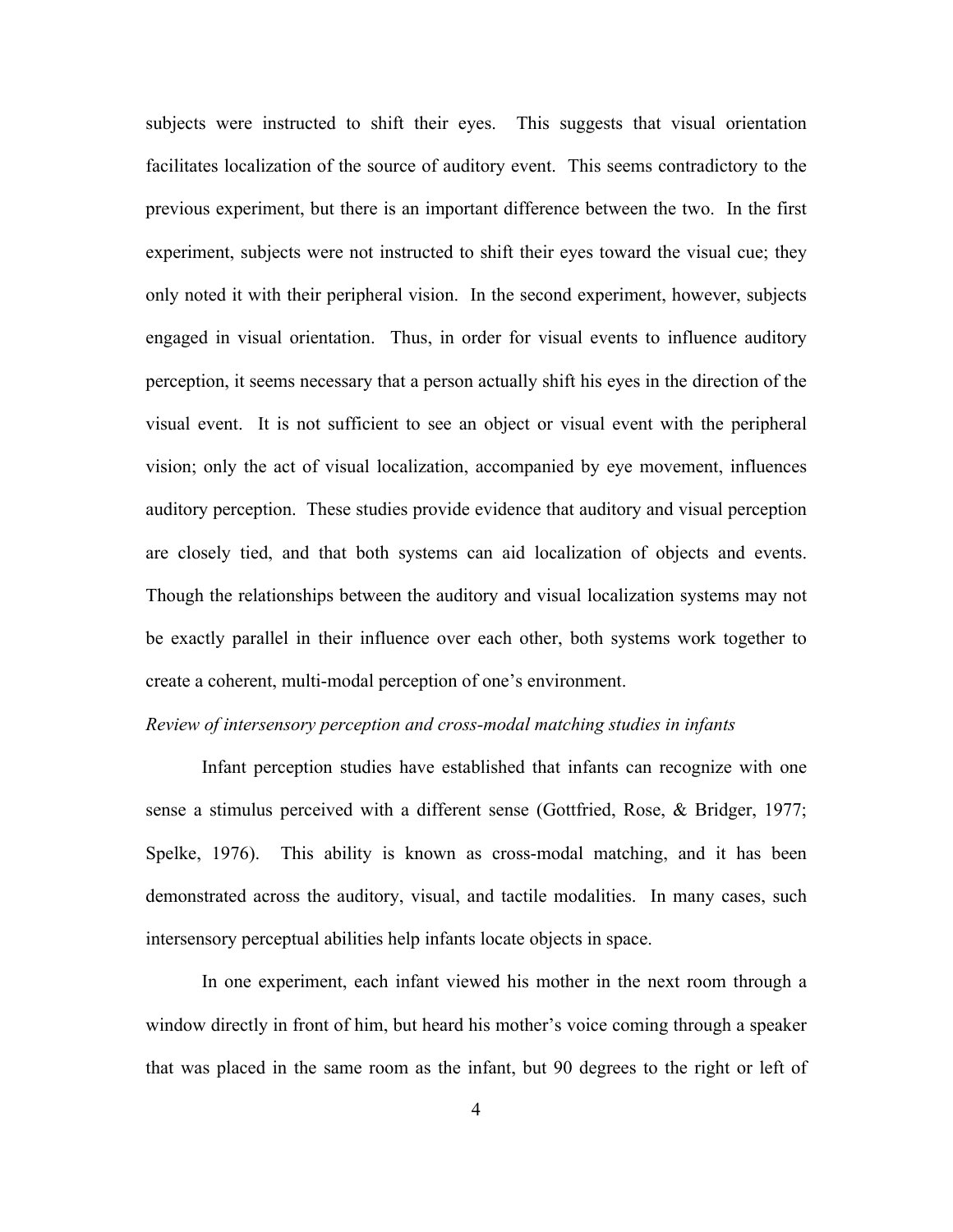where the mother stood. Infants recognized the spatial discrepancy and showed emotional distress at the inconsistency (Aronson & Rosenbloom, 1971). This indicates that the infants perceived the relationship between normally correlated auditory and visual stimulation (Schiffman, 2001). Another study used a preferential-looking paradigm to test whether 5-month-old infants could match an auditory and a visual stimulus (Walker-Andrews & Lennon, 1985). Infants watched two videos side by side: one of an approaching automobile, and one of an automobile driving away. While watching the videos, infants listened to a sound track of an automobile that either increased in intensity (as an approaching automobile) or decreased in intensity (as an automobile driving away). The infants looked longer at the video that matched the auditory sound track that was playing during in each trial, indicating that they are able to match the auditory stimuli with the videos of the moving automobiles.

Several studies indicate that infants are also able to perceive audio-visual temporal synchrony, or the movement of objects that are synchronized with auditory events. Infants as young as 2 months of age are able to integrate concurrent auditory and visual inputs on the basis of temporal synchrony (Bahrick, 1987, 1992; Lewkowicz, 1986, 1992a, 1992b). Lewkowicz (1992b) used a preferential looking paradigm to examine whether infants would look at the video that matched an auditory stimulus while viewing two videos side by side, only one of which matched the auditory stimulus. He found that infants prefer to look at the object that is moving in synchrony with the auditory stimulus. Research using habituation has revealed that after viewing a habituation sequence in which a disk bounced at the same time that a sound played, infants dishabituated to asynchronous test trials in which the sound occurred 350 ms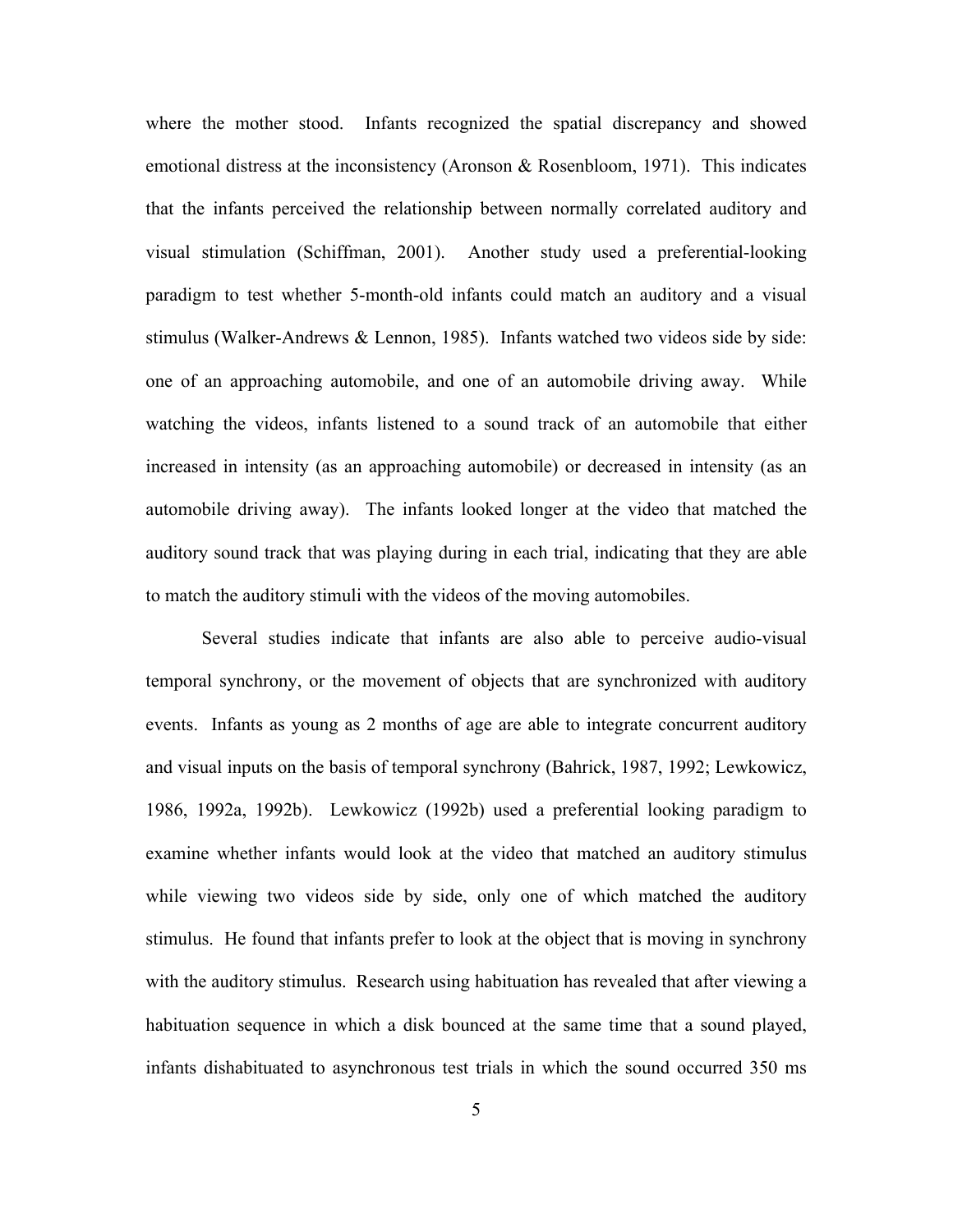before or 450 ms after the disk bounced (Lewkowicz, 1996). Though this threshold is much longer than the threshold in adults, who can perceive an asynchrony 65 ms before or 112 ms after the movement of the object, infants are sensitive to temporal synchrony.

Wagner et al. (1981) investigated infants' ability to make "metaphorical" matches, or matches that are based on abstract resemblances across modalities instead of physical similarity. Metaphorical matches are those underlying synesthetic metaphors, such as associating bright colors with loud tones and dull colors with quiet tones. The researchers conducting this study tested infants aged 6 to 14 months of age (mean of 11 months) on 8 sets of matches, each consisting of a pair of visual stimuli and a corresponding pair of auditory stimuli. For example, a bright pink and black checkerboard and a gray and white checkerboard were paired with a loud tone and a quiet tone. For each trial, infants were presented with an auditory stimulus, and then shown the pair of visual stimuli while the auditory stimulus continued. Looking times were recorded to determine whether infants were able to "match" the appropriate auditory and visual stimuli. The data revealed that of the 8 sets of stimuli tested, infants showed a significant preference for the matching audio-visual pairs on 3 sets. Infants looked longer at a broken line when listening to a pulsing tone and a continuous line when listening to a continuous tone, as well as a jagged circle when listening to the pulsing tone and a smooth circle when listening to the continuous tone. This demonstrates that infants can make audiovisual matches between stimuli that are "smooth" and "jagged." In addition, infants looked longer at an upward-pointing arrow when listening to an ascending tone and a downward-pointing arrow when listening to a descending tone. This indicates that infants may be able to match certain static visual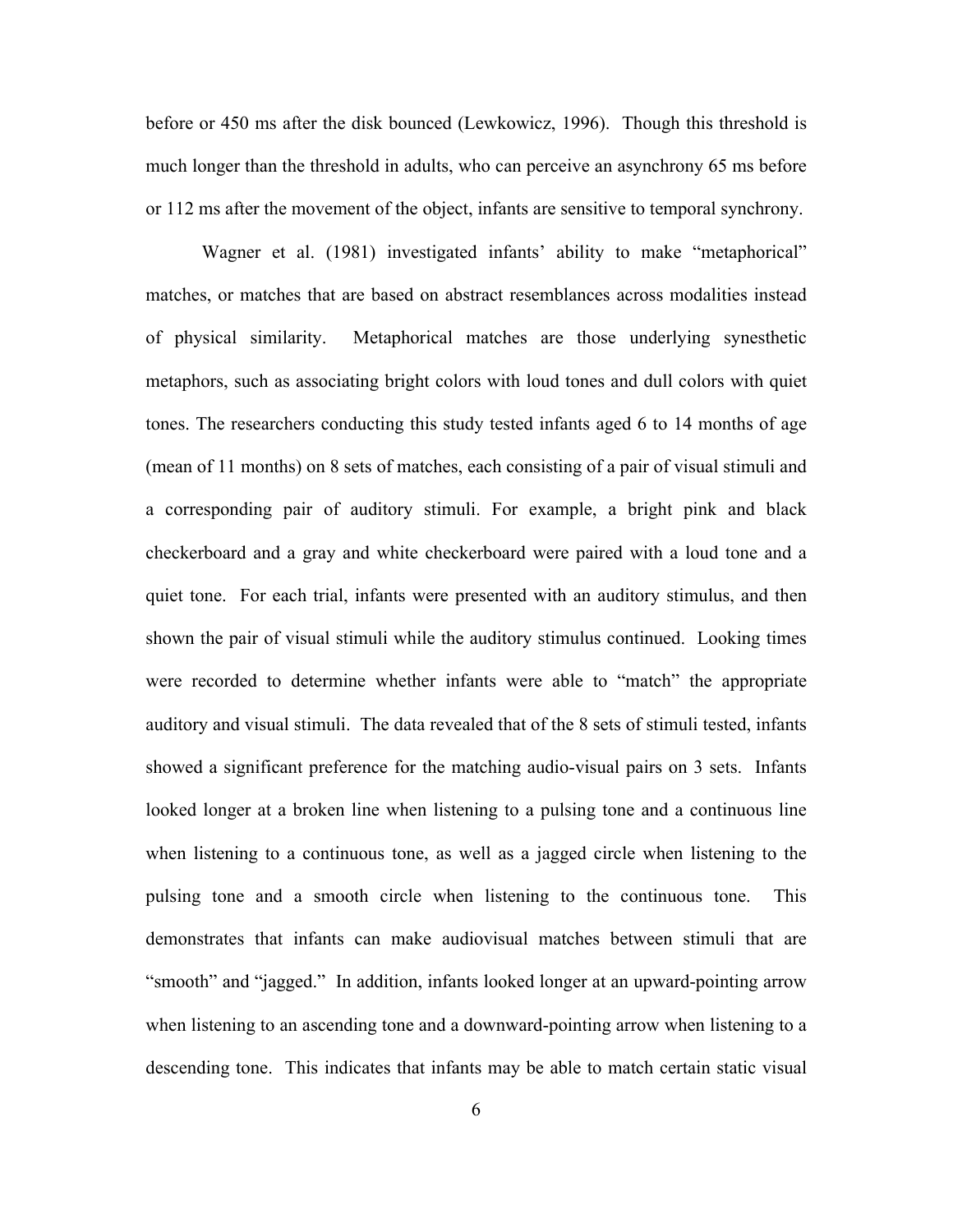events with dynamic auditory events, and that infants may be sensitive to the phenomenon known as spatial verticality. However, this study used static visual images, not dynamic moving objects that were synchronized with the auditory stimuli, and the experimental design was not rigorous. Thus, further investigation using dynamic visual stimuli that are synchronized with the auditory stimuli is necessary to clarify infants' abilities to associate auditory and visual stimuli.

#### *Review of cross-modal matching and sensory integration theories*

One of the classic demonstrations of young infants' perceptual and cognitive abilities involves a task in which very young infants are given a pacifier to suck on that is either smooth (like a normal pacifier) or bumpy. The infant is then shown two pictures, one of a smooth pacifier and one of a bumpy pacifier, and is assumed to look at the one that matches the pacifier in his mouth. Even infants under one month of age are able to "match" the pacifiers (Meltzoff & Borton, 1979). Similarly, other research has demonstrated that very young infants can match auditory and visual stimulus properties. Lewkowicz and Turkewitz (1980) habituated 3-week-old infants to one level of sound, and then attempted to dishabituate them with various levels of light, and vice versa. They found that infants seemed to "match" certain absolute levels of light intensity with certain absolute levels of sound intensity. Interestingly, the infants' matches of intensity level across modes were the same matches that adults chose. Some scientists consider these studies evidence for innate cross-modal transfer (Stern, 1998).

But while some researchers believe that infants are able to transfer information across sensory modalities from a very early age, some evidence suggests otherwise. Several studies have found that infants are not able to match stimulus properties across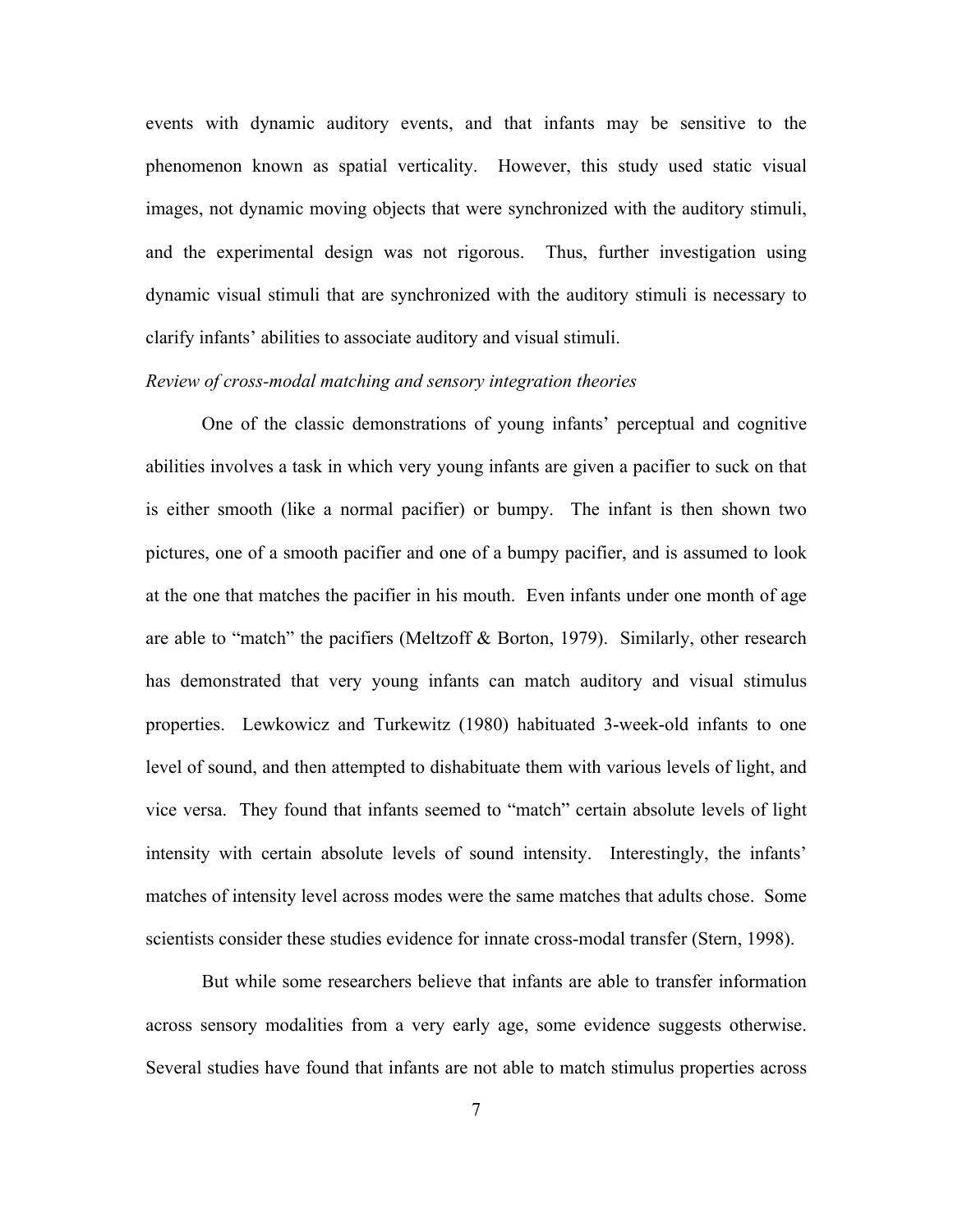different sensory modalities until the second half of the first year (Rose, Gottfried,  $\&$ Bridger, 1981a, 1981b; Bryan, et. al., 1972). Similarly, 6-month-olds, but not 4-montholds, are able to learn arbitrary relationships between the shape of a haptically experienced object and its color or pattern (Hernandez-Reif & Bahrick, 2001). Gibson (1966, 1979) proposed that infants initially process stimuli amodally, and only later learn to differentiate and integrate information from the separate sensory modalities. Piaget also proposed a similar system, in which infants gradually learn to integrate touch and vision by acting on objects and calibrating one sense to the other through simultaneous experience. In the above-mentioned research in which the 6-month-olds, but not the 4-month-olds, were able to learn the relationship between the shape of an object and its color, the 4-month-olds were able to learn the relationship if amodal information specifying the common shape of the visual and tactual stimulation was available during the test, demonstrating their reliance on amodal information (Hernandez-Reif & Bahrick, 2001). Likewise, detection of amodal relations has been found to emerge developmentally prior to detection of arbitrary intersensory relations (Bahrick, 2001).

According to the amodal processing view, the young infants in the pacifier experiment are simply reacting to the same stimulus property (smoothness or bumpiness/roughness), and are unaware that one is tactile and the other visual. Similarly, in the experiment conducted by Lewkowicz and Turketwitz (1980), infants may simply be reacting to intensity; they may not be aware that one aspect of the stimulus is auditory and one is visual. This suggestion has several implications. First, if we take the information processing perspective, we can assume that this amodal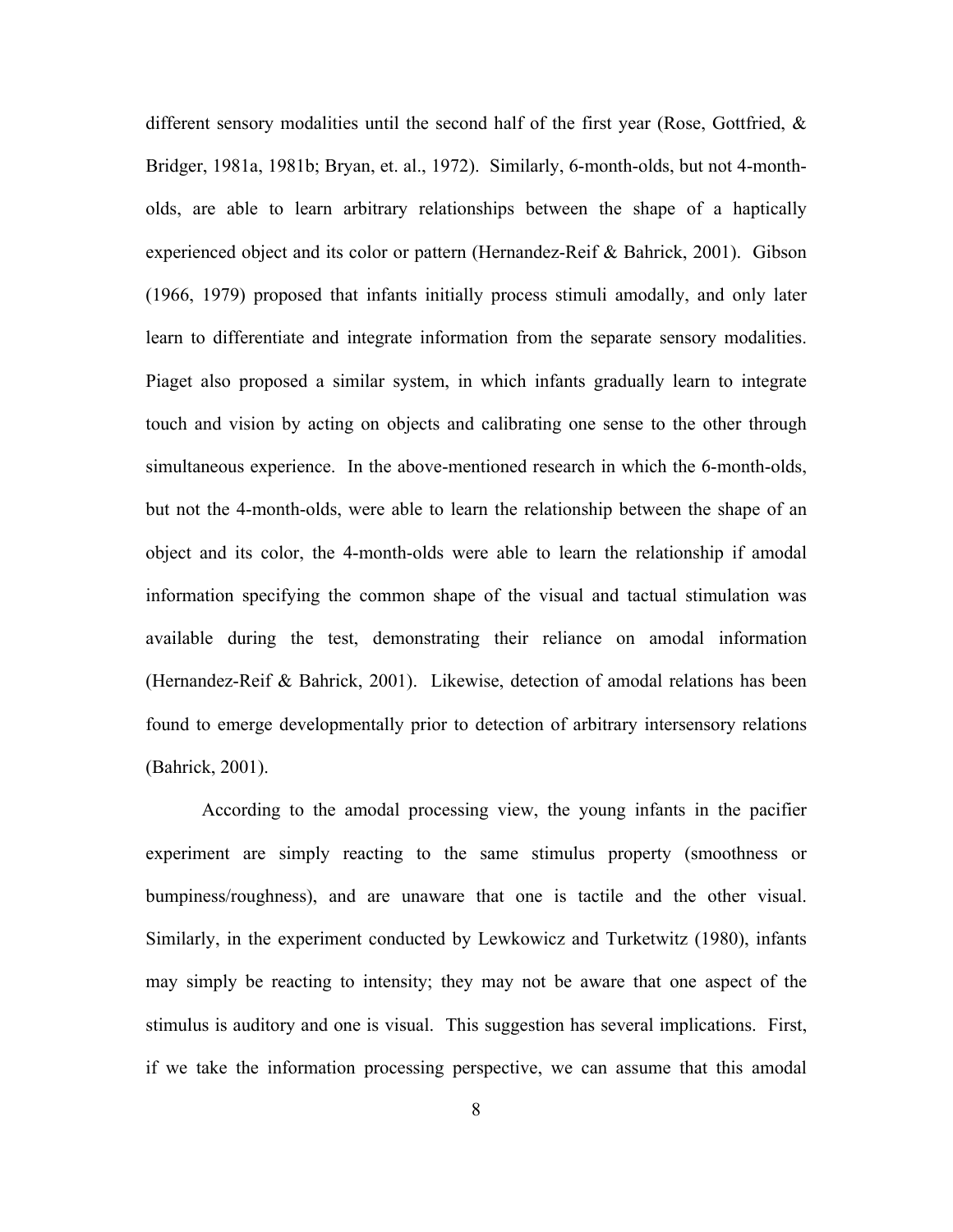processing is the lowest level of perception available; it is the "default" with which newborns begin. After gaining experience in the world, however, infants begin to differentiate the sensory modalities, so that visual information is processed separately from auditory information, and those are separate from tactile information, etc. Thus the infant builds up perceptual abilities for each sensory modality, at first engaging in them only separately. Then, after learning to differentiate between the senses, infants learn to integrate the information from the level of separate sensory perception. This is aided by intersensory redundancy (Bahrick & Lickliter, 2002), or the properties of some stimuli that can be sensed in separate modalities simultaneously, such as being able to see and hear a ball bounce; stimuli that can be perceived in two modalities simultaneously appear to be especially salient to infants. Bahrick proposes that infants' sensitivity to amodal, global relationships guides their attention and provides an organizational framework for development that constrains exploration and prevents them from learning incongruent relationships. According to the intersensory redundancy hypothesis (Bahrick, Lickliter, & Flom, 2004), processing of amodal information is facilitated in multimodal stimulation and attenuated in unimodal stimulation early in development. Later, however, when infants gain more experience processing amodal information, attention becomes more flexible, and amodal properties can be perceived in both multimodal and unimodal stimulation. Thus, amodal relationships can guide infants' attention and provide a framework for understanding both multimodal and unimodal sensory information. Young infants may initially engage in amodal processing and later learn to integrate information from the separate senses.

9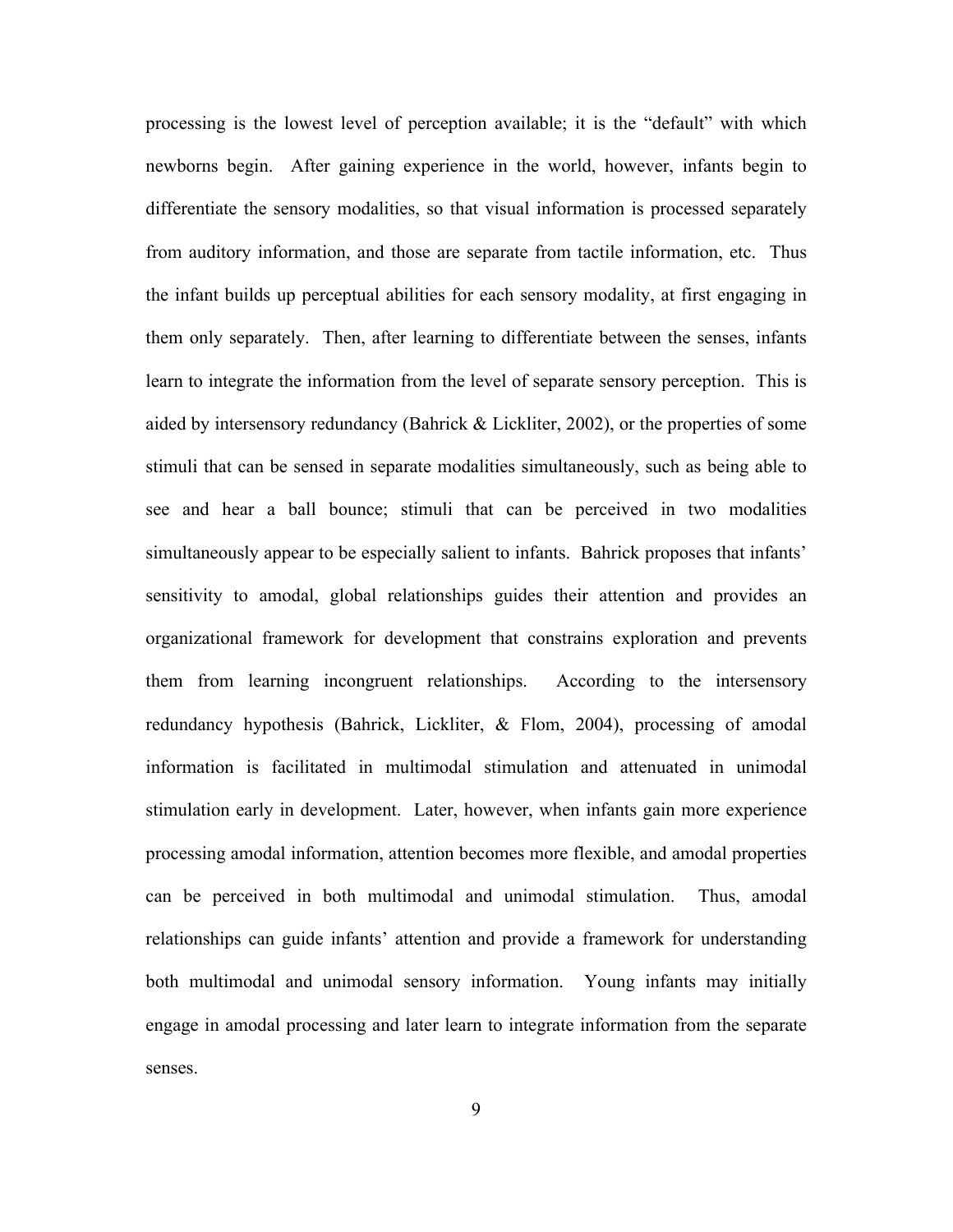#### *Review of music perception studies in infants and children*

Much research provides evidence that infants are sensitive to pitch in both speech and music stimuli (McMullen & Saffran, 2004). Both speech and music are arranged as frequency spectra, conveyed as pitches (McMullen & Saffran, 2004). Indeed, one of the most salient features of auditory stimuli to young infants is pitch. Across the domains of both speech and music, infants show a preference for higher pitches (Trainor & Zacharias, 1998). In every language that has been studied, research indicates that infant-directed speech is characterized by higher frequency and greater pitch variation (Fernald, 1992), likely because infants are sensitive to pitch and respond more to speech with these characteristics.

Pitch contour, or the pattern of directionality changes in the pitches of subsequent sounds in a speech or musical phrase, is also one of the first musical features to be discriminated by infants (Trehub, 2003). Both infant-directed speech and lullabies written for infants tend to be dominated by simple, repeated pitch contours (Trehub  $\&$ Trainor, 1998), which infants have shown preference for from very young ages (Trainor, 1996; Masataka, 1999).

Pitch contour plays an important role in delineating phrase and clause boundaries in both speech and music (McMullen & Saffran, 2004). Pitch contour is a prosodic cue that is correlated with boundaries: both speech clauses and musical phrases are marked by a drop in pitch, as well as a lengthening of the final sound. Research shows that by 7 months of age, infants are able to perceive clause boundaries in infantdirected speech, and they listen longer to speech samples in which pauses fall at clause boundaries than to speech samples in which pauses are placed in the middle of the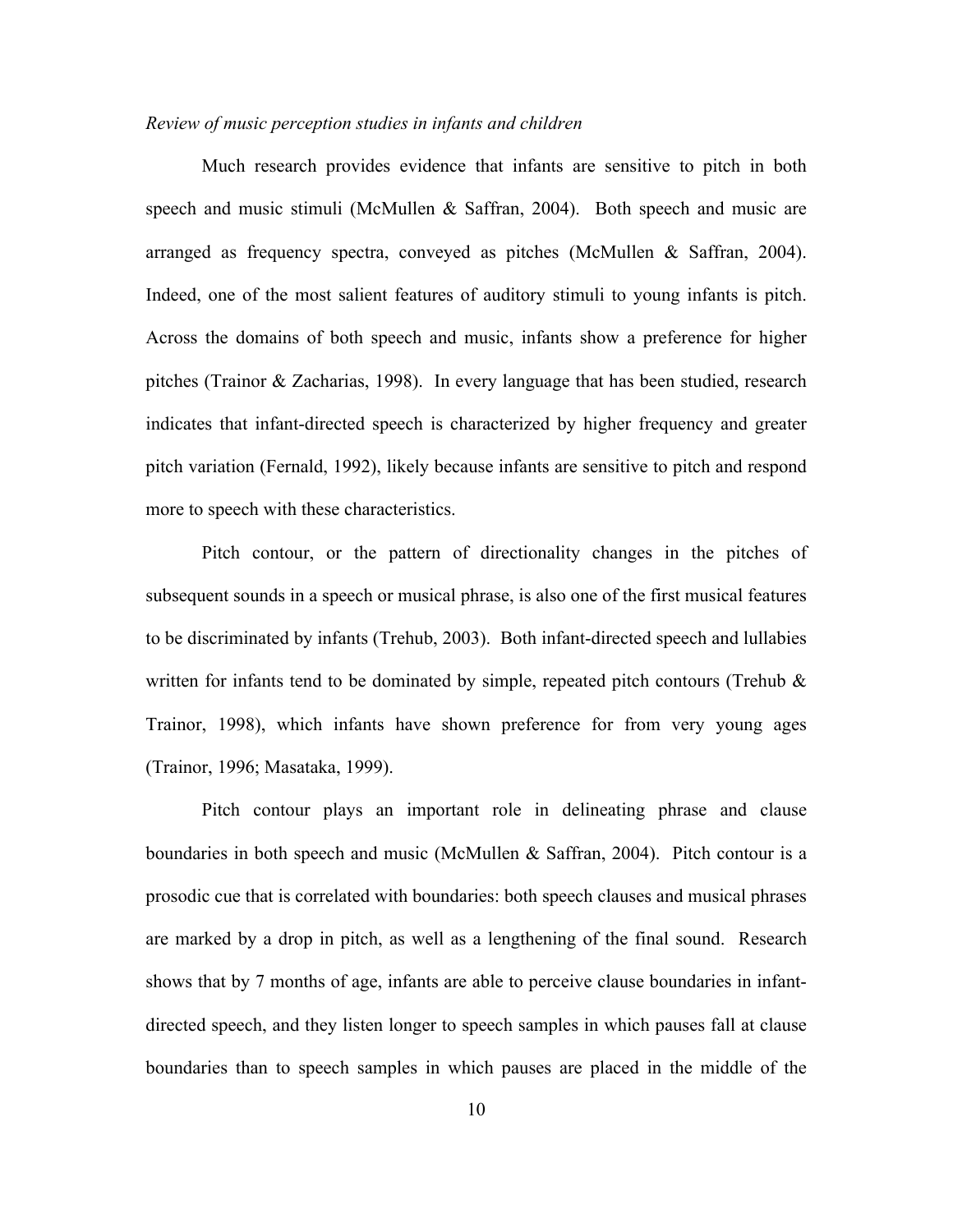clauses (Hirsh-Pasek, Kemler Nelson, Jusczyk, & Cassidy, 1987). Similarly, infants listen longer to musical passages from Mozart minuets when pauses are placed at the end rather than in the middle of phrases (Krumhansl & Jusczyk, 1990; Jusczyk & Krumhansl, 1993). Because one of the key markers of phrase and clauses boundaries is a drop in pitch, it seems evident that infants are using pitch contour (though likely in combination with at least one other parameter) to delineate these boundaries. Thus, infants are not only sensitive to pitch parameters in auditory stimuli, but they are also able to actively use this information to help process both speech and music.

 Interestingly, considering that pitch is known to be a salient feature of speech and music to infants, several studies have found that 3- to 6-year-old children have difficulty discriminating pitches (high vs. low) and melodic direction (ascending vs. descending) (Hair, 1987b; Van Zee, 1976; Webster & Schlentrich, 1982; White, Dale, & Carlsen, 1990). However, this may be because these studies required the children to make a verbal response that involves using pitch terminology. Research indicates that young children often confuse pitch terminology with loudness terminology (Hair, 1981; Andrews & Diehl, 1970; McMahon, 1982); thus, they may be unable to accurately verbalize their perceptions because of the language barrier. This is likely due to the fact that the terms *high* and *low* have multiple meanings in the English language, referring to pitch, space, volume, and loudness.

One study that investigated English-speaking and Spanish-speaking children's ability to label pitches found that Spanish-speaking children were more accurate in their labeling than the English-speaking children (Flowers & Costa-Giomi, 1991). One reason for this is likely that the Spanish terms for *high* (*agudo*) and *low* (*grave*) musical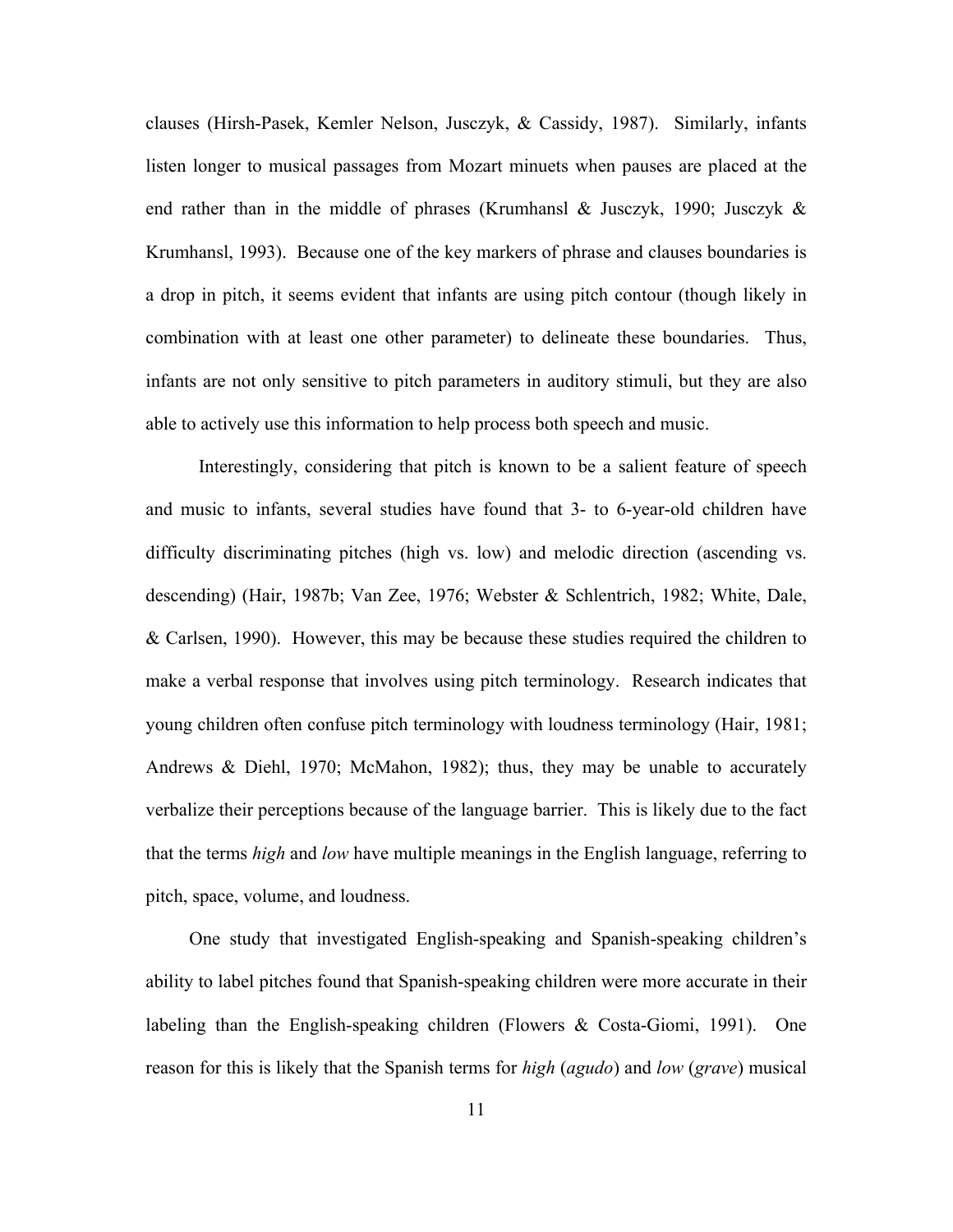pitch have no volume or loudness connotations. In French, there are two sets of terms that can be used to describe high and low pitch: *aigu* and *grave*, which refer exclusively to musical pitch, and *haut* and *bas*, which can refer to pitch height, volume, and loudness. Flowers & Costa-Giomi (1996) investigated whether French-speaking children who were taught to use the single-meaning terms (*aigu* and *grave*) were more accurate in their pitch identifications than French-speaking children who were taught to use the multiple-meaning terms (*haut* and *bas*). Indeed, children who used the singlemeaning terms were more accurate in their identifications than children who used the multiple meaning terms, although children in both groups were able to identify the pitch changes with high accuracy. This indicates that terms with multiple meanings can be confusing to children and may underlie the difficulty that English-speaking children have verbalizing their responses on pitch discrimination tasks.

Studies with English-speaking children that included a nonverbal response have found that children as young as 3 years of age can accurately indicate their understanding of pitch-related elements (Scott, 1997; Hair, 1987a, 1987b; Webster & Schlentrich, 1982). In the Roffler and Butler (1968) study, 4- and 5-year-old children placed high-pitched tones higher on a vertical plane than low-pitched tones, indicating both that they can identify high and low pitches and that they associate pitch height with spatial verticality. The response required from the children in this study was nonverbal; the children only had to point to the panel from which they believed the tone originated. The children were also interviewed afterwards to ascertain whether they were aware of the usage of the words *high* and *low* to describe pitches, but none of the children reported knowledge of this association. Thus, their localization of the tones on the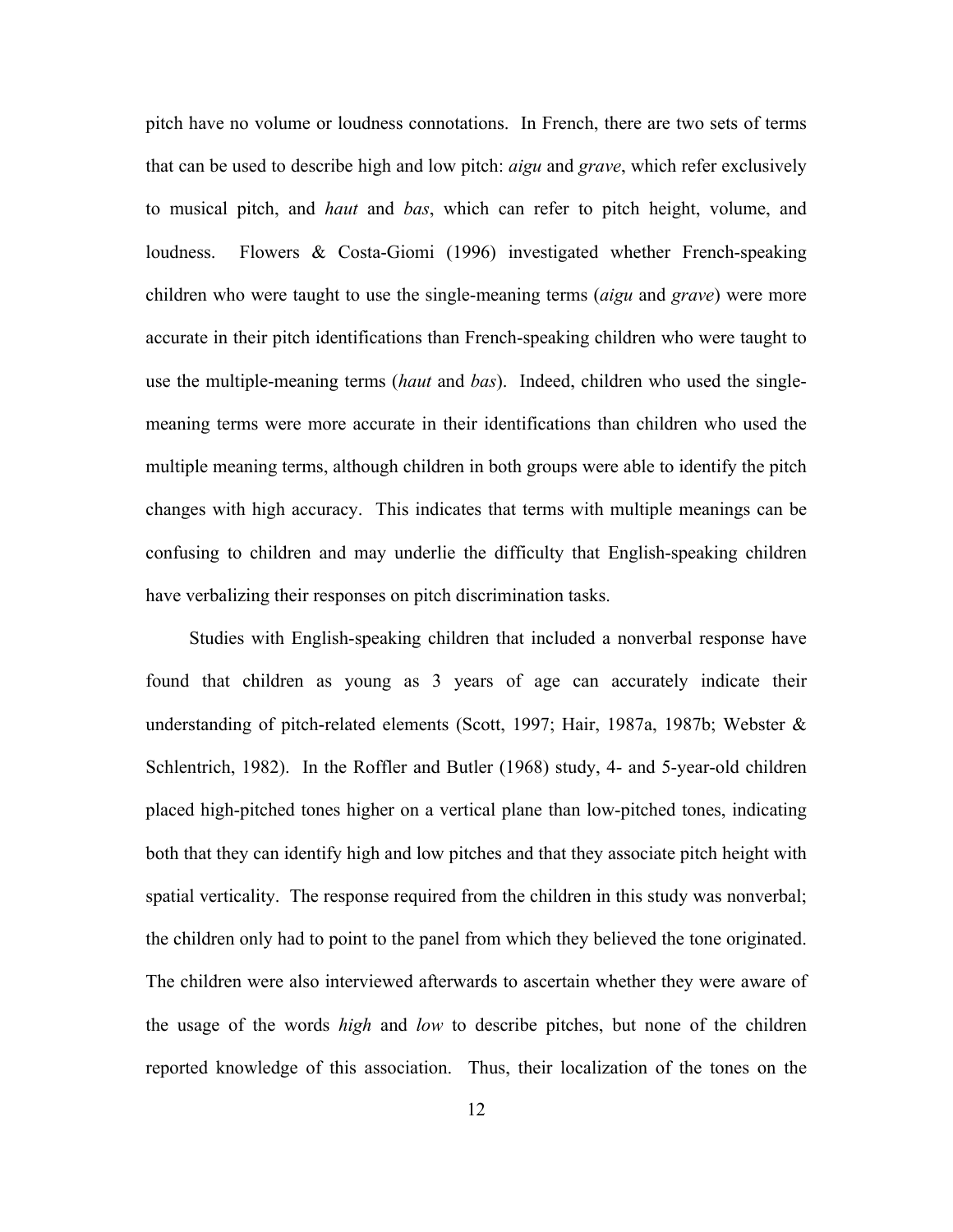vertical plane can be assumed to be due to factors other than naming conventions. Taken together, the evidence from all of these studies suggests that young children are able to perceive pitch and musical directionality, though they may have difficulty expressing their understanding in musical terminology.

#### *Review of music and spatial mapping studies in adults*

Associations between music and motion have recently been investigated in adults with increasing interest. Much of this research concerns music listeners' body motion, but scientists have also examined relationships between musical parameters and spatial motion. Perceptual experiments have suggested that auditory parameters in music are often associated with visuospatial features. For example, pitch height and loudness interact with features such as shape, size, and height in perception (see Marks, 2000, for a review).

Some researchers have proposed that these associations may be explained in part by the auditory "where" system (Kubovy & Van Valkenburg, 2001); see above for further discussion. This system analyzes auditory input to aid visual orientation. Evidence from neuroimaging studies suggests that specific subcortical areas such as the superior colliculus combine visual, auditory, and somatosensory information into an amodal spatial representation (Spence & Driver, 1997; Stein, Wallace, & Meredith, 1995). Other studies report the activation of brain areas generally associated with visuospatial processing during music-related tasks (Nakamura et al., 1999; Penhune et al., 1998; Platel et. al. 1997; Zatorre, Evans, & Meyer, 1994).

Roffler and Butler (1968) investigated the ability of subjects to place tonal stimuli originating from a loudspeaker on a vertical plane. Adults with normal vision,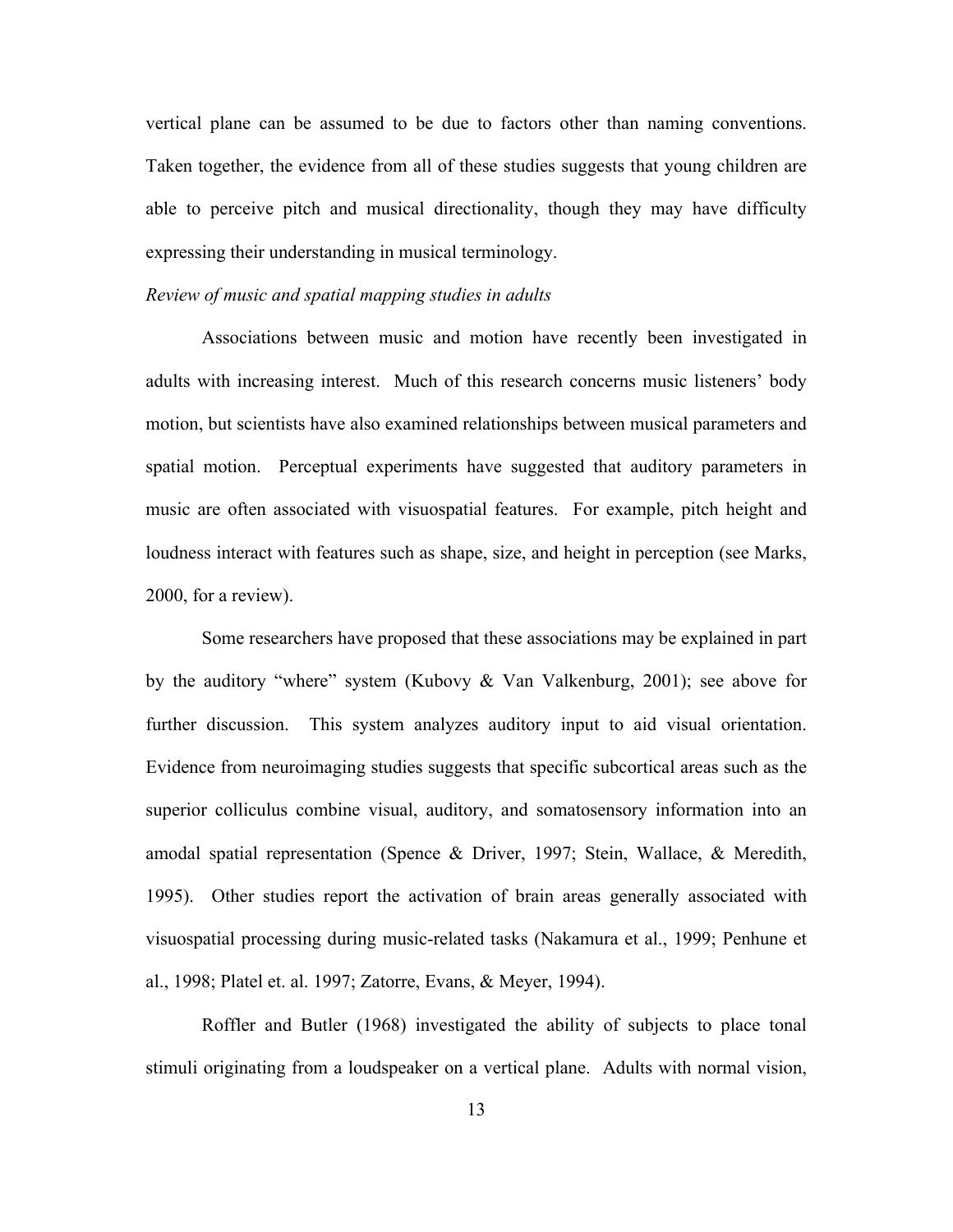blind adults, and 4- and 5-year-old children with normal vision were tested. The results indicated that all groups of subjects placed higher-pitched sounds higher on the vertical plane than lower-pitched sounds, despite the fact that all sounds originated from the same loudspeaker in the center. The tones also retained their spatial orientation in a condition in which "up" and "down" were confounded by changing the subjects' body orientation. Also, the only apparent effect of vision on the subjects' placement of the sounds was that adults with normal vision tended to state that the sounds originated across the entire range of the panel, whereas blind adults placed the sounds closer together in a more restricted range. This is likely because the height of the panel was less salient to them. But nonetheless, all of the adults and children placed the sounds in the same order, with lower pitches on the bottom and higher pitches on the top. It was noted that all of the subjects in this study seemed somewhat less confident in their judgments than subjects locating stimuli on a horizontal plane, but despite their uncertainty, "their localization judgments produced an orderly scale as if tones do, indeed, possess a spatial attribute consonant" (Roffler & Butler, 1968).

Research investigating adult listeners' imagined changes in physical space and bodily motion in association with changes in musical parameters suggests that pitch is associated with spatial motion (Eitan & Granot, 2006). University students were asked to imagine an animated human character of their choice. They then listened to brief melodies and were asked to visualize their character moving in an imaginary film shot, with the melody serving as the soundtrack. For each melody, subjects specified their character's imagined motion on eight dimensions, including vertical and horizontal direction. The results reveal that falls in pitch contour, or descending musical phrases,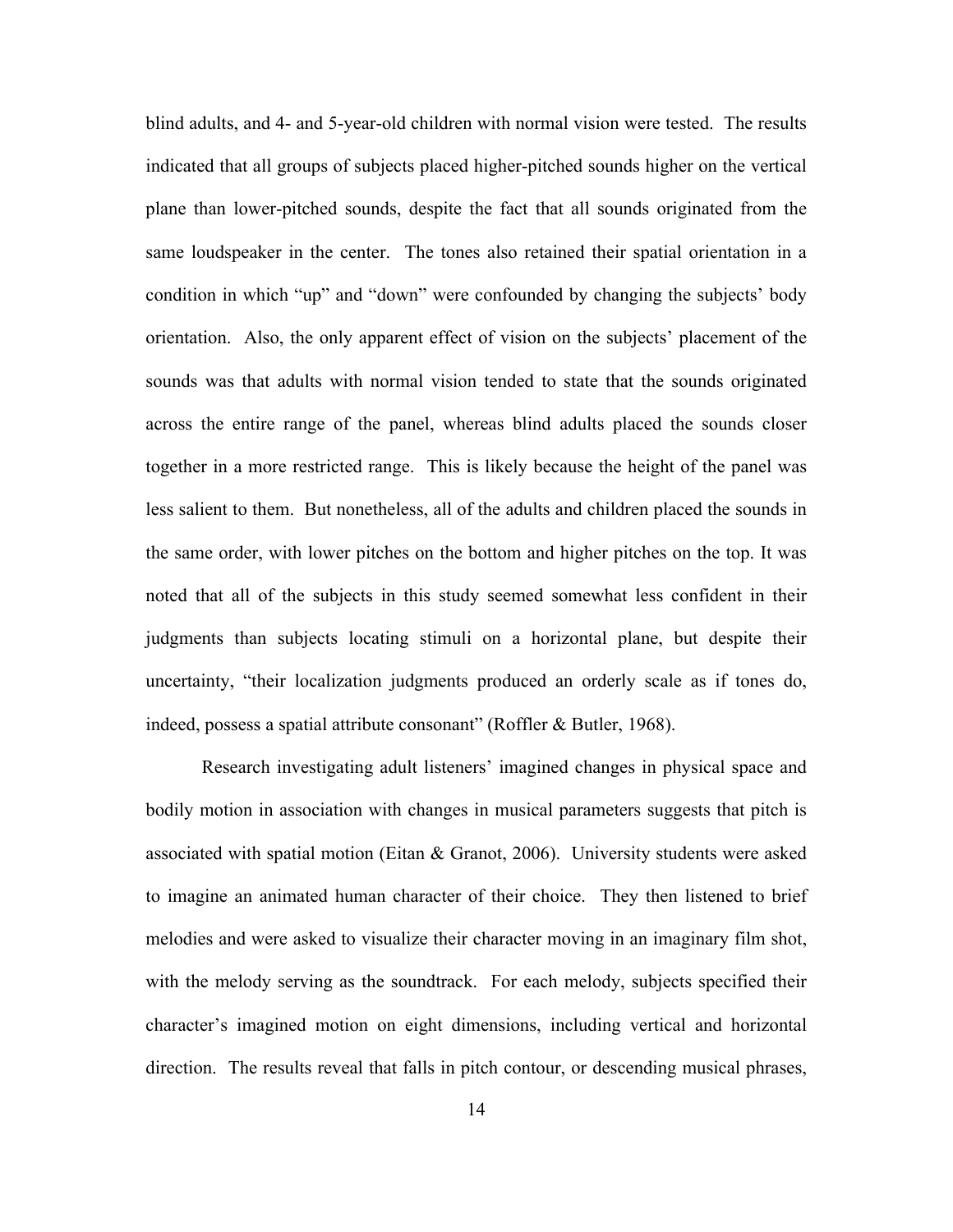were very strongly associated with vertical descent of the imaginary characters. Rises in pitch contour, or ascending musical phrases, were significantly associated with vertical ascent of the imaginary characters, though the relationship was not as strong as the relationship between descending pitch and vertical descent. Additionally, pitch falls were associated with leftward horizontal direction, but pitch rises were only weakly associated with rightward horizontal motion. Thus, pitch falls evoke stronger visual motion imagery in both vertical and horizontal directions compared to pitch rises. They found strong music-motion associations with dynamics (loudness) and acceleration as well as with vertical and horizontal motion. Eitan and Granot also investigated whether music training had any effect on music-motion associations. They found that in some relationships, particularly the association of pitch with vertical and horizontal motion, musicians showed much stronger associations than did subjects with no musical training.

Eitan and Granot note that musical parameters such as pitch and dynamics that are common to various types of auditory stimuli are more strongly associated with motion than is melodic interval, which is an exclusively musical parameter. They also discuss associations between musical parameters and spatial motion in terms of intensification, though they note that not all of the associations can be clearly explained by a cross-modal intensification analogy. However, music and motion may be related through cross-dimensional intensity: musical parameters perceived as intensifying (increasing volume or tempo, or ascending pitch) may map onto motion that is perceived as intensifying (increasing speed, forward motion, or upward motion), while musical parameters perceived as abating (decreasing volume or tempo, or descending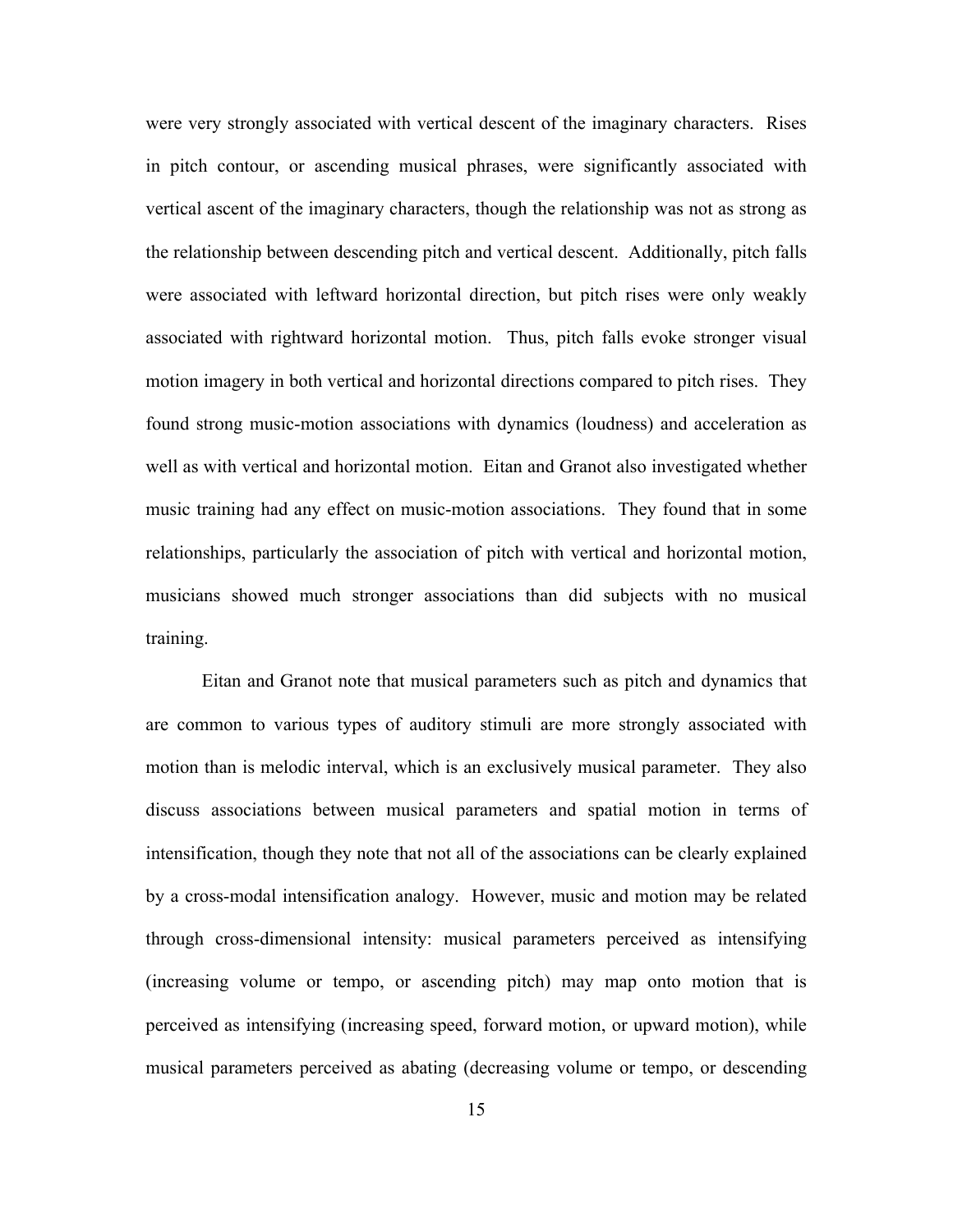pitch) may map onto motion that is perceived as abating (decreasing speed, backward motion, or downward motion). It is interesting that rightward motion seems to be associated with forward motion and leftward with backward, even in cultures in which the written language reads from right to left, as in the Hebrew-speaking Tel Aviv University students tested in some of Eitan and Granot's experiments. Eitan and Granot suggest that the mapping between pitch and horizontal space may be an indirect outcome of the more obvious mapping between pitch and vertical space. If pitch easily maps onto vertical space, vertical space may become mapped onto horizontal space through associations with *x, y* graphs, which place right and up together, and left and down together (Weeks & Proctor, 1990; Cho & Proctor, 2005). Additionally, this mapping of vertical and horizontal space could be affected by familiarity with the piano keyboard, which places higher pitches to the right and lower pitches to the left (Stewart, Walsh, & Frith, 2004). This explanation is supported by the stronger associations demonstrated by musicians than non-musicians, as musicians are more familiar with the piano keyboard even if they are not professional piano players.

#### *Purpose and Design of the Current Studies*

The current set of studies was designed to illuminate the associations between musical pitch and visuospatial motion. Only one previous study had examined the relationship between these parameters in infants, and that study used static rather than dynamic visual stimuli (Wagner et. al., 1981). The origins of the associations between musical pitch and visuospatial motion are unknown, and may begin as simple automatic or amodal perceptions in infants. Alternately, these associations may be acquired or enhanced through experience with music. Infants may not yet have had enough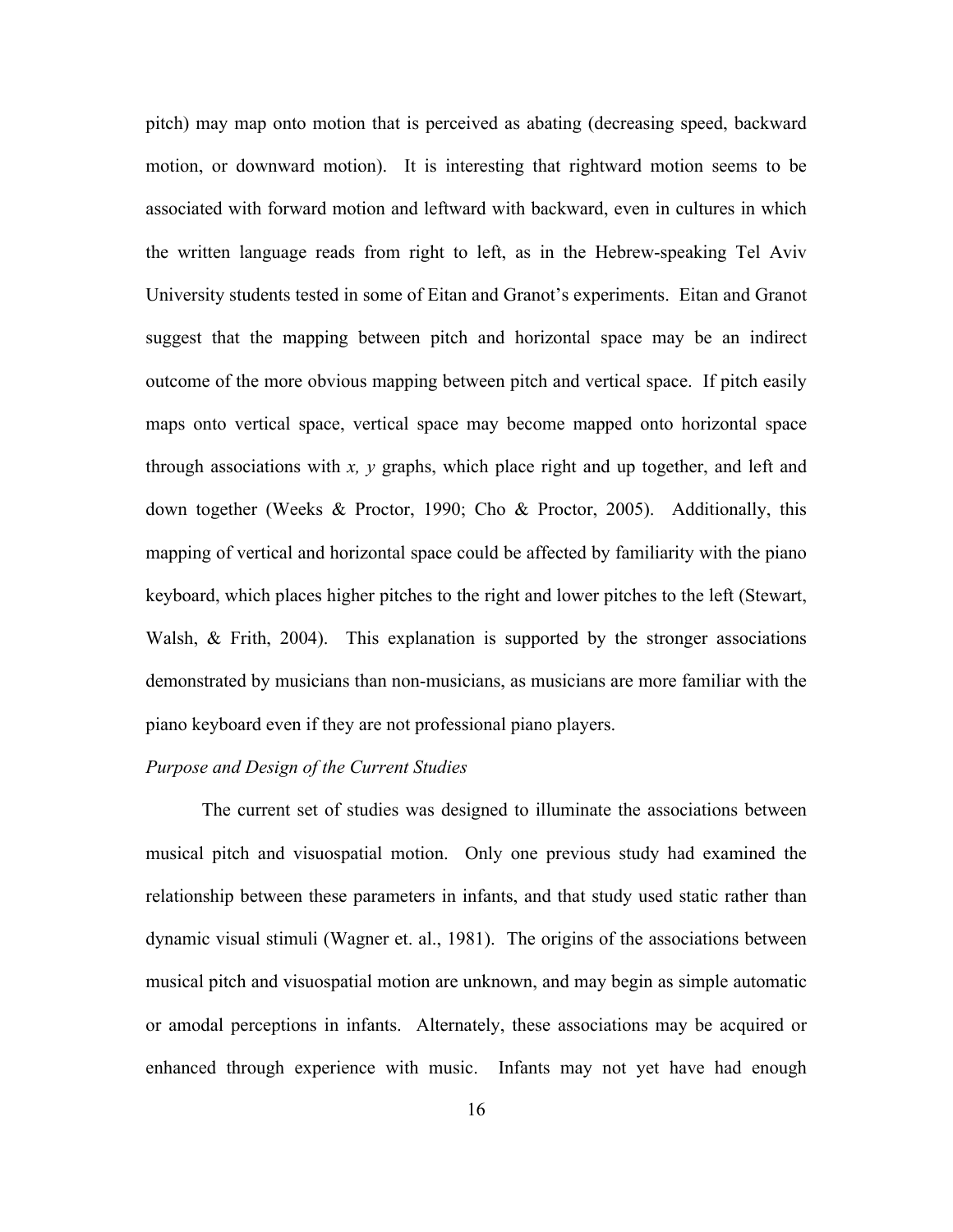experience to have learned these relationships, so it was possible that they would not demonstrate *a priori* knowledge of them during the current experiments. However, whatever way they are acquired, these associations may eventually take on metaphorical meaning in adults.

A pilot study suggested that 11-month-old infants in a preferential looking paradigm have a tendency to look longer at a moving object whose direction matches that of an auditory stimulus that is playing simultaneously. This experiment employed audio and visual stimulation in animated movies to test whether infants could match ascending objects with ascending scales and glissandos and descending objects with descending scales and glissandos in a preferential looking paradigm. Each infant viewed 8 test trials in which a 10-second scale or glissando played while two red balls moved on a widescreen plasma television. One ball moved from the top to the bottom on one side of the screen, and the other moved from the bottom to the top on the other side. The motion of both objects was synchronized with the scale or glissando that played during the trial; only the direction of the two objects was different. The direction of the objects on the left and right sides of the screen and the side on which the object moving in the correct direction was located were randomized and counterbalanced. An experimenter coded the infants' looking direction during the trials.

The results indicate that infants  $(N=47)$  looked longer at the object whose motion matched the direction of the music that was playing during the trial. A onesample t-test comparing the percentage of time spent looking at the correct side during test trials (53%) to chance (50%) reveals  $t$  (324) = 1.84,  $p = .03$ , one-tailed. A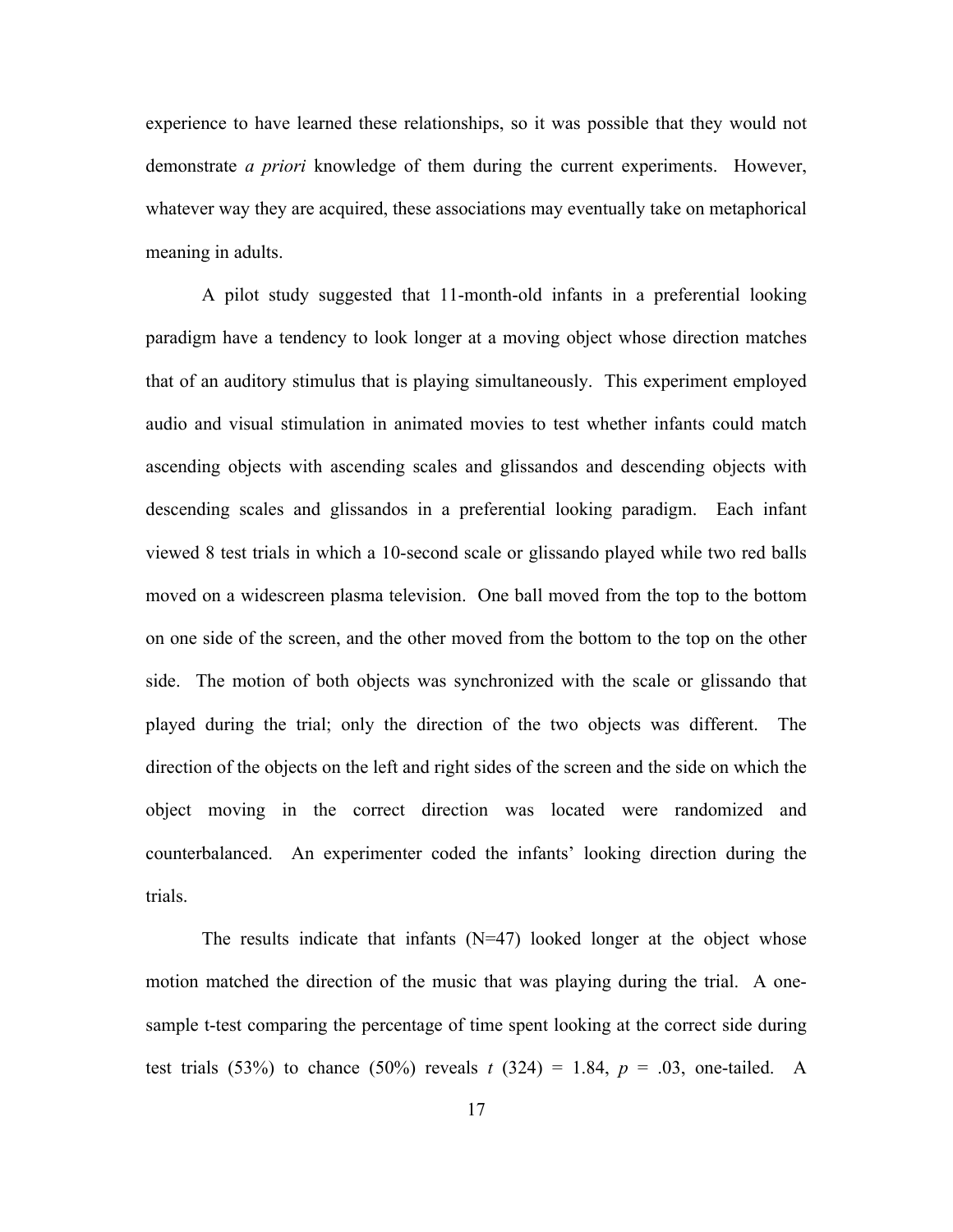regression analysis indicates that neither the direction of the music (ascending vs. descending) nor the type of music (scale vs. glissando) had an effect on infants' ability to match the music with the motion of the objects. Thus, it seems that infants have a tendency to match the musical parameter of pitch in both scales and glissandos with ascending and descending visuospatial motion. Eleven-month-olds' ability to associate these parameters without explicit training indicates that this association is very salient to infants. This result is quite surprising, considering the difficulty of the task. The preferential looking task is complex because infants must look back and forth between the two moving objects several times to assess the direction of their motion, and then settle on one side versus the other. Because each trial only lasts 10 seconds and infants must look back and forth between the two sides several times, we cannot expect large differences in the amount of time infants look at one side versus the other. We expected that infants may be able to demonstrate their ability to make these associations between musical pitch and visuospatial motion more effectively in a looking-time procedure in which only one object is moving on the screen during each trial.

The current experiments with 11-month-old infants used a habituation/lookingtime procedure. The first and second experiments employed synchronized audio and visual stimulation in animated movies to test whether infants are able to process the audio and vertically-moving visual components contingently. In the first experiment, infants were habituated to audio and vertically-moving visual stimuli that were paired in a matching fashion. The infants were then tested with audio and vertically-moving visual stimuli that were paired in a non-matching fashion. In the second experiment, infants were habituated to audio and vertically-moving visual stimuli that were paired in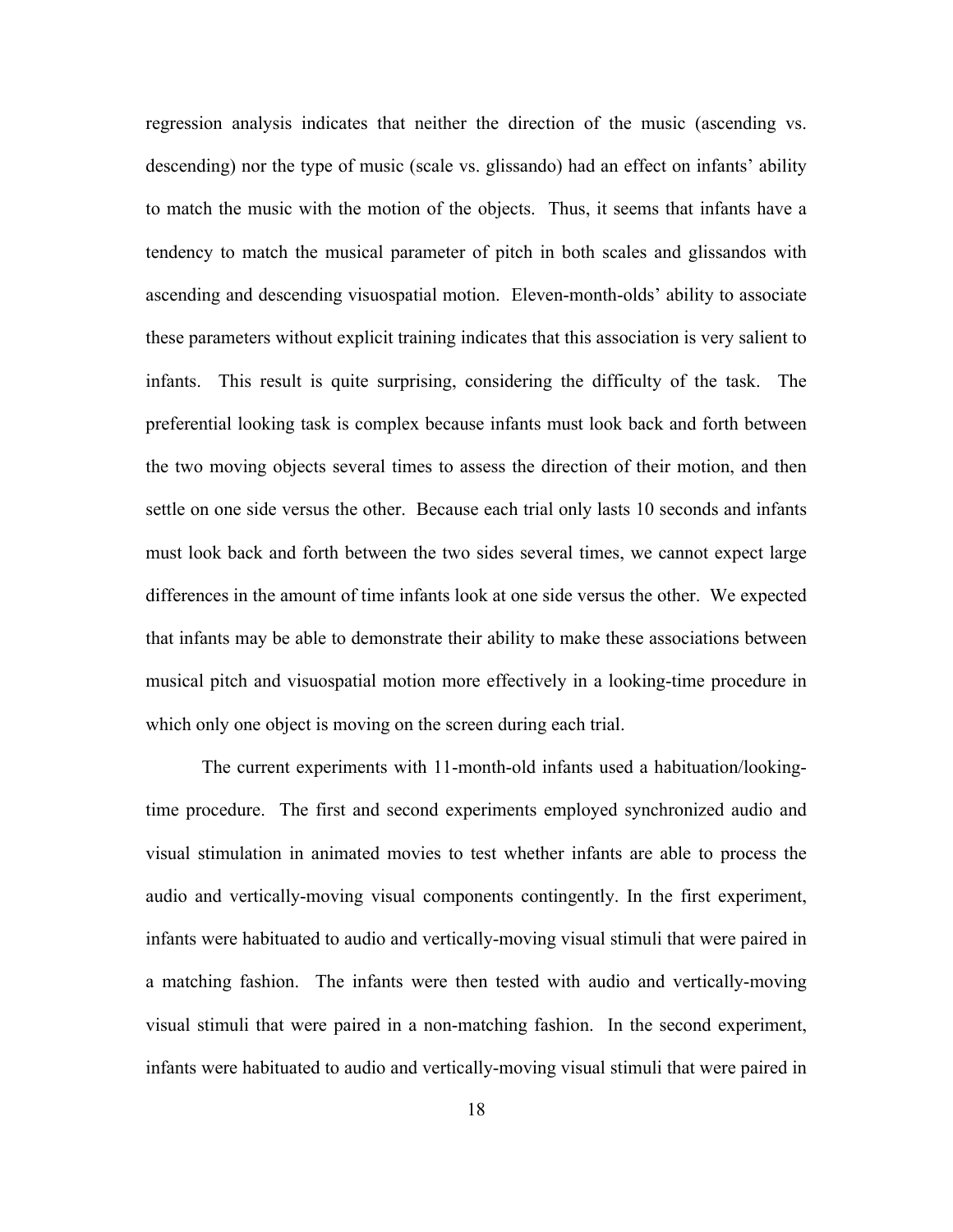a non-matching fashion, and they were then tested with audio and vertically-moving visual stimuli that are paired in a matching fashion.

The third and fourth experiments tested whether infants show the associations of rightward motion with ascending pitch and leftward motion with descending pitch that adults have demonstrated in some experiments (Eitan & Granot, 2006). This relationship is of particular interest, as no studies have investigated this phenomenon in infants. These two experiments used the same paradigm as the first two experiments, except that the visual stimuli moved in horizontal directions. Infants in the matching experiment were habituated to rightward motion paired with ascending musical stimuli and leftward motion paired with descending musical stimuli. They were then tested with non-matching pairings. Infants in the non-matching experiment were habituated to leftward motion paired with ascending musical stimuli and rightward motion paired with descending musical stimuli, and were then tested with matching pairings. As in the first two experiments, we examined whether infants in both experiments looked longer at the test trials in which the audio and visual stimuli are paired in different ways than they were in the habituation trials.

Some scientists have proposed that ascending/rightward and descending/leftward associations in adults are due to the fact that ascending pitch is perceived as intensifying, and thus matches "forward" motion. In cultures in which the language reads from left to right, rightward motion could easily be considered "forward" motion. However, this association has been documented in a population whose language reads from right to left instead of left to right (Eitan & Granot, 2006). There could be other explanations for the phenomenon, though. On the piano keyboard,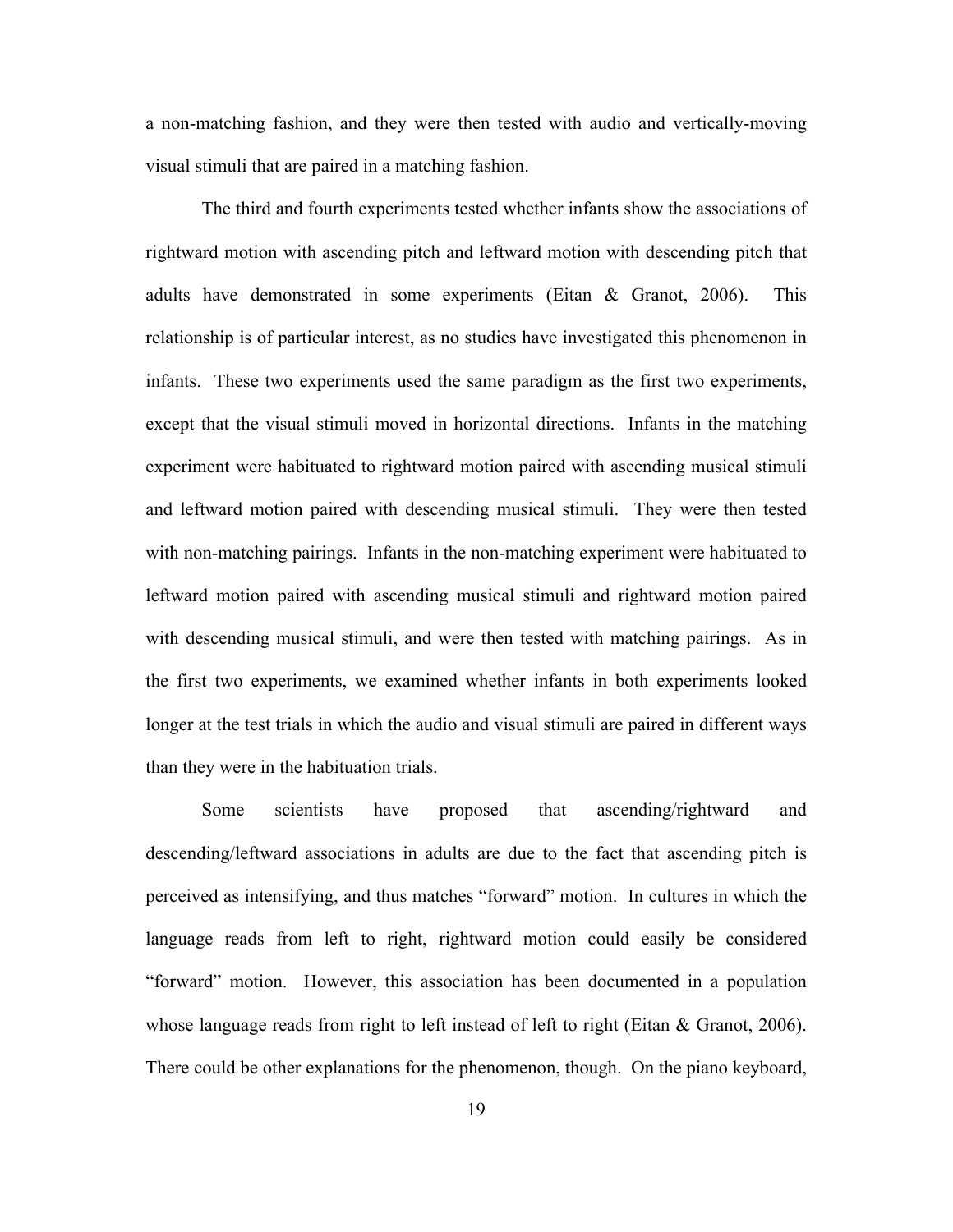higher pitches are located on the right side, and lower pitches are located on the left side. Additionally, on a graph, higher numbers are located on the right side of the horizontal axis, and lower numbers are located on the left side. It seems likely that these associations are culturally ingrained and are probably not present in infants. If that is the case, the test trials of the infants in the third and fourth experiments of the current study should not show any significant differences.

The fifth experiment tested the influence of ascending and descending musical sequences on making a visuospatial motion to a target location. Adult subjects were seated at a computer and heard either an ascending or descending scale or glissando. After the auditory stimulus began, a cursor appeared in the center of the screen, along with a target location. The target location was indicated with a red circle and was located above, below, to the left, or to the right of the cursor in the center of the screen. During half of trials, the direction of the necessary motion to move the cursor to the target location matched the direction of the auditory stimulus. Matching trials paired an ascending auditory stimulus with a target location either above or to the right of the cursor in the center of the screen, or a descending auditory stimulus with a target location either below or to the left of the cursor in the center of the screen. During the other half of the trials, the direction of the necessary motion to move the cursor to the target stimulus did not match the direction of the auditory stimulus. Reaction times were measured.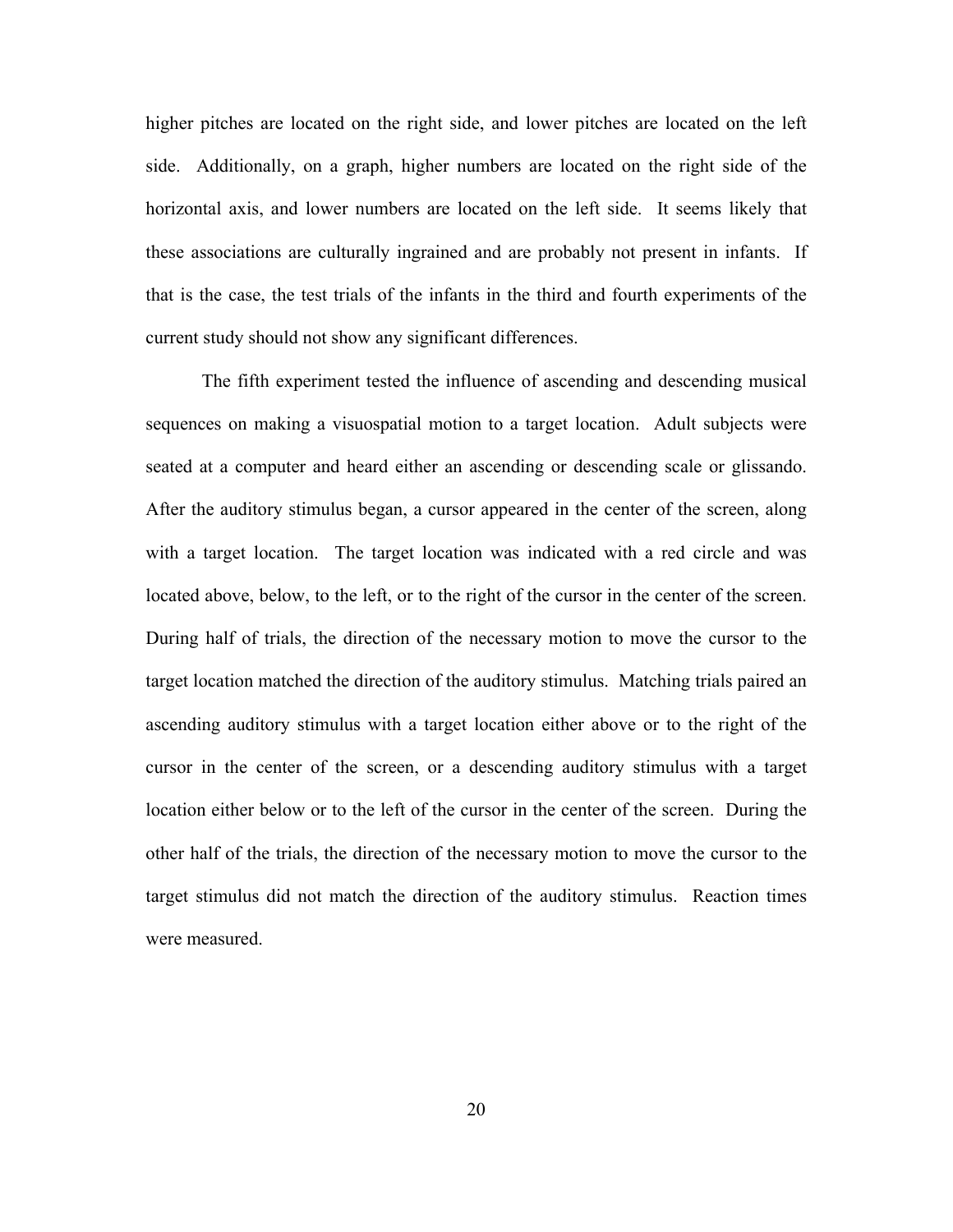#### Experiment 1

#### Method

#### *Participants*

Twenty-eight 11-month-old infants were tested. Infants' and parents' names were obtained through birth records from the Texas Department of Health. Parents were contacted by telephone and/or email to invite them to participate. Participants were given a small gift at the end of the study, such as a t-shirt or a bib, for participating.

#### *Stimuli*

The stimuli were presented on a plasma television screen. The attention-getter consisted of an expanding and contracting green circle on a black background. The visual stimuli consisted of 10-second animated videos depicting a red circle moving up or down on a white background. The auditory stimuli consisted of computer-generated musical scales and glissandos in a clarinet timbre. Each scale or glissando ranged five octaves: from two octaves below Middle C to three octaves above Middle C. The movement of the red circle in the videos was synchronized with the scale or glissando that is played simultaneously.

#### *Apparatus*

During the testing period, infants were seated in their parent's lap in a dimly lit room adjacent to the control room. The infants were seated directly in front of the screen approximately 48" away. A closed circuit television camera was mounted below the screen which allowed the experimenter seated in the control room to view the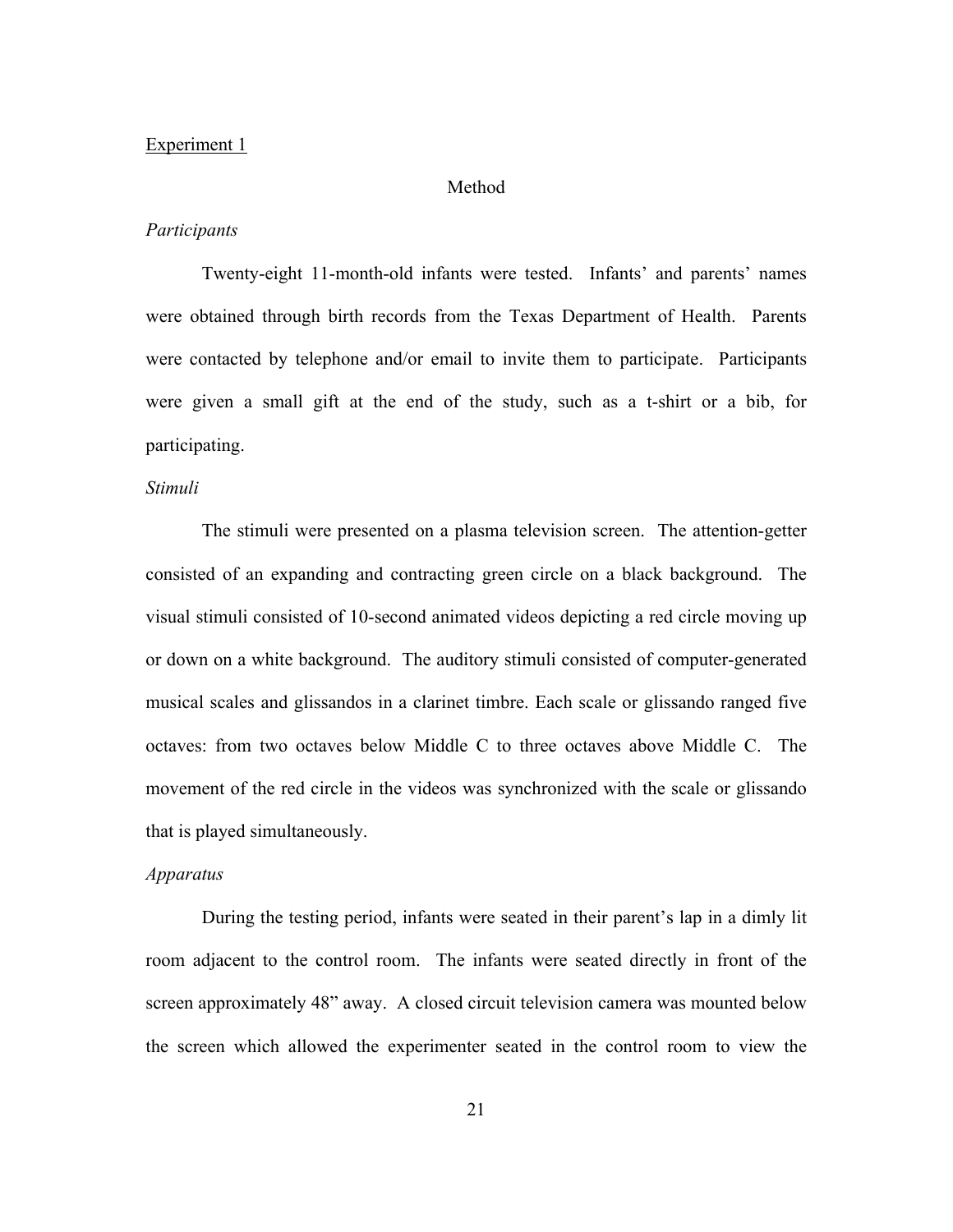infants on a television monitor. All sessions were recorded on DVD. The parents were instructed not to interact with their infant and to keep their eyes closed during the experiment to eliminate any subtle cues or interaction between infant and parent.

The experimenter presented the stimuli on a PowerMac G4 using the habituation software Habit X 1.0 (Cohen, Atkinson, & Chaput, 2000). Infants' looking behavior was recorded by keypress.

#### *Design*

Each infant viewed a habituation sequence of up to 20 10-second videos accompanied by musical stimuli. Each trial was separated by an attention-getting stimulus to ensure that the infant was looking at the screen at the beginning of each trial. The habituation trials paired the ascending visual stimulus with an ascending musical scale and the descending visual stimulus with a descending musical scale.

The infants' looking time was measured during the habituation trials. The total looking time from the first four habituation trials was calculated. When the infants' looking time decreases from this number by 50% on any subsequent consecutive set of four trials, the testing phase began. If the infants' looking time never decreased by 50% from the first four trials, the test trials began after 20 habituation trials.

The test trials consisted of a familiar trial, a switched trial, and a novel trial. The familiar trial paired the ascending visual stimulus with an ascending musical stimulus or the descending visual stimulus with a descending musical stimulus, as in the habituation trials. The switched trial paired the ascending visual stimulus with a descending musical stimulus or the descending visual stimulus with an ascending musical stimulus. Both the familiar trial and the switched trial used musical stimuli of the same music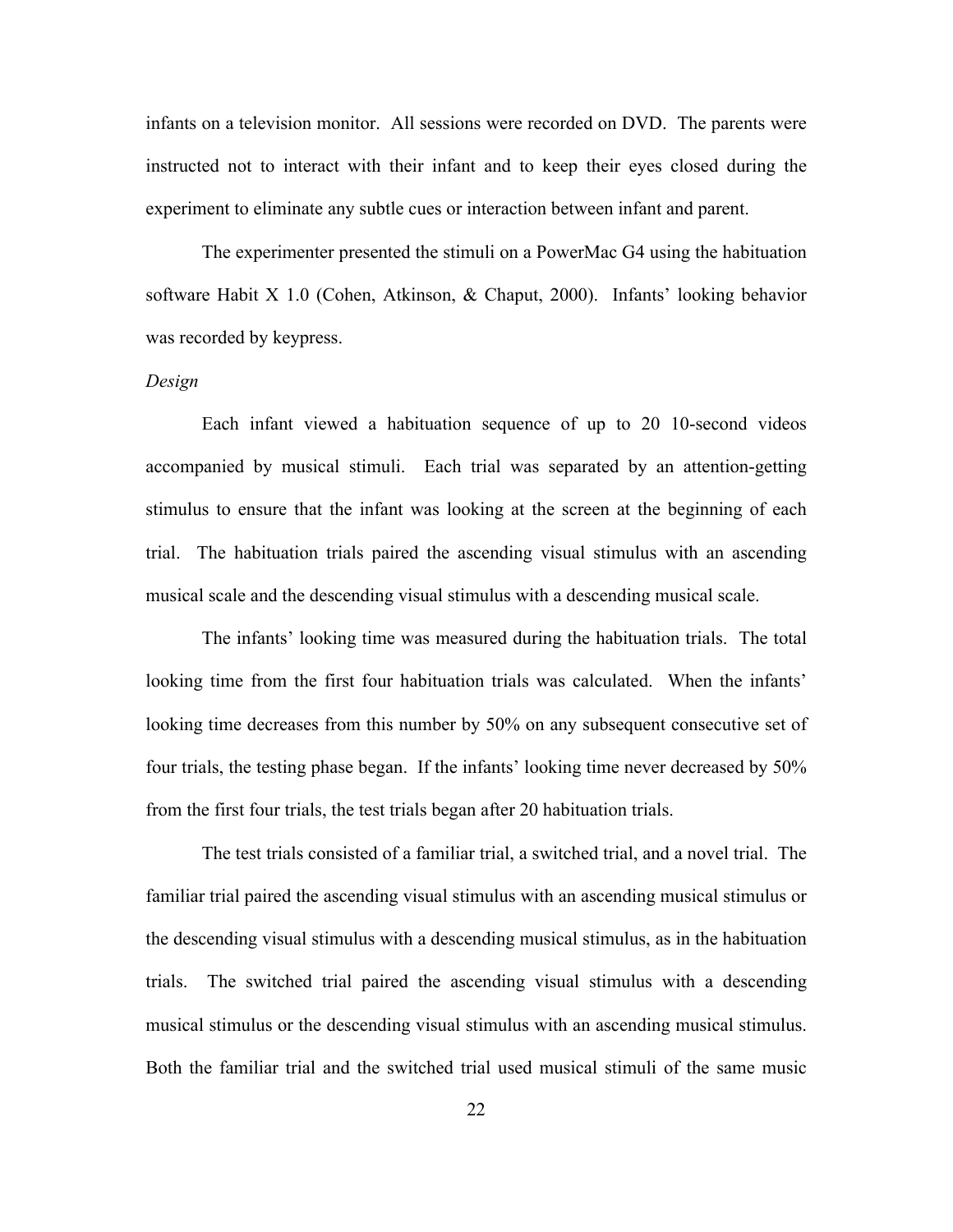type (scale) that was used in the habituation trials. The novel trial paired the ascending visual stimulus with an ascending musical stimulus or the descending visual stimulus with a descending musical stimulus, but the music type was a glissando instead of a scale.

#### *Procedure*

Infants and their parents came to the laboratory after being contacted and scheduled. Experimenters explained the study and procedure and answered any questions the parent(s) had. Informed consent was obtained for each participant. Infants and their parents were seated in the testing room as described above.

#### Results

Twenty-eight healthy, full-term infants completed Experiment 1; of those, 16 habituated. The mean number of habituation trials for the 16 infants who habituated was 13.31, while non-habituators viewed 20 habituation trials.

See Figure 1 for mean looking times on test trials from Experiment 1. Looking times from all infants' test trials from Experiment 1 were entered into a repeated measures ANOVA. The results revealed a significant effect of trial type;  $F(2, 52) =$ 16.87,  $p < .001$ , with partial eta squared = .39. Pairwise comparisons revealed that infants' looking time during the control, or matching, trial was significantly different from the switch, or non-matching, trial  $(p = .001)$  and the novel trial  $(p < .001)$ . Looking times during the switch trial and the novel trial were not significantly different  $(p = .08)$ . There was not a significant interaction between trial type and habituation; non-habituators did not have significantly different looking times on the test trials compared to habituators. Thus, data from both habituators and non-habituators were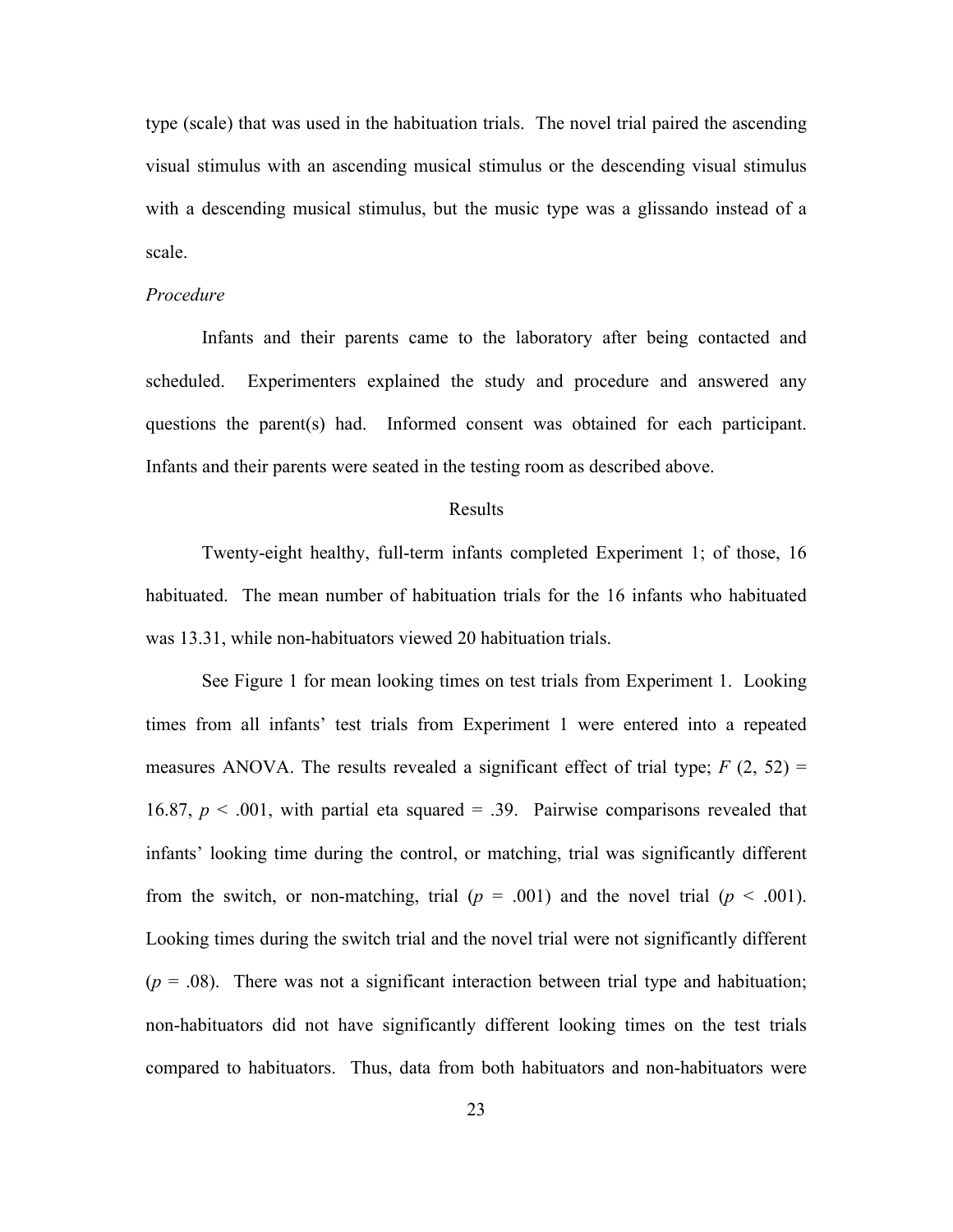included in further analyses. The results indicate that 11-month-old infants are able to contingently process the musical stimuli and the direction of the motion of the object. Of greater interest is that these infants dishabituated to a non-matching pairing of the musical stimuli and the object motion after habituation to a matching pairing.



*Figure 1.* Bars depict mean looking times in seconds during test trials for Experiment 1.

#### Discussion

The results of Experiment 1 are discussed in conjunction with Experiment 2 in the next section.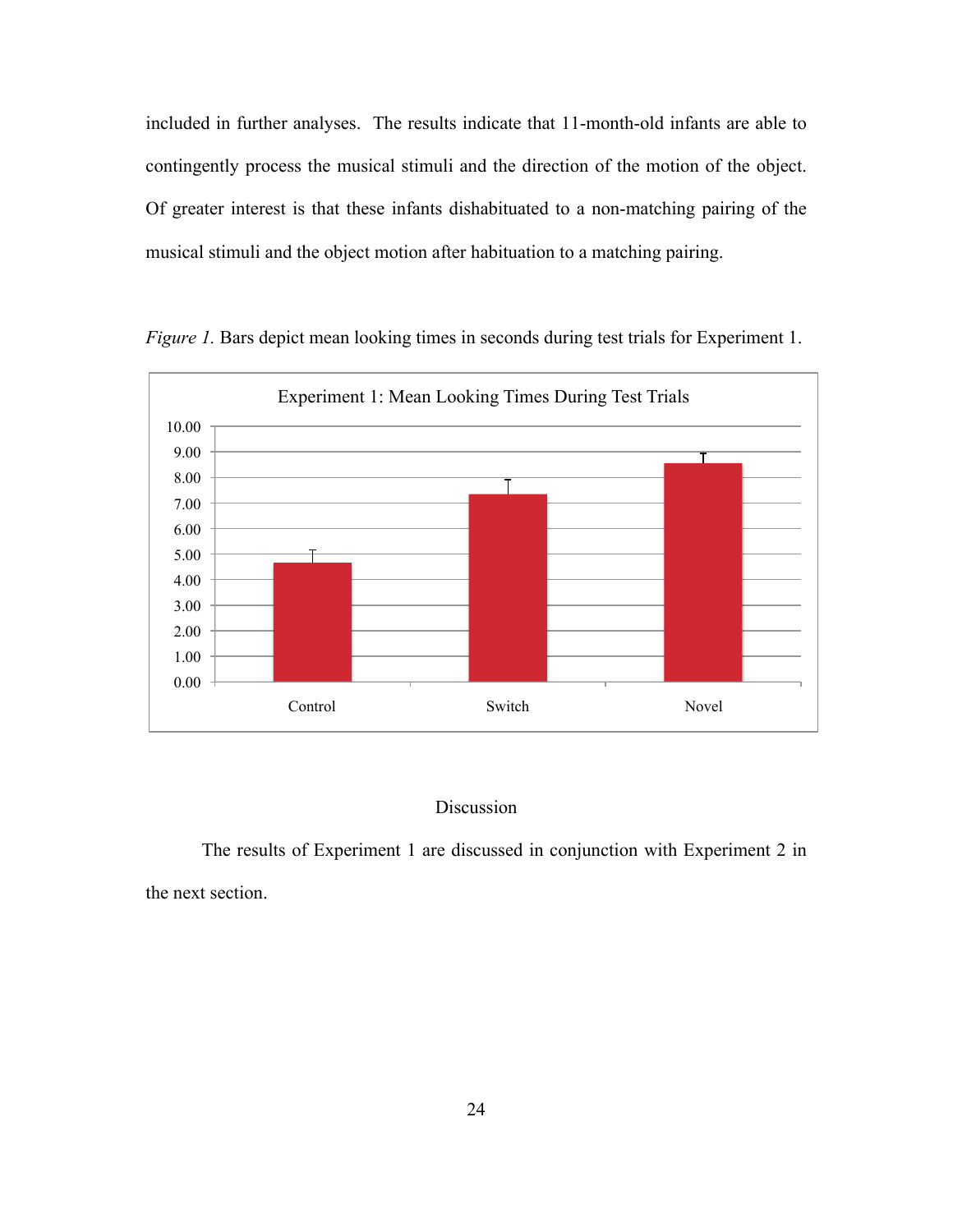#### Experiment 2

#### Method

#### *Participants*

Twenty-eight 11-month-old infants were tested. Infants' and parents' names were obtained through birth records from the Texas Department of Health. Parents were contacted by telephone and/or email to invite them to participate. Participants were given a small gift at the end of the study, such as a t-shirt or a bib, for participating.

#### *Stimuli*

The stimuli were the same as in Experiment 1.

#### *Apparatus*

The apparatus was the same as in Experiment 1.

#### *Design*

Each infant viewed a habituation sequence of up to 20 10-second videos accompanied by musical stimuli. Each trial was separated by an attention-getting stimulus to ensure that the infant was looking at the screen at the beginning of each trial. The habituation trials paired the ascending visual stimulus with a descending musical scale and the descending visual stimulus with an ascending musical scale.

The infants' looking time was measured during the habituation trials. The total looking time from the first four habituation trials was calculated. When the infants' looking time decreased from this number by 50% on any subsequent consecutive set of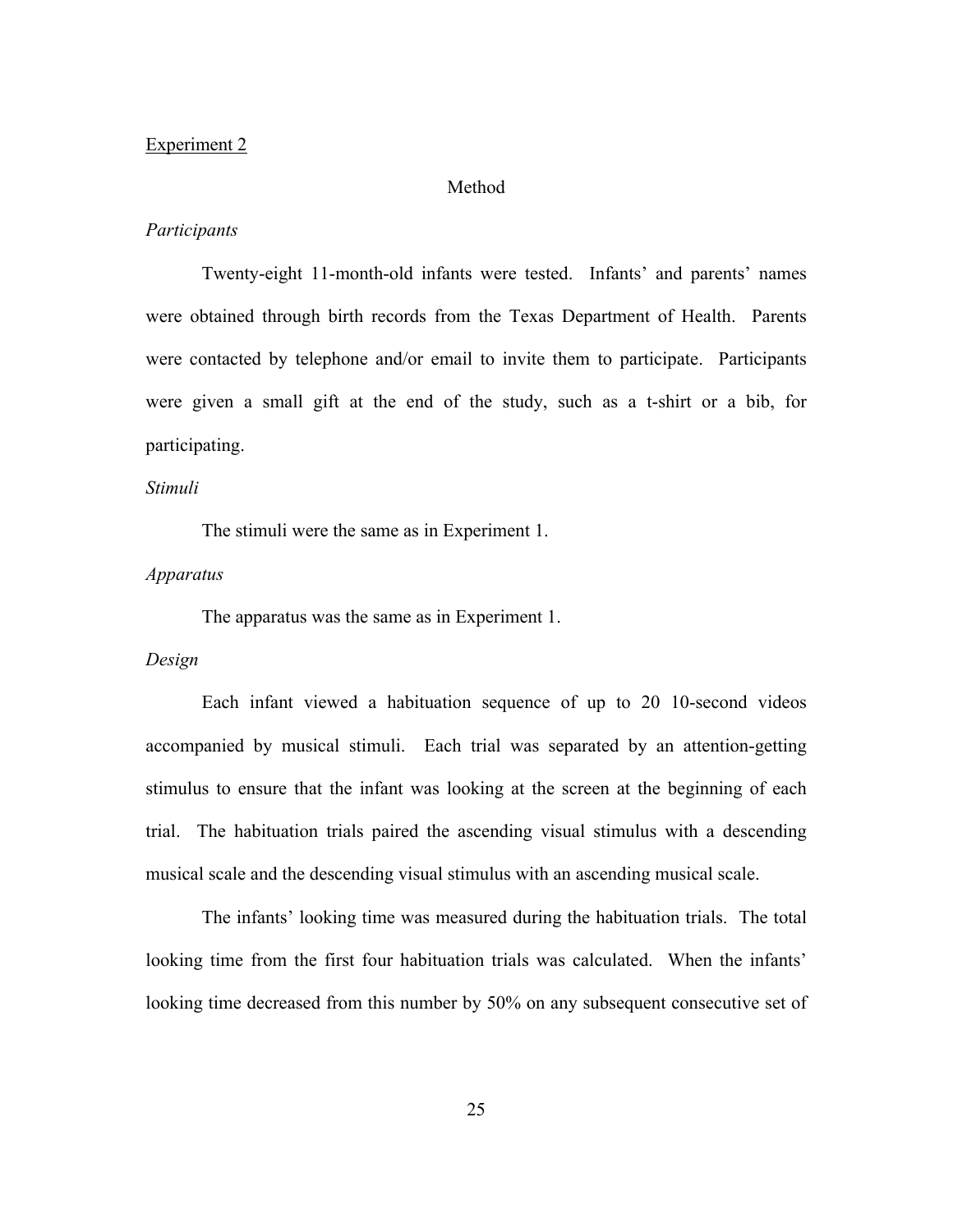four trials, the testing phase began. If the infants' looking time never decreased by 50% from the first four trials, the test trials began after 20 habituation trials.

The test trials consisted of a familiar trial, a switched trial, and a novel trial. The familiar trial paired the ascending visual stimulus with a descending musical scale or the descending visual stimulus with an ascending musical scale, as in the habituation trials. The switched trial paired the ascending visual stimulus with an ascending musical scale or the descending visual stimulus with a descending musical scale. Both the familiar trial and the switched trial used musical stimuli of the same music type (scale) that was used in the habituation trials. The novel trial paired the ascending visual stimulus with a descending musical stimulus or the descending visual stimulus with an ascending musical stimulus as in the habituation, but the music type was a glissando instead of a scale.

#### *Procedure*

The procedure was the same as in Experiment 1.

#### Results

Twenty-eight healthy, full-term infants also completed Experiment 2; of those, 19 habituated. The mean number of habituation trials for the 19 infants who habituated was 15.21, while non-habituators viewed 20 habituation trials. The proportion of infants who habituated in Experiment 2 was not statistically different from the proportion of infants who habituated in Experiment 1;  $\chi^2$  (1) = 1.313, *p* = .2519.

See Figure 2 for mean looking times during test trials from Experiment 2. Looking times from all infants' test trials from Experiment 2 were entered into a repeated measures ANOVA. The results revealed a significant effect of trial type; *F* (2,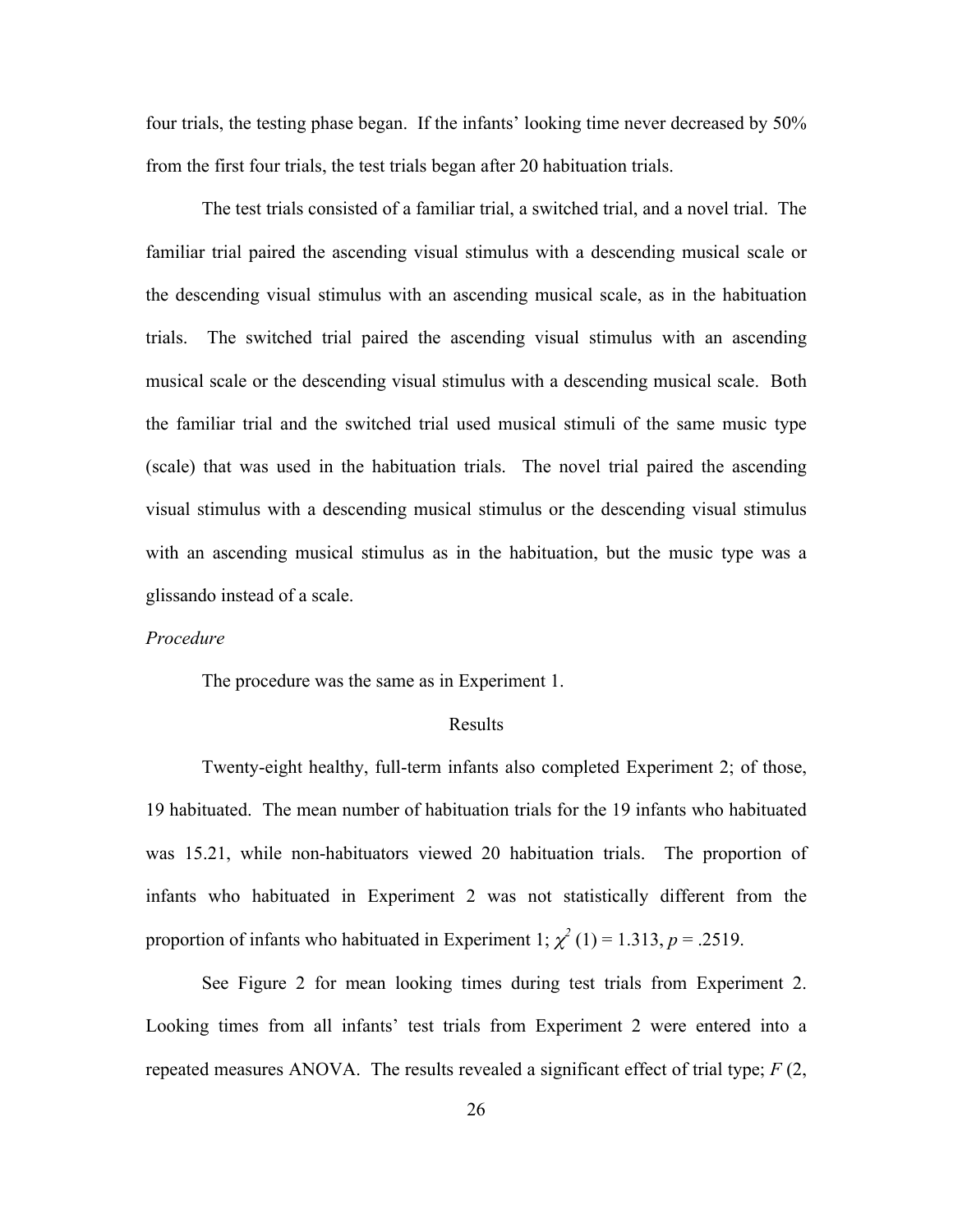$52$ ) = 11.69,  $p < .001$ , with partial eta squared = .59. Pairwise comparisons revealed that infants' looking times during the control, or non-matching, trial were significantly different from the novel trial ( $p < .001$ ). Looking times during the control trial and the switch, or matching, trial, however, were not significantly different ( $p = .76$ ). The switch trial was significantly different from the novel trial  $(p = .001)$ . There was not a significant interaction between trial type and habituation; non-habituators did not have significantly different looking times on the test trials compared to habituators. Thus, data from both habituators and non-habituators will be included in further analyses. These results indicate that infants who are habituated to a non-matching pairing of music direction and object motion do not dishabituate to a matching pairing.

*Figure 2.* Bars depict mean looking times in seconds during test trials for Experiment 2.

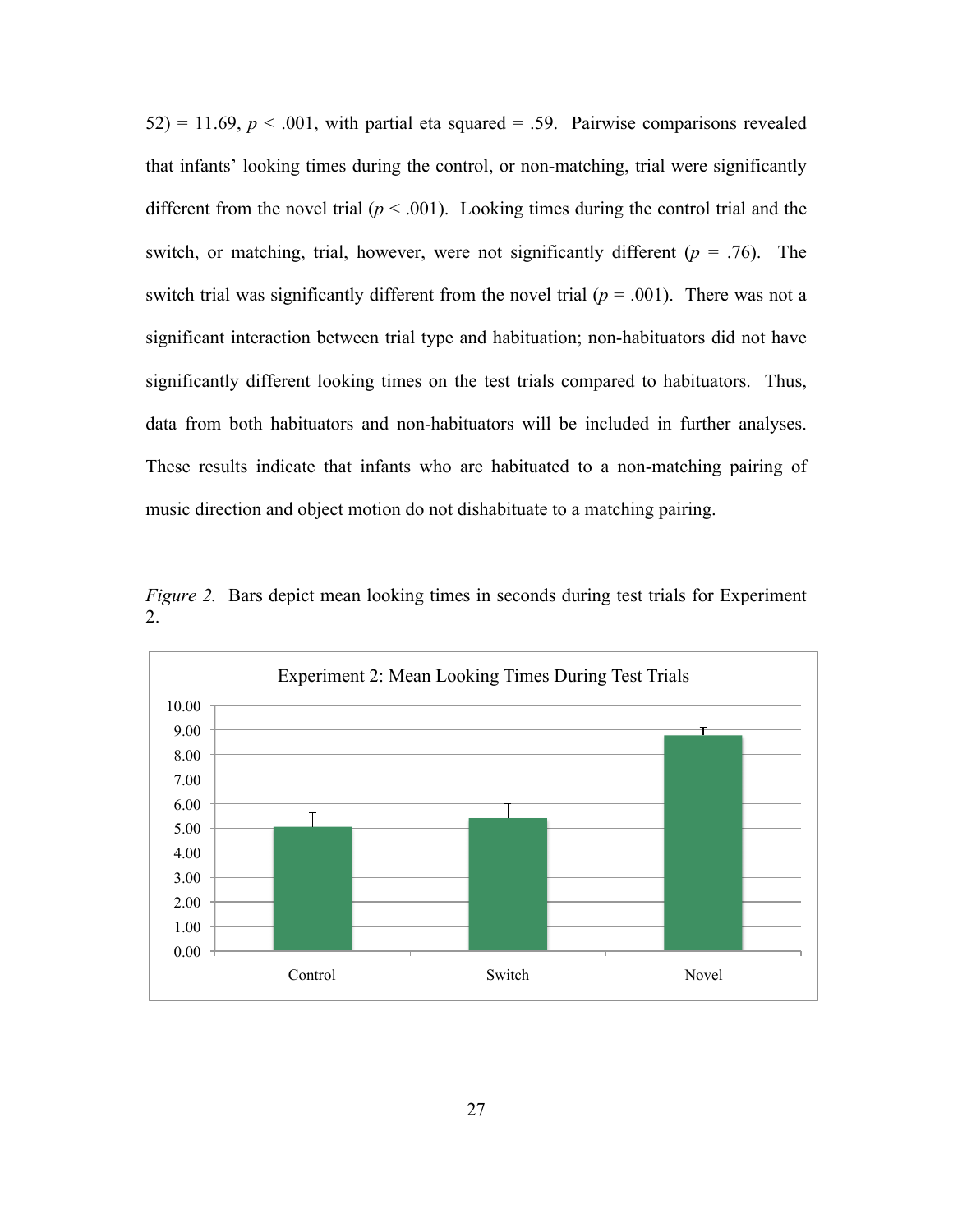Collapsing the data across Experiments 1 and 2 allows us to directly compare the differences between the two experiments. See Figure 3 for mean looking times from Experiment 1 and Experiment 2. Looking times for all infants' test trials from both Experiments 1 and 2 were entered into a repeated measures ANOVA with experiment as a between-subjects factor. Because previous analyses indicated no differences on test trials between habituators and non-habituators in either experiment, data from both habituators and non-habituators were included. The results reveal a significant interaction of trial type by experiment;  $F(2, 108) = 3.63$ ,  $p = .03$ . There was also a significant main effect of trial type;  $F(2, 108) = 31.67$ ;  $p < .001$ . This indicates that infants in Experiment 1 who were habituated to the matching pairings of musical stimuli and object motion reacted differently to the test trials than infants in Experiment 2, who were habituated to non-matching pairings of musical stimuli and object motion.

*Figure 3.* Bars depict mean looking times in seconds during test trials for Experiment 1 and Experiment 2.

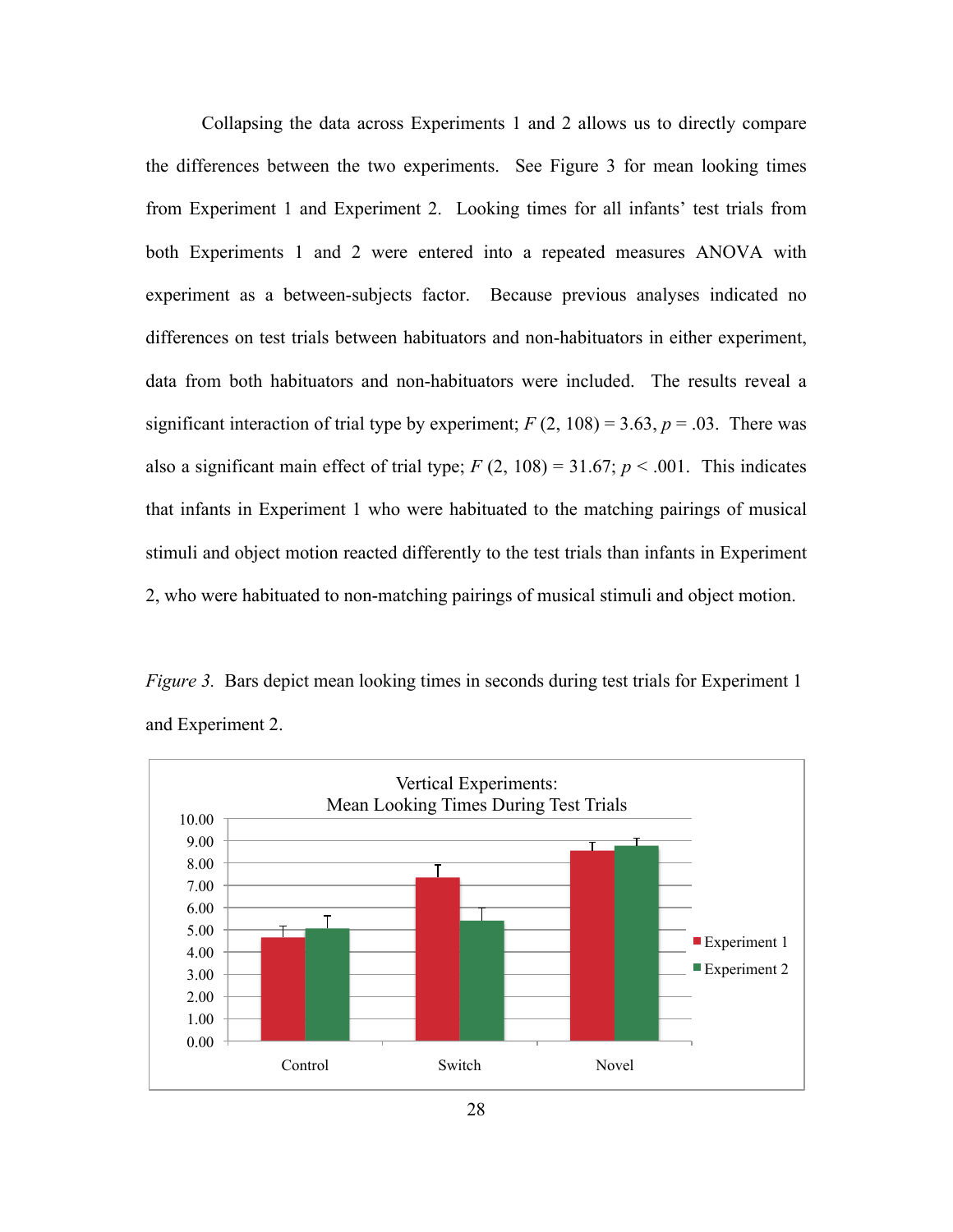## **Discussion**

The results from Experiments 1 and 2 suggest that young infants are predisposed to learn matching relationships between musical pitch and the direction of an object's motion in the vertical plane. The previously reported pilot study suggests that by 11 months of age, infants may be able to match musical pitch and the direction of an object's motion without any training or habituation, but Experiments 1 and 2 provide more conclusive evidence that infants of this age view matching and non-matching relationships between musical pitch and the direction of an object's vertical motion differently.

The infants in Experiment 1 who were habituated to the matching music and object motion dishabituated to the non-matching pairing of the music and object motion, but the infants in Experiment 2 who were habituated to the non-matching music and object motion did not dishabituate to the matching pairing. This suggests that the infants in Experiment 2 had difficulty "learning" the non-matching pairing of musical pitch and the direction of the object's motion during the habituation phase of the experiment. It is possible that the infants in this experiment had difficulty processing the non-matching music and object motion contingently; the incongruity of the stimuli may have only allowed infants to process the music and the object motion independently. Indeed, infants may have only been able to process either the auditory component or the visual component, but not both. Other evidence suggests that infants preferentially process amodal information in multimodal stimulation; according to the intersensory redundancy hypothesis (Bahrick, Lickliter, & Flom, 2004), processing of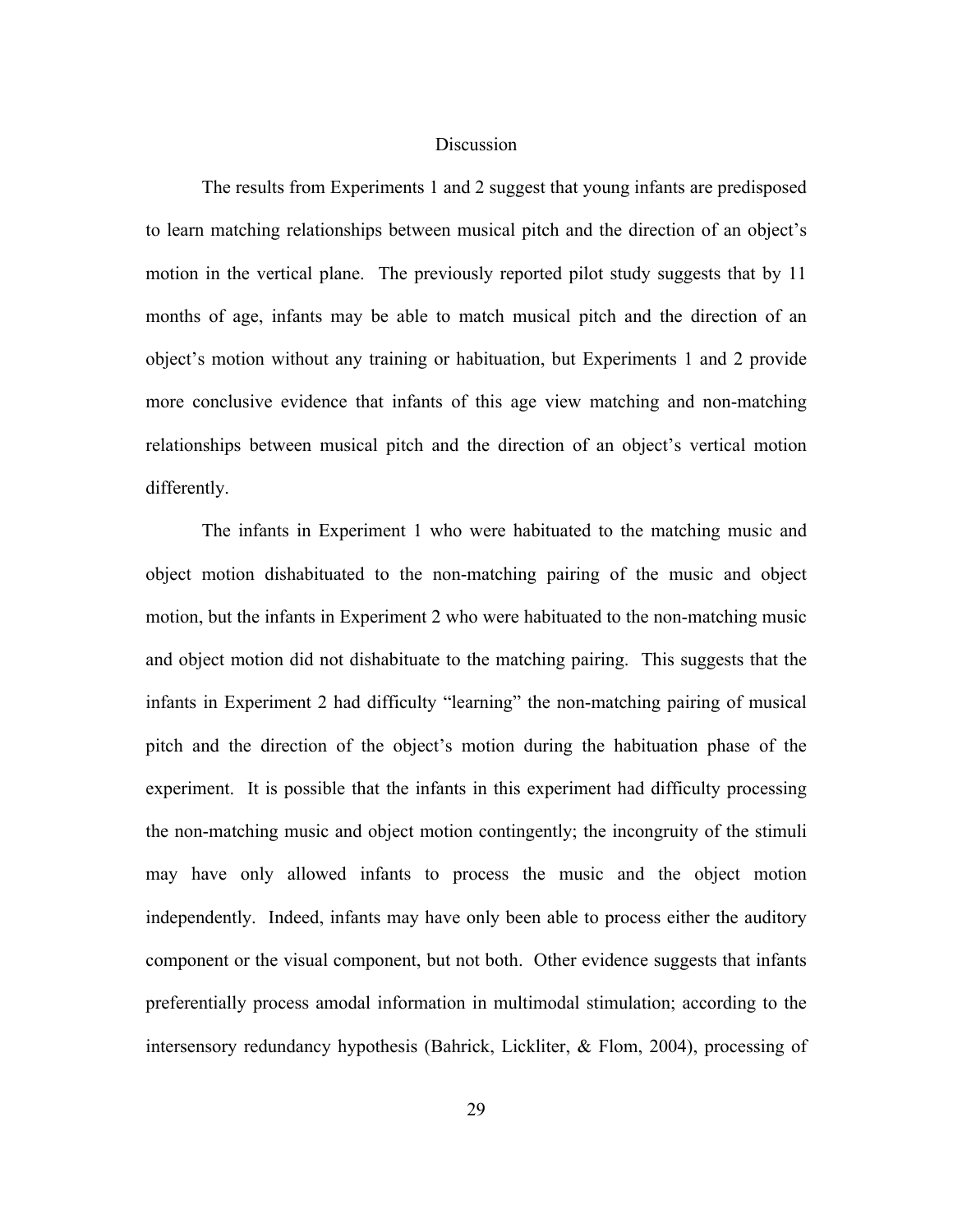amodal information is facilitated in multimodal stimulation and attenuated in unimodal stimulation early in development. However, if the multimodal information that infants are receiving is incongruent, they may be unable to process the information from the separate senses contingently. If this were the case in Experiment 2, the infants would have simply habituated to the ascending and descending musical scales and the ascending and descending object motion, but not to any particular combinations of these stimuli because they would have been processing each aspect of the stimuli independently. Thus, the switched pairing of the familiar stimuli would not be expected to elicit longer looking times. This is consistent with the results of Experiment 2. Note, however, that the infants in Experiment 2 did dishabituate to the last test trial, the novel music type. This indicates that the infants were paying attention to the task and had habituated to the musical scales and noticed the difference between the scales and the glissando.

The results of Experiment 1 and Experiment 2 are consistent with a recent study of 4-month-old infants' mapping of musical tones and spatial dimensions. Katz, et. al. (2010) habituated 4-month-old infants to flowers dancing in three vertical positions in time to ascending or descending three-note tone sequences. Equal numbers of infants viewed forward, or matching, and reverse, or non-matching, pairings of tones and flower positions. After habituation, all infants viewed two new tones and flower positions with matching and non-matching mappings. They found that the infants in the matching condition looked longer at the test trial depicting the matching pairing, but infants in the non-matching condition looked equally at the two test trials. The researchers concluded that 4-month-old infants are predisposed to learn a matching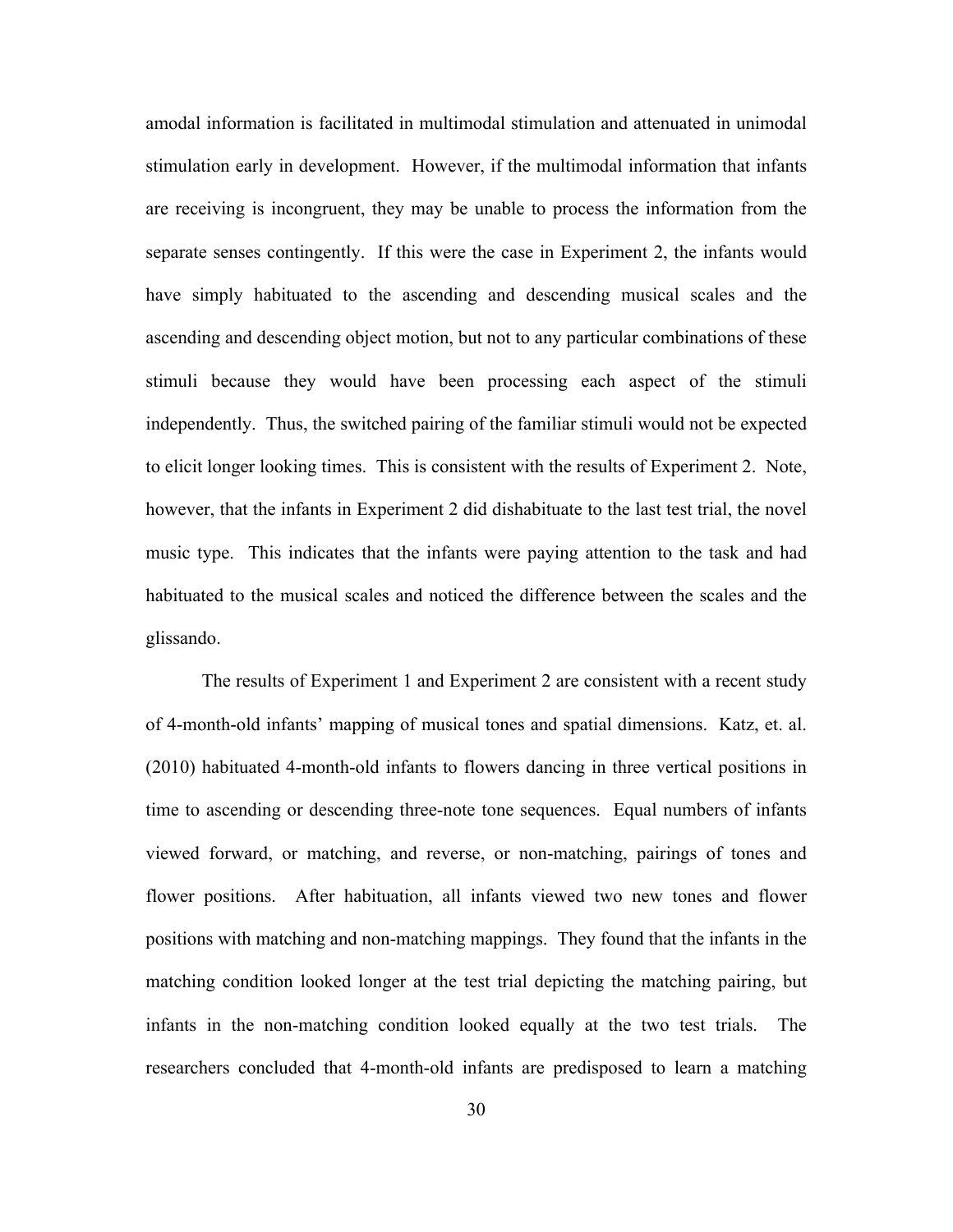mapping of tone pitch and object height. A previous experiment had examined whether 4-month-olds exhibit a spontaneous preference for matching pairings of two-note sequences of high and low tones and flower positions and found no difference. This indicates that although 4-month-old infants more easily learn matching relationships between musical pitch and an object's position in space than non-matching relationships, they do not show an intrinsic preference for matching relationships in simple, discrete tone sequences.

Another recent study, however, suggests that 3- and 4-month-old infants may be sensitive to matching relationships between musical pitch and object motion in continuously changing sequences (Walker, et. al., 2010). In this experiment, 3- and 4 month-old infants viewed an orange ball moving up and down in front of a dark background with a grid of small white dots. The ball moved at a constant speed across the grid but paused for 50 ms at each dot. The animation was accompanied by the sound of a slide whistle with either an ascending or descending pitch profile. Each infant viewed three congruent, or matching, pairings of the object's motion and the slide whistle, and three incongruent, or non-matching, pairing of the object's motion and the slide whistle. Twelve of the sixteen infants looked longer at the matching pairings than at the non-matching pairings, and after a log-transformation of the total looking times, an ANOVA revealed a significant effect of congruity. The researchers conclude that 3 and 4-month-old infants are sensitive to a correspondence linking auditory pitch with visuospatial height and that this synesthetic cross-modality correspondence is an unlearned aspect of perception. They propose that this evidence supports previous claims (James, 1890/1950, Maurer, Pathman, & Mondloch, 2006; Mondloch & Maurer,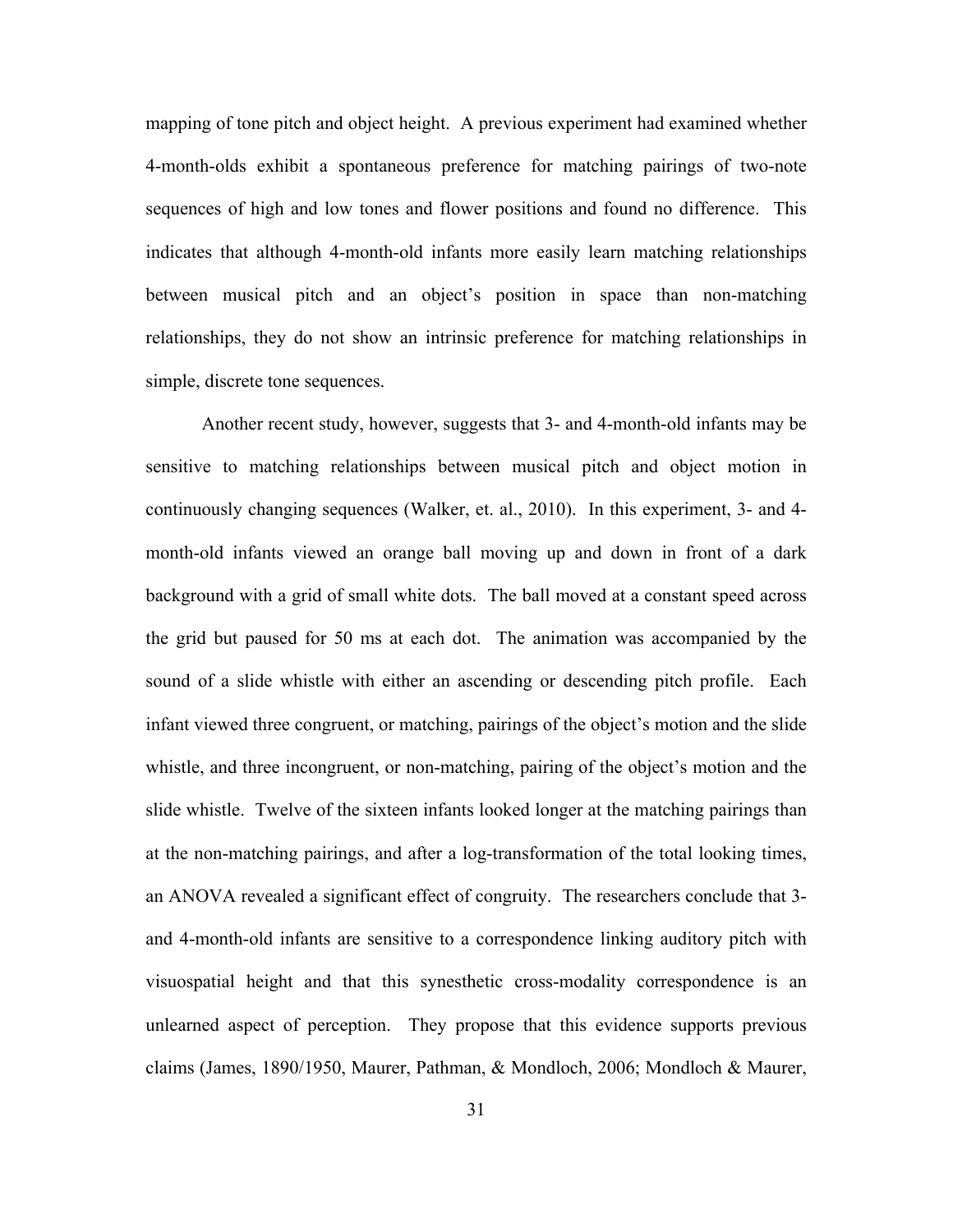2004) that prenatal experiences are synesthetic and that cross-modality correspondences are an innate aspect of perception. The claim of infant synesthesia may be a rich interpretation of the results, but this study provides at least weak evidence that 3- and 4 month-old infants may be sensitive to the same associations between musical pitch and visuospatial motion that were found in Experiment 1 and Experiment 2 of the current studies.

## Experiment 3

### Method

## *Participants*

Twelve 11-month-old infants were tested. Infants' and parents' names were obtained through birth records from the Texas Department of Health. Parents were contacted by telephone and/or email to invite them to participate. Participants were given a small gift at the end of the study, such as a t-shirt or a bib, for participating. *Stimuli*

The stimuli were presented on a plasma television screen. The attention-getter consisted of an expanding and contracting green circle on a black background. The visual stimuli consisted of 10-second animated videos depicting a red circle moving across a white background. The auditory stimuli consisted of computer-generated musical scales and glissandos in a clarinet timbre. Each scale and glissando ranged five octaves: from two octaves below Middle C to three octaves above Middle C. The movement of the red circle in the videos was synchronized with the scale or glissando that was played simultaneously.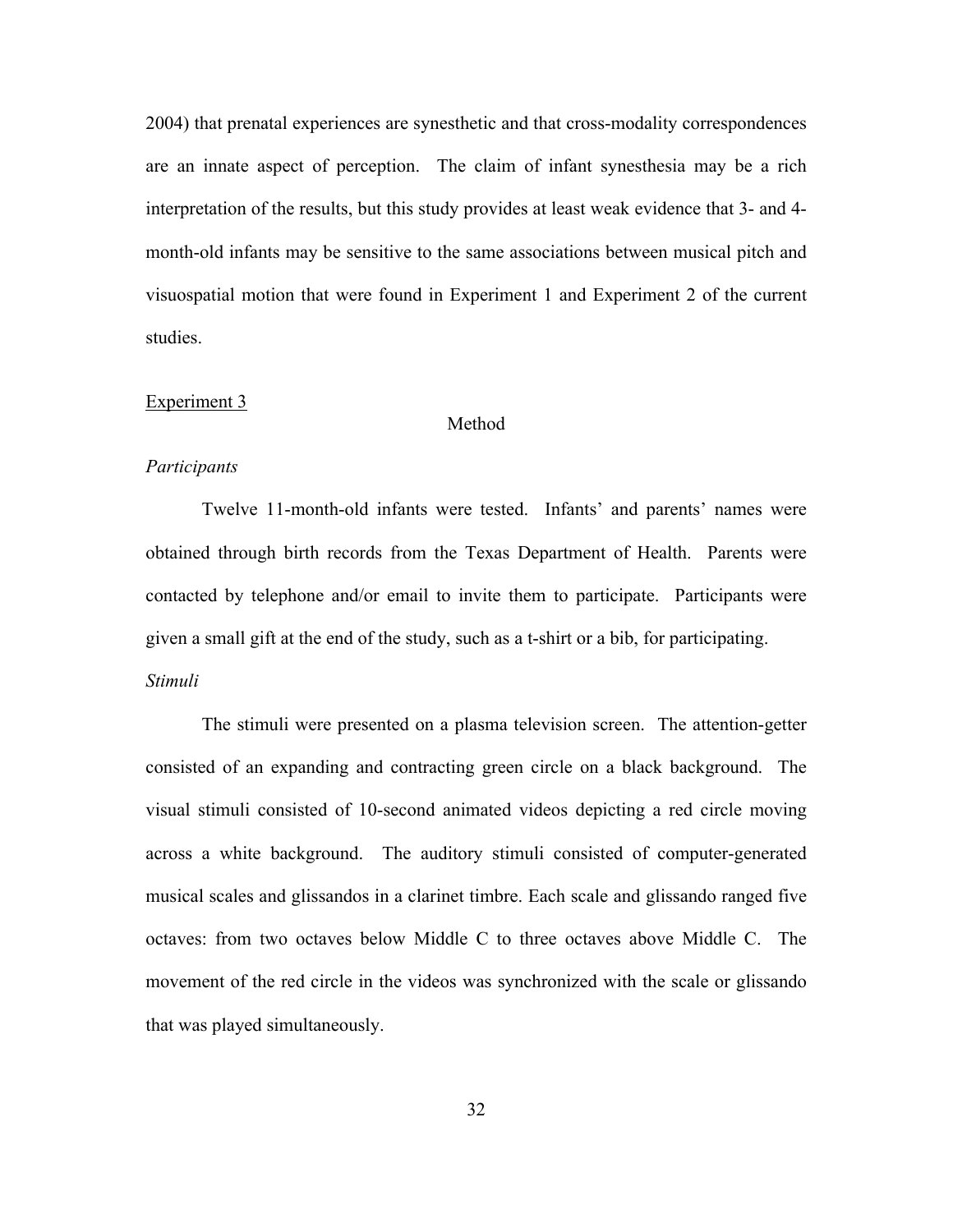## *Apparatus*

The apparatus was the same as in Experiment 1.

#### *Design*

Each infant viewed a habituation sequence of up to 20 10-second videos accompanied by musical stimuli. Each trial was separated by an attention-getting stimulus to ensure that the infant was looking at the screen at the beginning of each trial. The habituation trials paired the rightward moving visual stimulus with an ascending musical scale and the leftward moving visual stimulus with a descending musical scale.

The infants' looking time was measured during the habituation trials. The total looking time from the first four habituation trials was calculated. When the infants' looking time decreased from this number by 50% on any subsequent consecutive set of four trials, the testing phase began. If the infants' looking time never decreased by 50% from the first four trials, the test trials began after 20 habituation trials.

The test trials consisted of a familiar trial, a switched trial, and a novel trial. The familiar trial paired the rightward moving visual stimulus with an ascending musical scale or the leftward moving visual stimulus with a descending musical scale, as in the habituation trials. The switched trial paired the rightward moving visual stimulus with a descending musical scale or the leftward moving visual stimulus with an ascending musical scale. Both the familiar trial and the switched trial used musical stimuli of the same music type (scale) that was used in the habituation trials. The novel trial paired the rightward moving visual stimulus with an ascending musical stimulus or the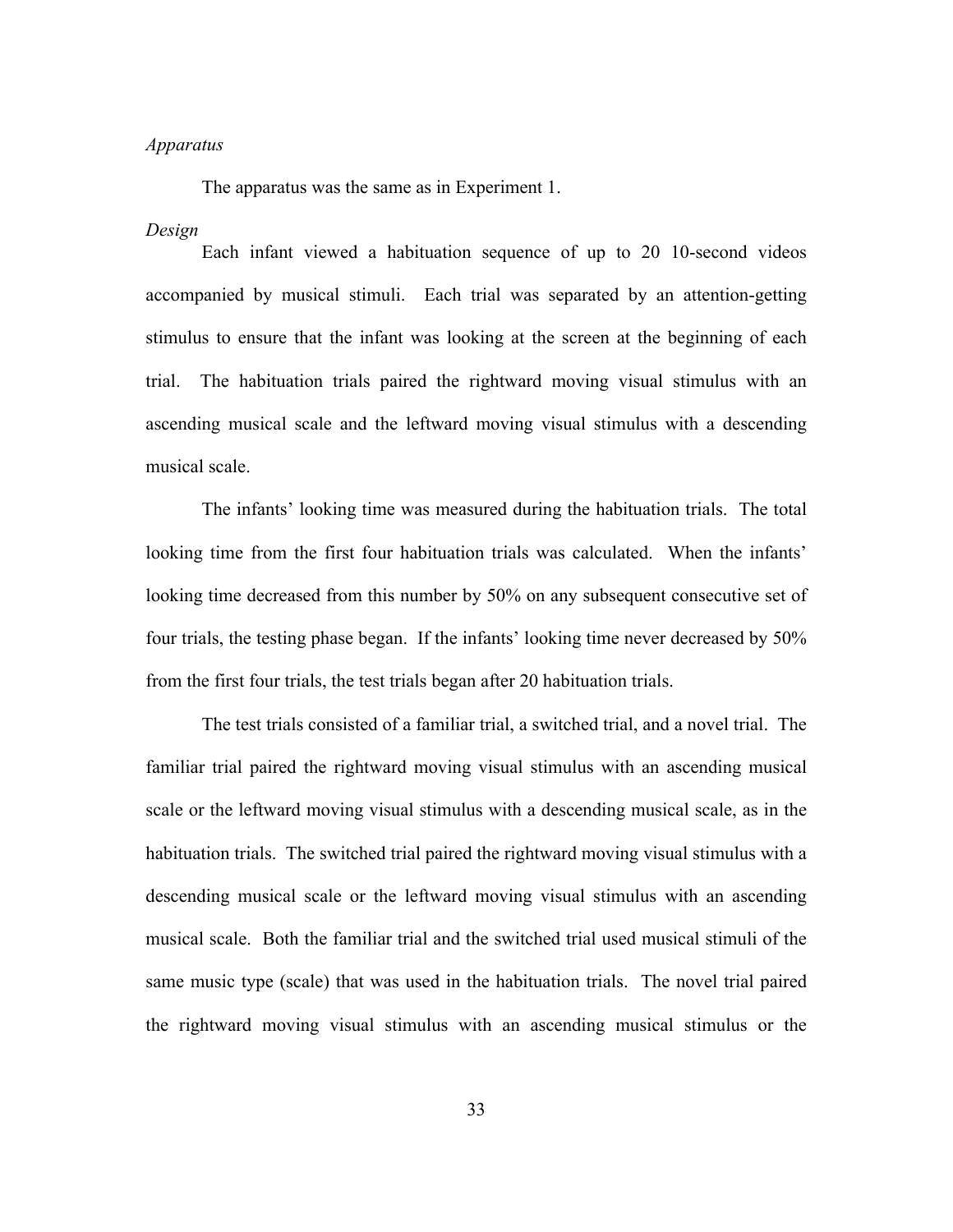leftward moving visual stimulus with a descending musical stimulus, but the music type was a glissando instead of a scale.

# *Procedure*

The procedure was the same as Experiment 1.

## Results

Twelve healthy, full-term infants completed Experiment 3; of those, 9 habituated. The mean number of habituation trials for habituators was 12.56, while the 3 non-habituators viewed 20 trials. See Figure 4 for mean looking times for habituators and non-habituators from Experiment 3. The data from Experiment 3 and Experiment 4 were analyzed together to allow direct comparison between the two experiments, and the results of that analysis are in the following section.

*Figure 4.* Bars depict mean looking times in seconds during test trials for Experiment 3.

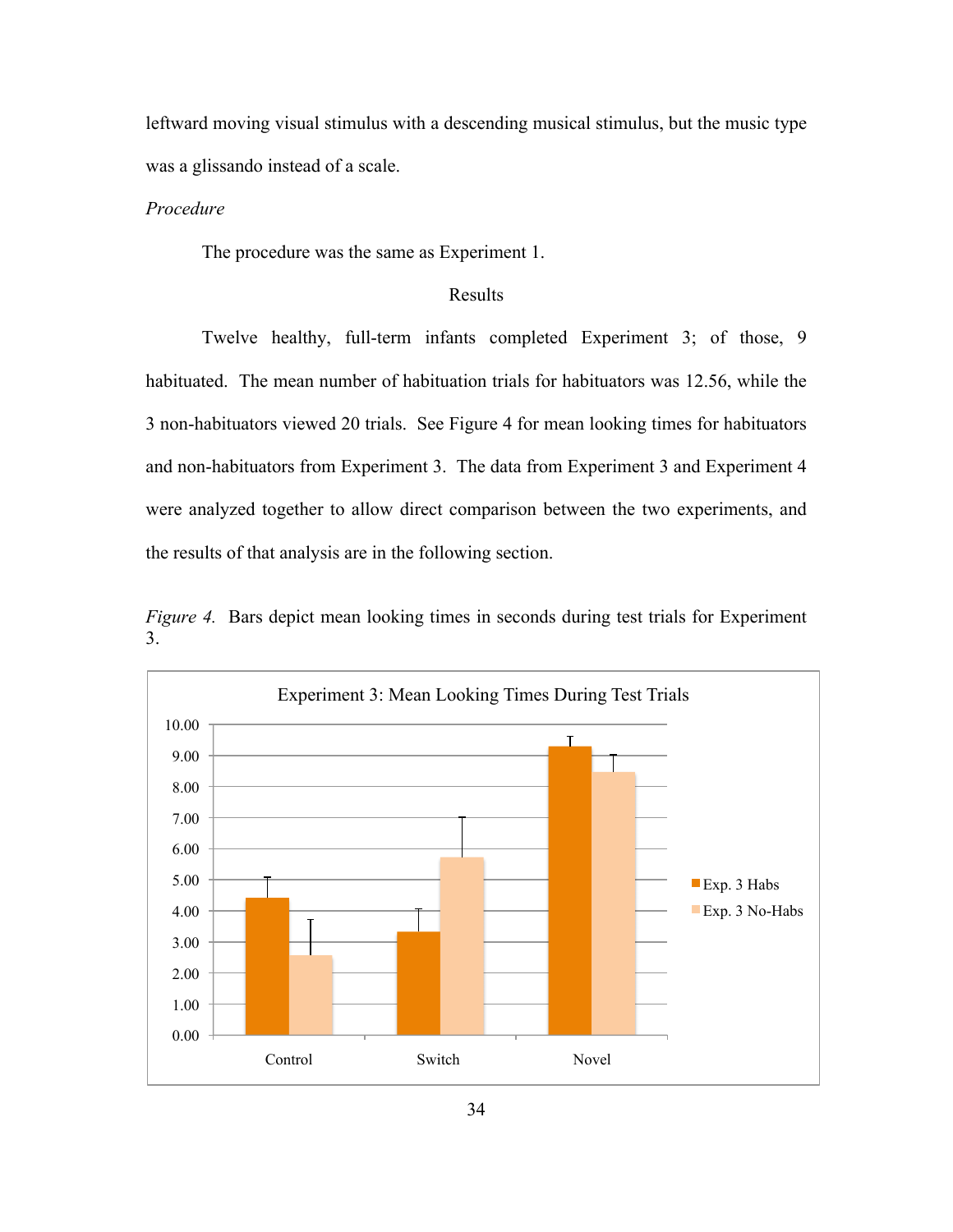## **Discussion**

The results of Experiment 3 are discussed in conjunction with Experiment 4 in the next section.

#### Experiment 4

## Method

#### *Participants*

Thirteen 11-month-old infants were tested. Infants' and parents' names were obtained through birth records from the Texas Department of Health. Parents were contacted by telephone and/or email to invite them to participate. Participants were given a small gift at the end of the study, such as a t-shirt or a bib, for participating.

## *Stimuli*

The stimuli were the same as in Experiment 3.

#### *Apparatus*

The apparatus was the same as in Experiment 1.

## *Design*

Each infant viewed a habituation sequence of up to 20 10-second videos accompanied by musical stimuli. Each trial was separated by an attention-getting stimulus to ensure that the infant was looking at the screen at the beginning of each trial. The habituation trials paired the leftward moving visual stimulus with an ascending musical scale and the rightward moving visual stimulus with a descending musical scale.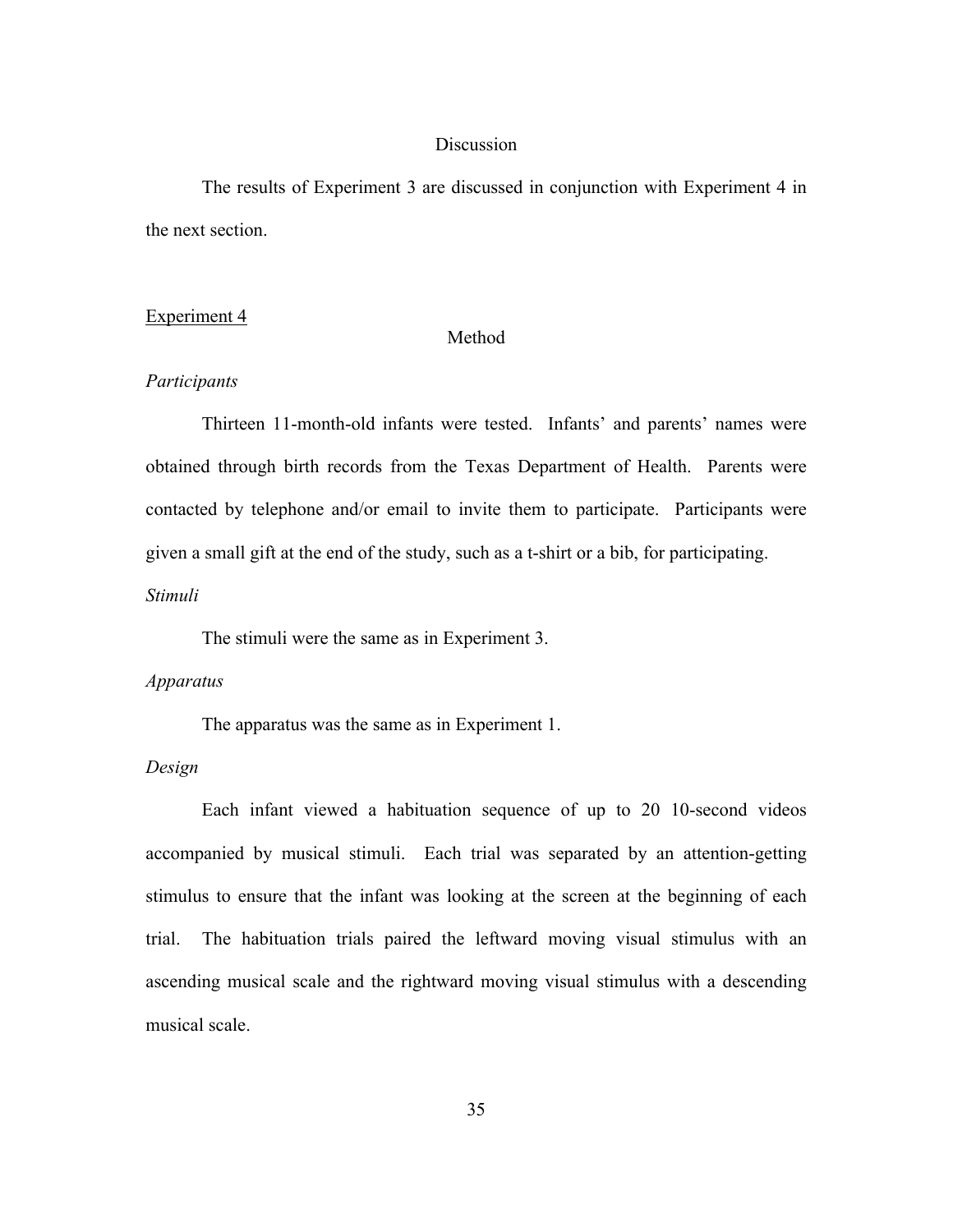The infants' looking time was measured during the habituation trials. The total looking time from the first four habituation trials was calculated. When the infants' looking time decreased from this number by 50% on any subsequent consecutive set of four trials, the testing phase began. If the infants' looking time never decreased by 50% from the first four trials, the test trials began after 20 habituation trials.

The test trials consisted of a familiar trial, a switched trial, and a novel trial. The familiar trial paired the leftward moving visual stimulus with an ascending musical scale or the rightward moving visual stimulus with a descending musical scale, as in the habituation trials. The switched trial paired the leftward moving visual stimulus with a descending musical scale or the rightward moving visual stimulus with an ascending musical scale. Both the familiar trial and the switched trial used musical stimuli of the same music type (scale) that was used in the habituation trials. The novel trial paired the leftward moving visual stimulus with an ascending musical stimulus or the rightward moving visual stimulus with a descending musical stimulus, but the music type was a glissando instead of a scale.

## *Procedure*

The procedure was the same as in Experiment 1.

#### Results

Thirteen healthy, full-term infants completed Experiment 4; of those, 8 habituated. The mean number of habituation trials for habituators was 12.50, while the 5 non-habituators viewed 20 trials. See Figure 5 for mean looking times for habituators and non-habituators from Experiment 4.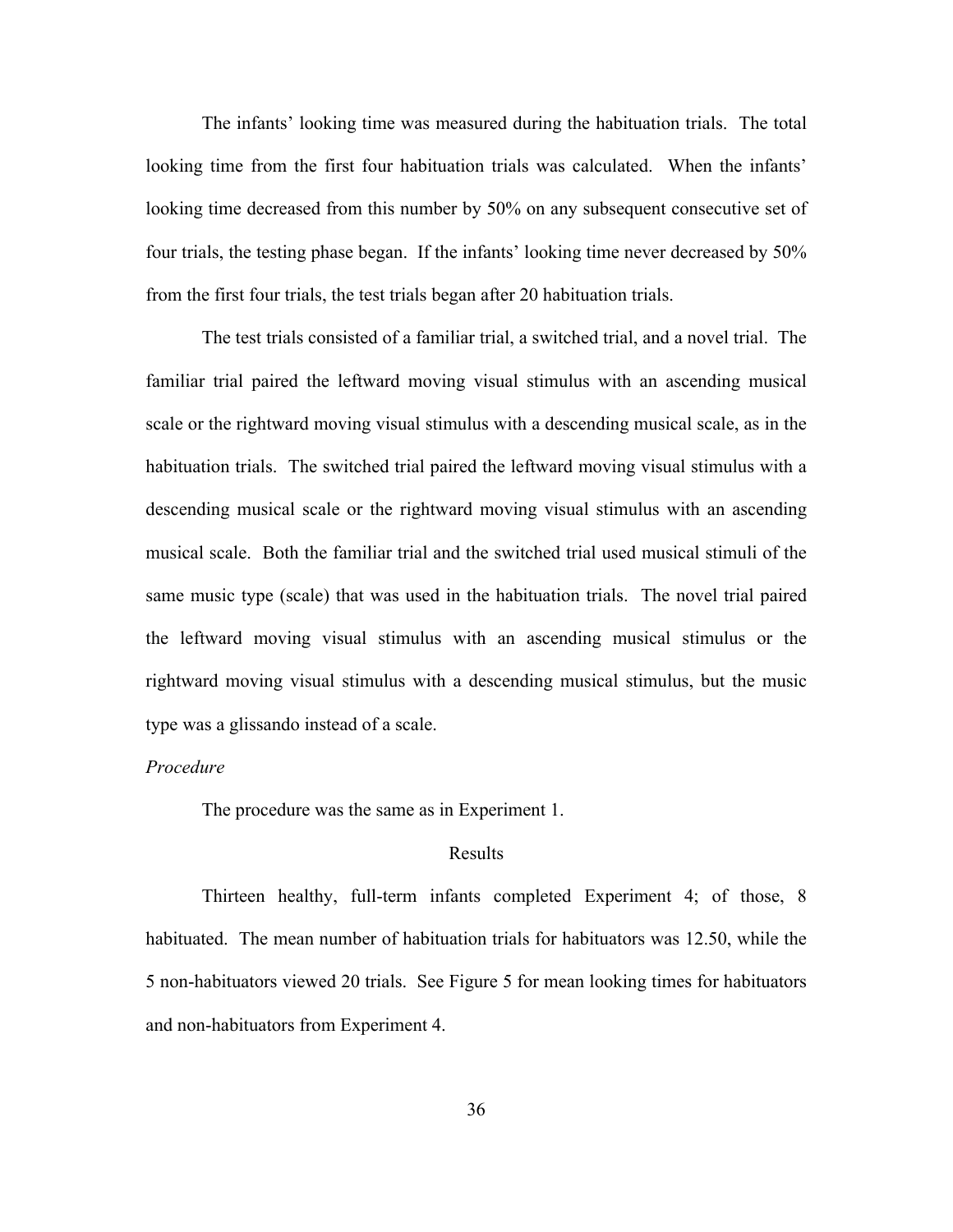

*Figure 5.* Bars depict mean looking times in seconds during test trials for Experiment

4.

The data from Experiment 3 and Experiment 4 were analyzed together to allow direct comparison between the two experiments. Looking times for all infants' test trials from both Experiments 3 and 4 were entered into a repeated measures ANOVA with experiment and habituation as between-subjects factors. The results reveal a significant effect of trial type;  $F(2, 42) = 62.09$ ,  $p < .001$ . Pairwise comparisons indicate that the novel trial was significantly different from both the control trial ( $p <$ .001) and the switch trial ( $p < .001$ ). Looking times during the control trial and the switch trial, however, were not significantly different  $(p = .237)$ . This indicates that infants did not dishabituate to the switched pairing of the musical stimulus and the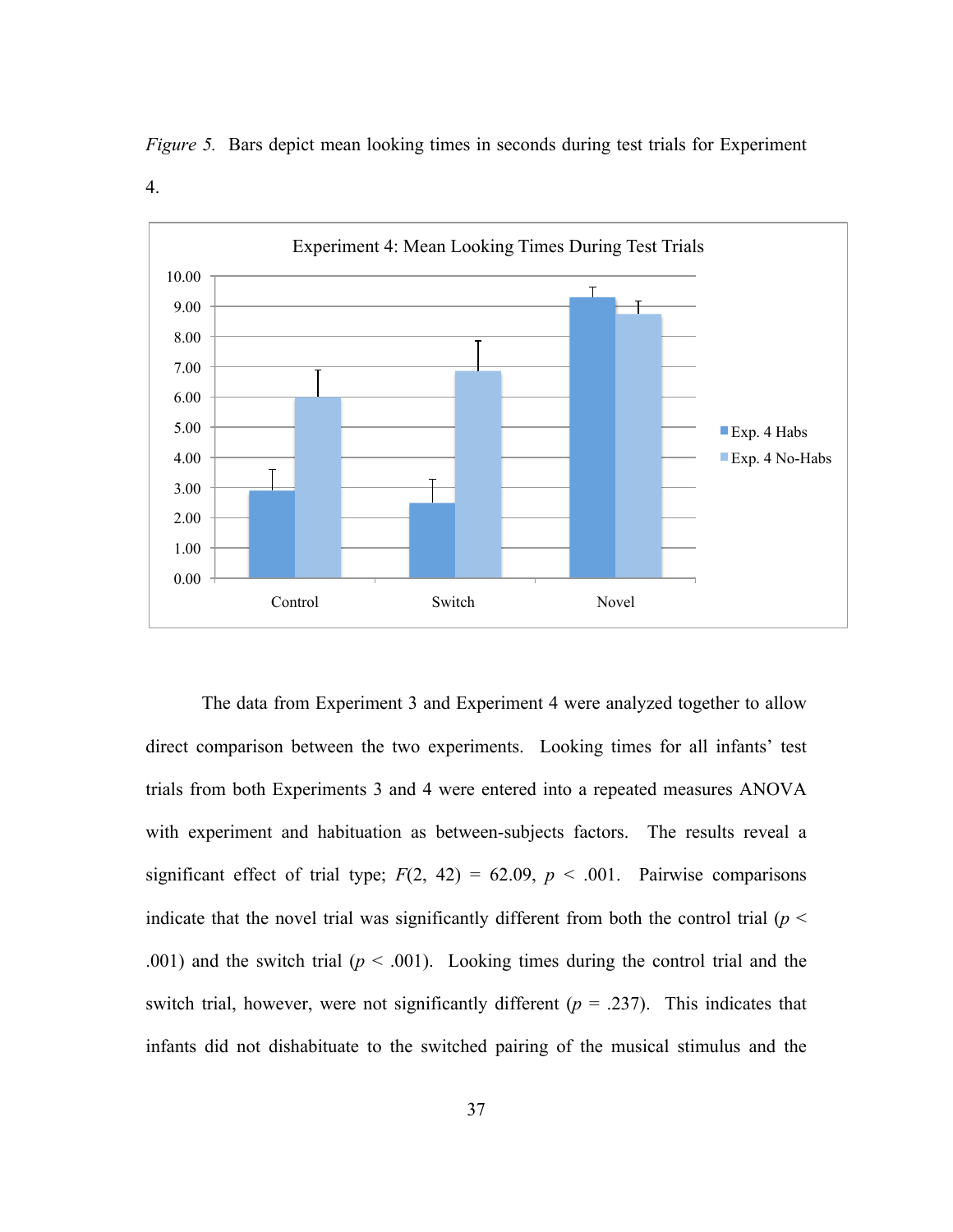direction of the object's motion. There was no interaction between trial type and experiment;  $F(2, 42) = .470$ ,  $p = .628$ . This indicates that the infants who were habituated to the matching horizontal object motion in Experiment 3 did not react differently to the test trials than the infants who were habituated to the non-matching horizontal object motion in Experiment 4.

There was an interaction between trial type and habituation;  $F(2, 42) = 9.169$ , *p* < .001, and a marginally significant three-way interaction between trial type, habituation, and experiment;  $F(2, 42) = 2.966$ ,  $p = .062$ . Both of these interactions seem to be driven by a few non-habituators in Experiment 4 who exhibited longer looking times during the control trial and the switch trial; see Figure 5. It is not uncommon for infants who have not met the habituation criterion to have long looking times during familiar test trials. Because of the small number of non-habituators in this experiment, the looking times from these few long lookers created a statistically significant effect, but this is likely due to chance and is of little interest.

Because non-habituators showed a less clear pattern of looking behavior during the test trials, an additional analysis was performed using only the data from the habituators from Experiment 3 and Experiment 4. Means for habituators from Experiment 3 and Experiment 4 are shown in Figure 6. Looking times from the habituators from these two experiments were entered into a repeated measures ANOVA with experiment as a between subjects factor. The results reveal a significant effect of trial type;  $F(2, 30) = 133.702$ ,  $p < .001$ . Pairwise comparisons indicate that the novel trial was significantly different from both the control trial  $(p < .001)$  and the switch trial  $(p < .001)$ . The control trial and the switch trial were not significantly different  $(p = .001)$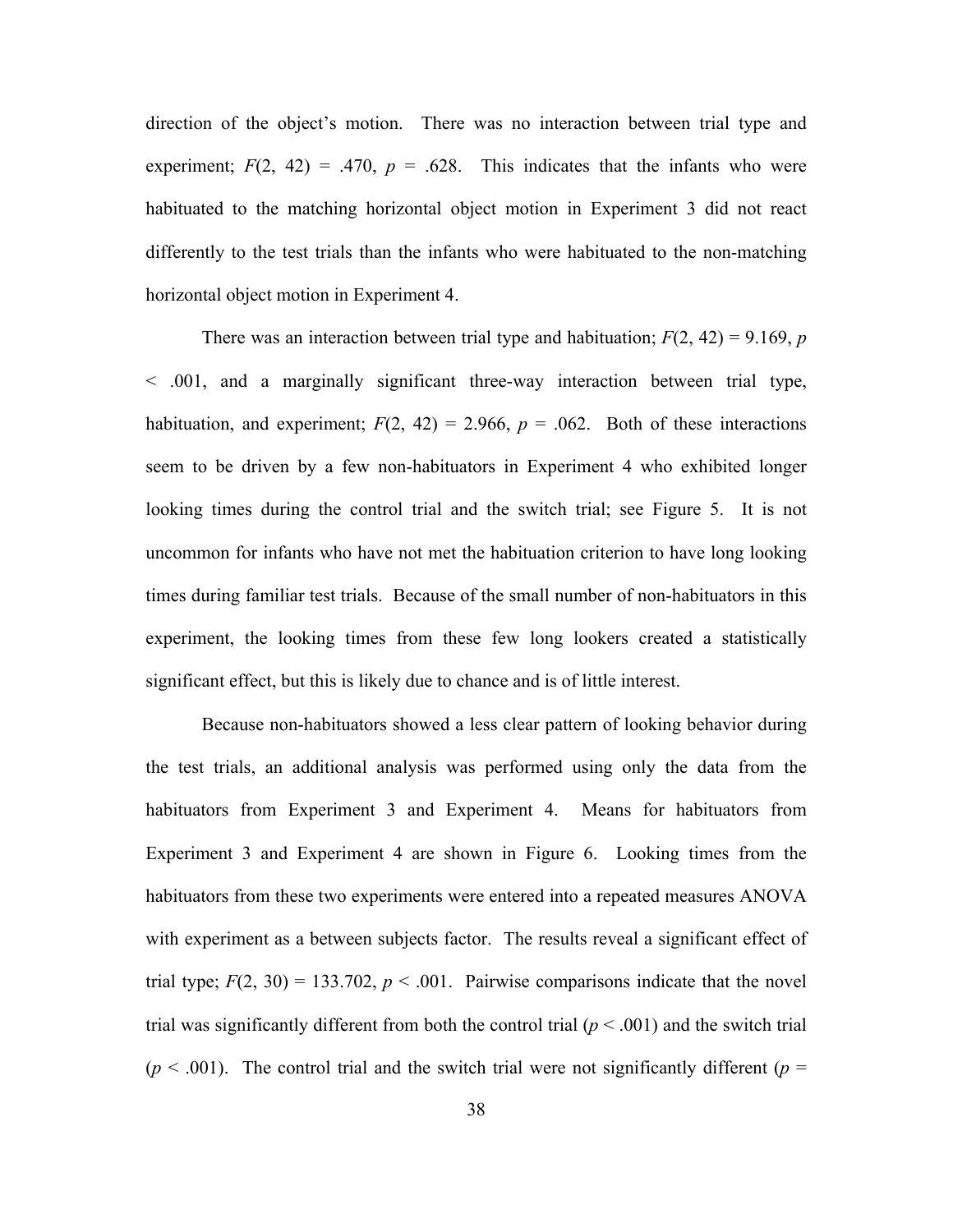.126). Thus, the habituators did not dishabituate to the switch trial that demonstrated the unfamiliar pairing of the musical scale and the direction of the object's motion, but they did dishabituate to the novel music type.

There was no significant interaction between trial type and experiment; *F*(2, 30)  $= 1.594$ ;  $p = .220$ . This indicates that the infants in Experiment 3 who were habituated to the matching association between musical pitch and the direction of an object's motion in the horizontal plane did not react differently to the test trials compared to the infants in Experiment 4, who were habituated to the non-matching association. This is the same conclusion that was reached when both habituators and non-habituators were included in the analysis.

*Figure 6.* Mean looking times in seconds during test trials for habituators in Experiment 3 and Experiment 4.

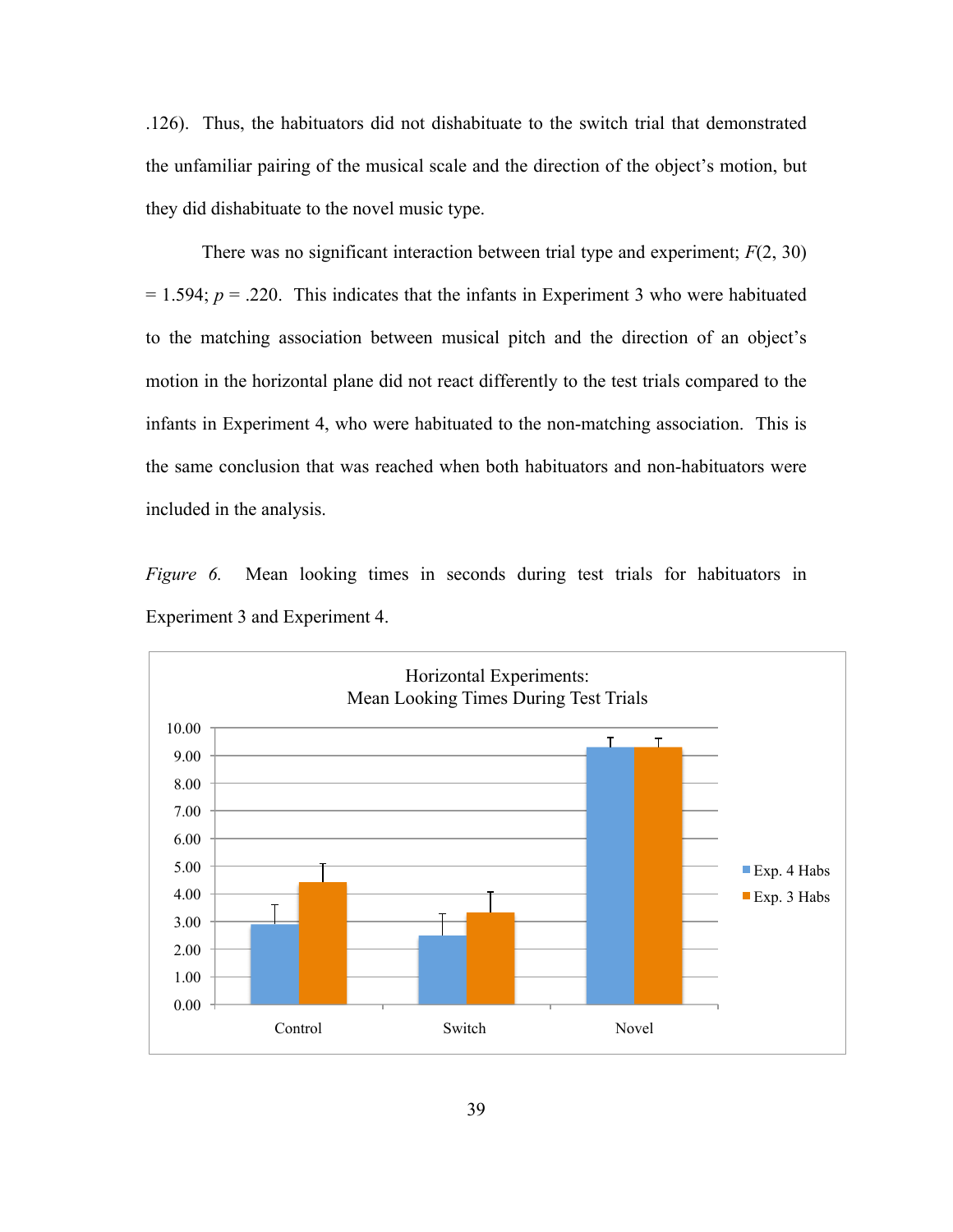## **Discussion**

The results from Experiment 3 and Experiment 4 indicate that infants are not sensitive to matching relationships between musical pitch and an object's motion in the horizontal plane. Infants in both of these experiments failed to dishabituate to a switched pairing of the musical stimulus and the object's motion. It is possible that the infants in these two experiments were unable to contingently process the direction of the musical scale and the direction of the object's motion in the horizontal plane. However, infants in both Experiments 3 and 4 did dishabituate to the novel test trial, indicating that they were paying attention to the task. The infants in both of these experiments had habituated to the musical scales and noticed the difference between the scales and the glissando.

#### Experiment 5

#### Method

## *Participants*

Eight adults were tested. Participants were recruited through the University of Texas at Austin Department of Psychology OPERA system. Participants were undergraduate students taking an introductory psychology course and received course credit for participation in the experiment.

## *Stimuli*

The stimuli were presented on a computer, and the subjects used a trackball to drag the cursor to the target location on the screen. Each trial began with a 2-second musical stimulus of either an ascending or descending scale or glissando. One second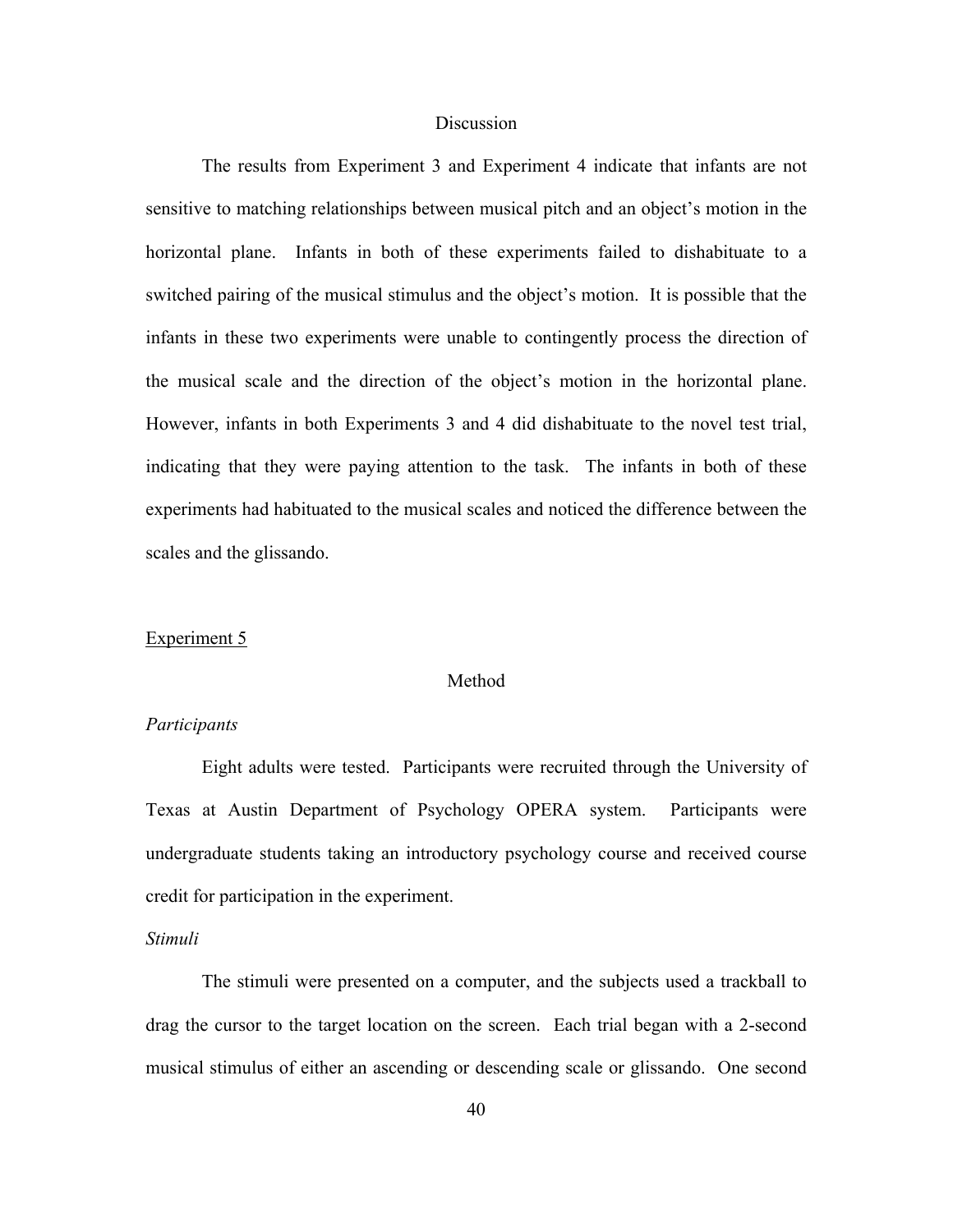after the audio stimulus began, a cursor appeared in the center of the screen, along with a target location to which the subject must drag the cursor. The target location was above, below, to the left, or to the right of the center of the screen where the cursor appeared. The target location was indicated by the presence of a red circle.

#### *Apparatus*

The stimuli were presented on a Macintosh computer using MatLab 7.6.0 software. Subjects responded with a Kensington Expert Mouse Optical USB Trackball. *Design*

Adult subjects were seated at a computer and heard either an ascending or descending scale or glissando through headphones. All of the musical stimuli were 2 seconds in duration. One second after the auditory stimulus began, a cursor appeared in the center of the screen, along with a target location. The target location was indicated with a red circle and will be located above, below, to the left, or to the right of the cursor in the center of the screen. During half of trials, the direction of the necessary motion to move the cursor to the target location matched the direction of the auditory stimulus. Matching trials paired an ascending auditory stimulus with a target location either above or to the right of the cursor in the center of the screen, or a descending auditory stimulus with a target location either below or to the left of the cursor in the center of the screen. During the other half of the trials, the direction of the necessary motion to move the cursor to the target stimulus did not match the direction of the auditory stimulus. Trials in which the target locations are above and below the center were presented in a separate block than trials in which the target locations were to the left and to the right of the center, and subjects were allowed to practice before each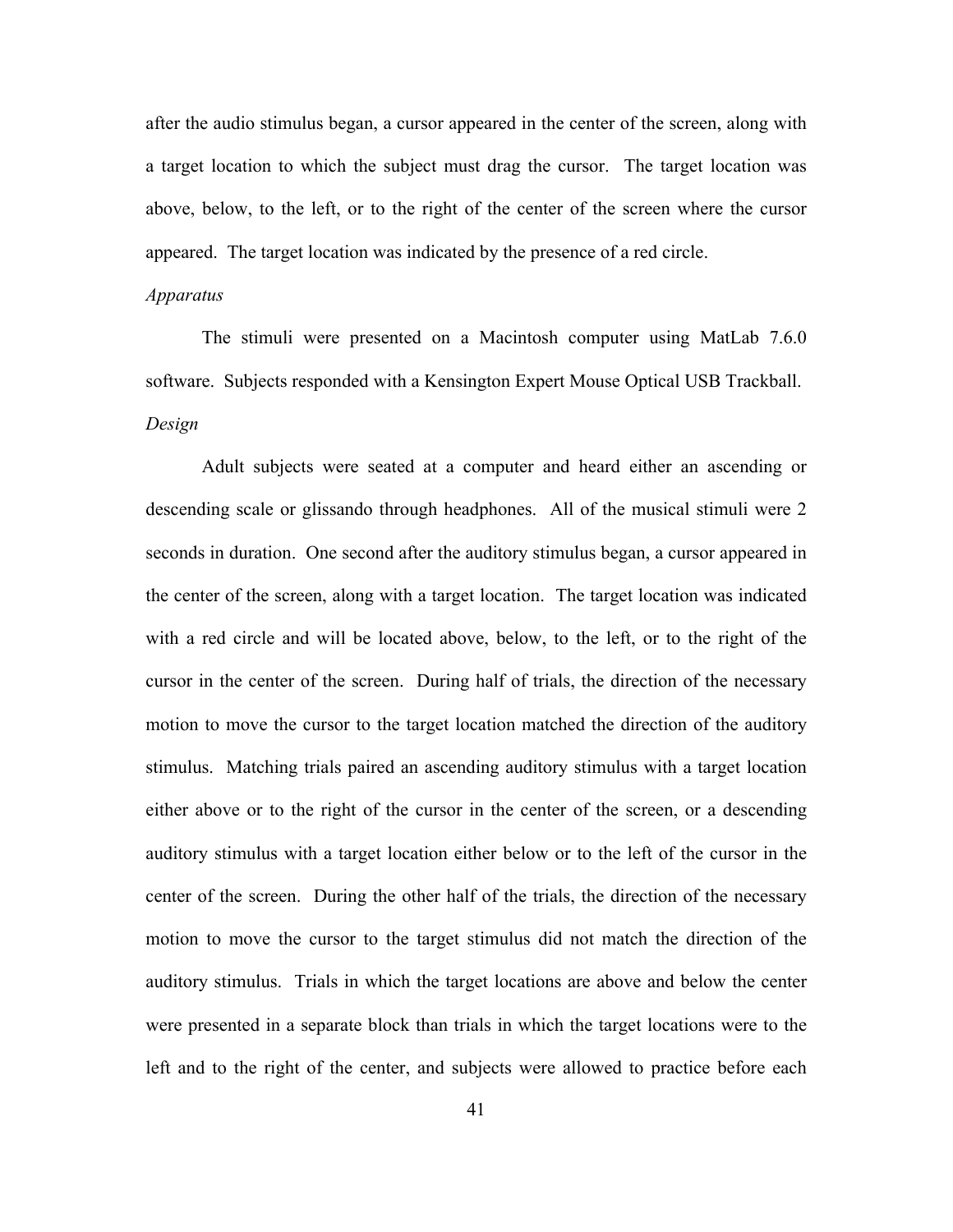block. In both blocks, trials were randomized with the constraint that no more than 3 auditory stimuli of the same direction played in a row. There was a 1-second interstimulus interval between each trial. Reaction times were measured.

## *Procedure*

Subjects were seated in front of a computer and completed 48 practice trials in which they moved the cursor on the computer screen to a target location using the trackball. In the first practice, the target locations were above and below the center. After the practice block, the subjects completed a block of 200 trials in which the target locations were above and below the center. Then they completed another 48 practice trials in which the target locations were to the left and to the right of the center. Finally, they completed a block of 200 trials in which the target locations were to the left and to the right of the center.

## Results

Eight adults completed Experiment 5. Preliminary analyses indicated no significant effect of music type (scale vs. glissando), so the final analyses do not include music type as a factor. This is consistent with the infant pilot study in which both scales and glissandos were used, and no effect was found for music type. Reaction times more than 2.5 standard deviations above or below the mean for each block were excluded.

Each subject completed two test blocks, one vertical and one horizontal. For each block, half of the trials were matching and half were non-matching. Mean reaction times for matching and non-matching trials were computed for each subject for the matching and non-matching trials from each block. Of the eight subjects, seven demonstrated a slower mean reaction time for the non-matching trials compared to the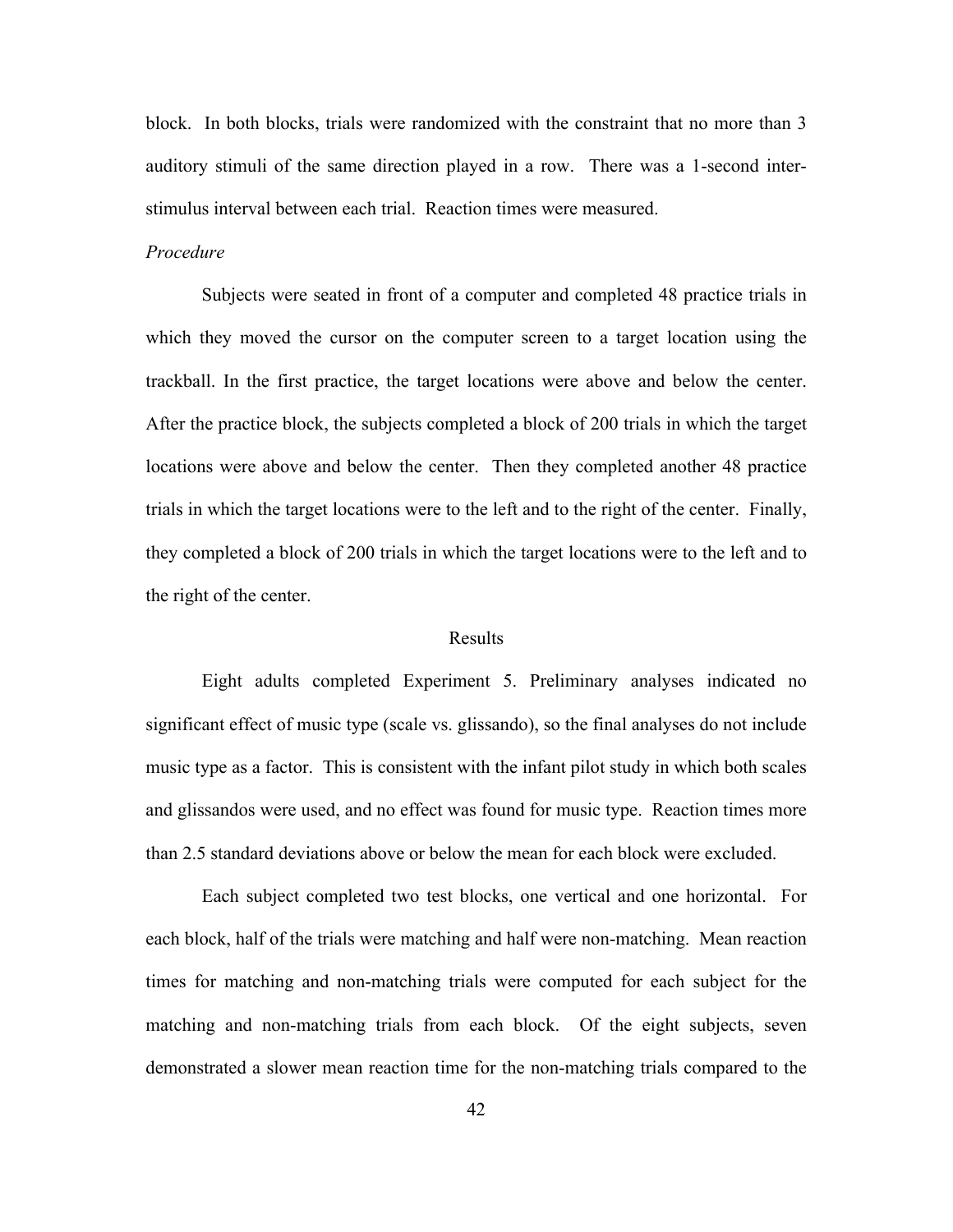matching trials on the vertical blocks. All eight subjects demonstrated a slower mean reaction time for the non-matching trials compared to the matching trials on the horizontal blocks, though the differences were small.

Mean reaction times for matching and non-matching cells for the vertical and horizontal blocks were entered into a repeated-measures ANOVA. The results reveal a significant interaction between direction (vertical vs. horizontal) and match (matching vs. non-matching);  $F(7, 1) = 6.367$ ,  $p = .0396$ . This indicates that subjects performed differently on matching vs. non-matching trials in the vertical and horizontal blocks. See Figure 7 below.

*Figure 7.* Cell means for reaction times in seconds for Experiment 5 for matching and non-matching vertical and horizontal trials.

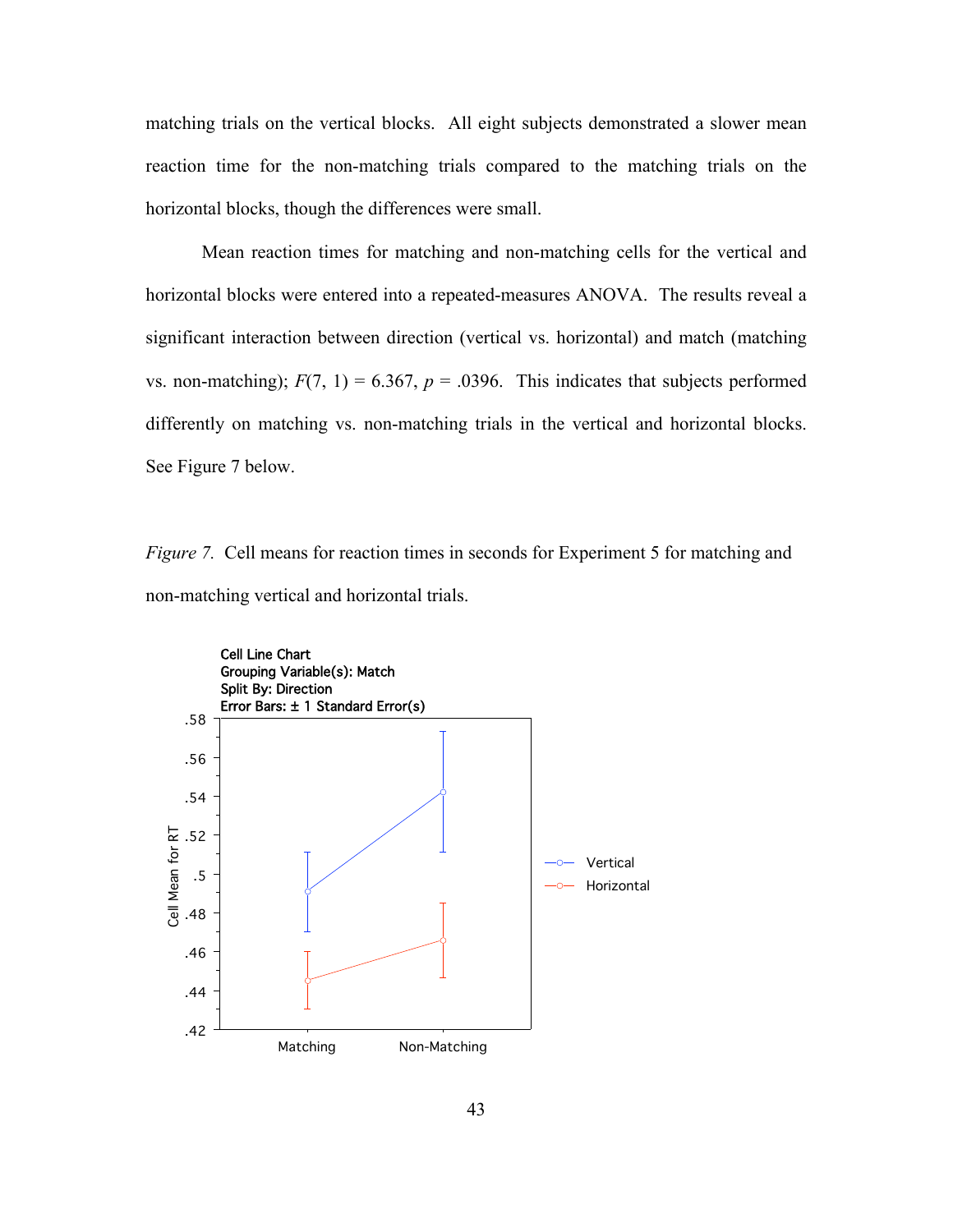Though subjects demonstrated faster reaction times for the matching trials in both the vertical and horizontal blocks, the difference between the matching and nonmatching trials is greater in the vertical blocks than in the horizontal blocks.

There was a significant main effect of matching;  $F(7,1) = 9.420$ ,  $p = .0181$ . This indicates that there is a significant difference between mean reaction times for the matching and non-matching trials. See Figure 8 for the mean reaction times for matching and non-matching trials. The difference is in the predicted direction, with slower reaction times for the non-matching trials and faster reaction times for the matching trials. Given the interaction between direction (vertical vs. horizontal) and matching, this effect is largely driven by the vertical blocks.

*Figure 8.* Cell means for reaction times in seconds for Experiment 5 for matching and non-matching trials.

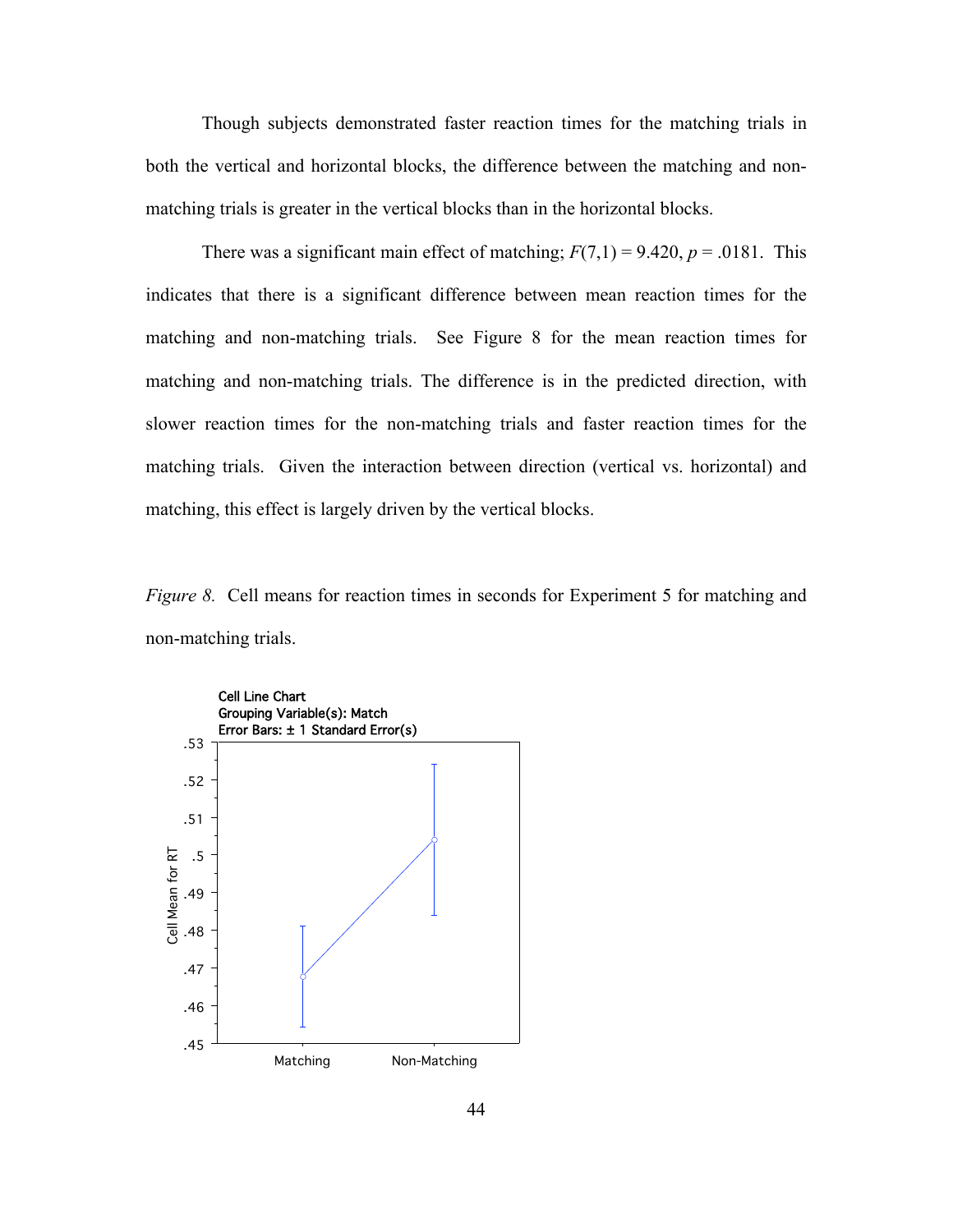There was also a significant main effect of direction;  $F(7, 1) = 15.796$ ,  $p =$ .0054. Mean reaction times for the horizontal trials were faster than the mean reaction times for the vertical trials. See Figure 9 for the mean reaction times for vertical and horizontal trials. Though this difference was not predicted, it is likely a result of the ease and familiarity of lateral motion of the hand. The vertical trials required motion of the hand away from (for vertical) or towards (for horizontal) the body, and this is likely a less familiar motion than the lateral motion required by the horizontal trials.

*Figure 9.* Cell means for reaction times in seconds for Experiment 5 for vertical and horizontal trials.

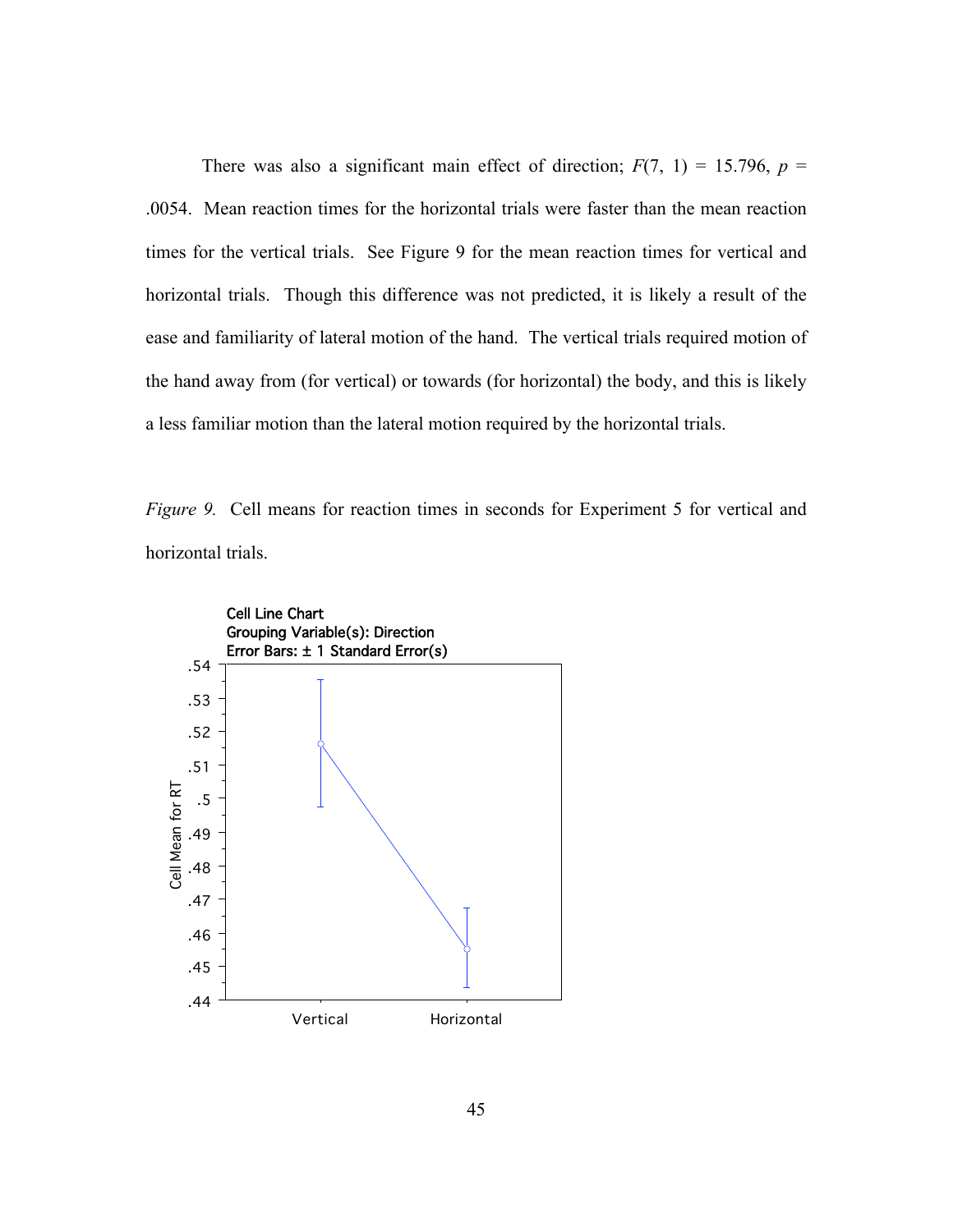#### Discussion

Adult subjects in Experiment 5 were able to use a trackball to move a cursor to a target location more quickly if the direction of the musical stimulus to which they were listening matched the direction of the target location in space. The difference between the matching and the non-matching trials was greater for the vertical blocks than for the horizontal blocks, which is consistent with previous research (Eitan & Granot, 2006).

Previous studies have documented associations between musical pitch or auditory tones and visuospatial direction in adults. However, most of these studies (Roffler & Butler, 1968; Eitan & Granot, 2006) involved cognitive tasks that required subjects to make a written or oral response based on their judgments or thoughts. The current study is one of few studies in which the task was psychophysical rather than cognitive. Similar results were found by Melara and O'Brien (1987) with high and low tones and dots placed in high and low positions on the screen: subjects were able to identify both tones and positions more rapidly if the stimulus of the other modality was congruent with the stimulus to which the subject had to respond. Responses were recorded by keypress.

While cognitive tasks allow subjects to think about their responses over a more extended period of time, reaction time studies like Experiment 5 require such a rapid response that the subjects have very little time to reflect on their responses. Thus, the results of Experiment 5 do not demonstrate subjects' reasoning about associations between musical pitch and space; they reflect basic psychophysical processes. This helps explain the results of Experiments 1 and 2, which indicate that 11-month-old infants are sensitive to associations between musical pitch and visuospatial motion.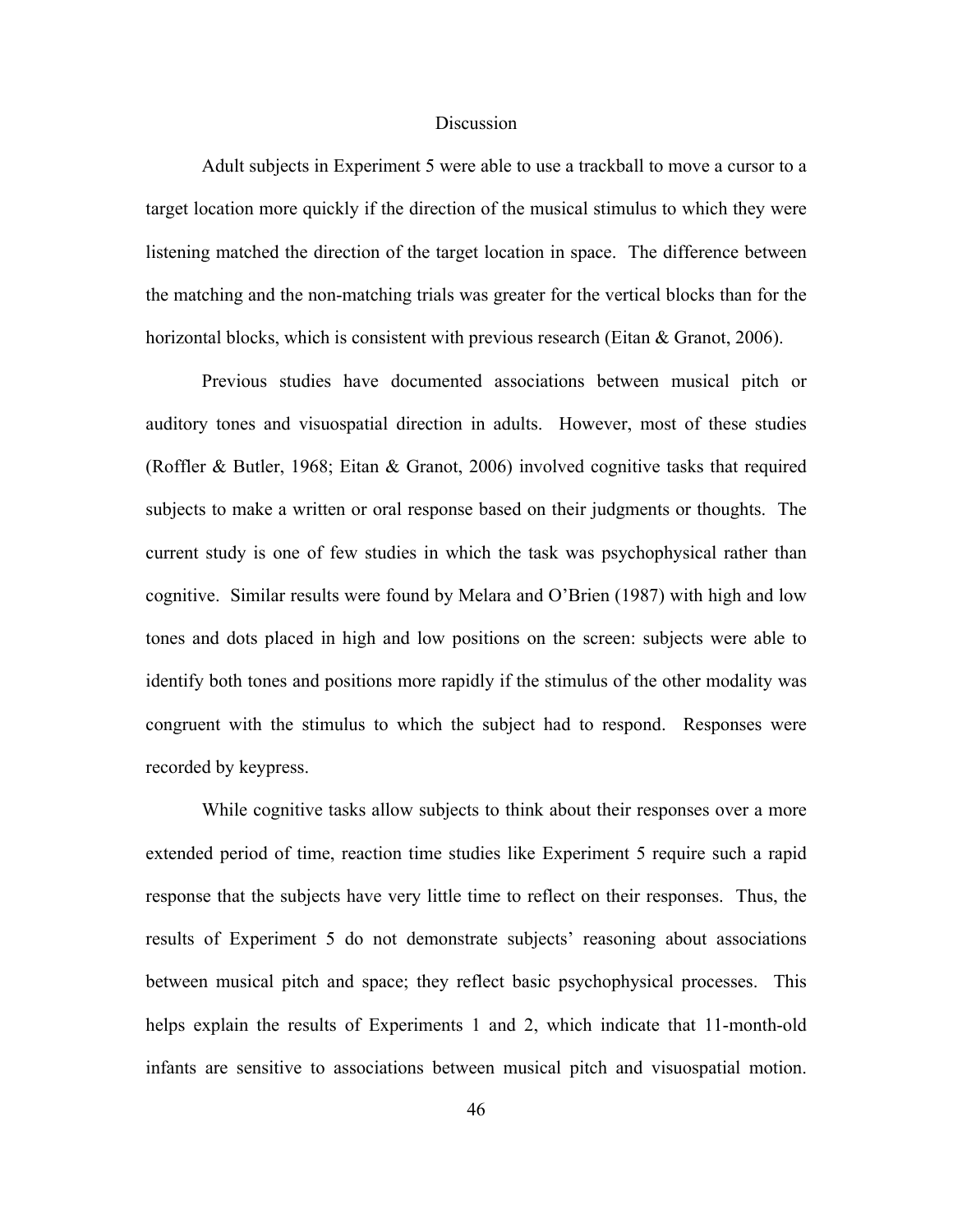Given that infants are subject to the phenomenon as well, it is unlikely that the association could be based upon complex cognitive judgments or semantic relationships.

## General Discussion

Synesthesia, or the "joining of the senses," has long been a topic of discussion in the psychological sciences. Martino and Marks (2001) distinguish between strong and weak synesthesia. Strong synesthesia is characterized by "a vivid image in one sensory modality in response to stimulation in another one" (Martino & Marks, 2001, pp. 61). Weak synesthesia, on the other hand, is characterized by "cross-sensory correspondences expressed through language, perceptual similarity, and perceptual interactions during information processing" (Martino & Marks, 2001, pp. 61). Martino and Marks propose that the neural processes responsible for strong and weak synesthesia may draw on similar underlying mechanisms, though there are differences between the two types of experience.

Weak synesthesia is common and has been demonstrated in several experiments in the auditory and visual modalities. Marks (1978) demonstrated that most people make pitch-lightness associations: the higher the pitch of an auditory tone, the lighter the color subjects will pair with it. Like the experience of strong synesthesia, the crossmodal correspondences of weak synesthesia are systematic, but unlike strong synesthesia, the correspondences of weak synesthesia are contextual. The cross-modal associations produced by weak synesthesia are dependent upon the stimuli in the environment and do not display a one-to-one mapping like the vivid imagery of strong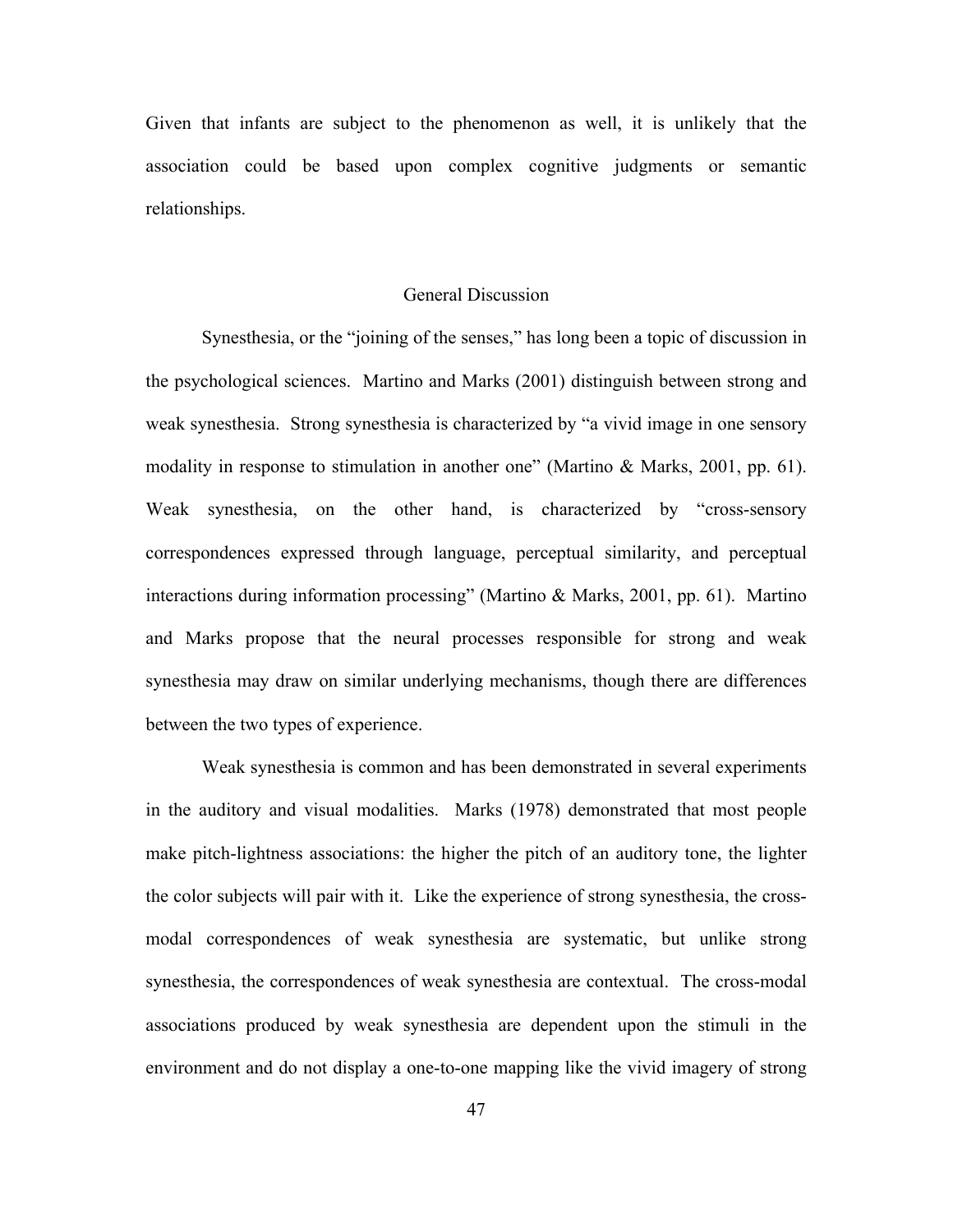synesthesia. The correspondences of weak synesthesia are also typically bi-directional: a stimulus in either modality of the correspondence can elicit an association in the other modality.

Some scientists have suggested that synesthesia involves absolute correspondences produced by low-level sensory mechanisms, caused by sensory leakage (Harrison & Baron-Cohen, 1997). This hypothesis states that information leaks from one sensory channel into another, producing synesthesia. Researchers suggest that this could happen if nerve cells fail to form or migrate properly during neonatal development. This may be a plausible theory for explaining strong synesthesia, but an alternative hypothesis has been proposed to explain weak synesthesia. Martino and Marks (1999, 2001) believe that although cross-modal correspondences may arise from sensory mechanisms in infants, these correspondences reflect higher-level mechanisms in adults. The semantic coding hypothesis states that experience with percepts from various modalities and language produces an abstract semantic network that captures synesthetic correspondences. When people perceive synesthetically corresponding stimuli, they re-code these sensory experiences into abstract representations. The semantic coding hypothesis accounts for associations produced not only by sensory stimuli, but also by linguistic stimuli (see Martino & Marks, 1999).

According to the definition put forth by Martino and Marks (2001), both infants and adults have demonstrated some form of weak synesthesia in the current studies. The semantic coding hypothesis suggests that adults re-coded the synesthetically corresponding musical stimuli and target locations on matching trials and that this recoded abstract representation aided their ability to rapidly locate the target. However,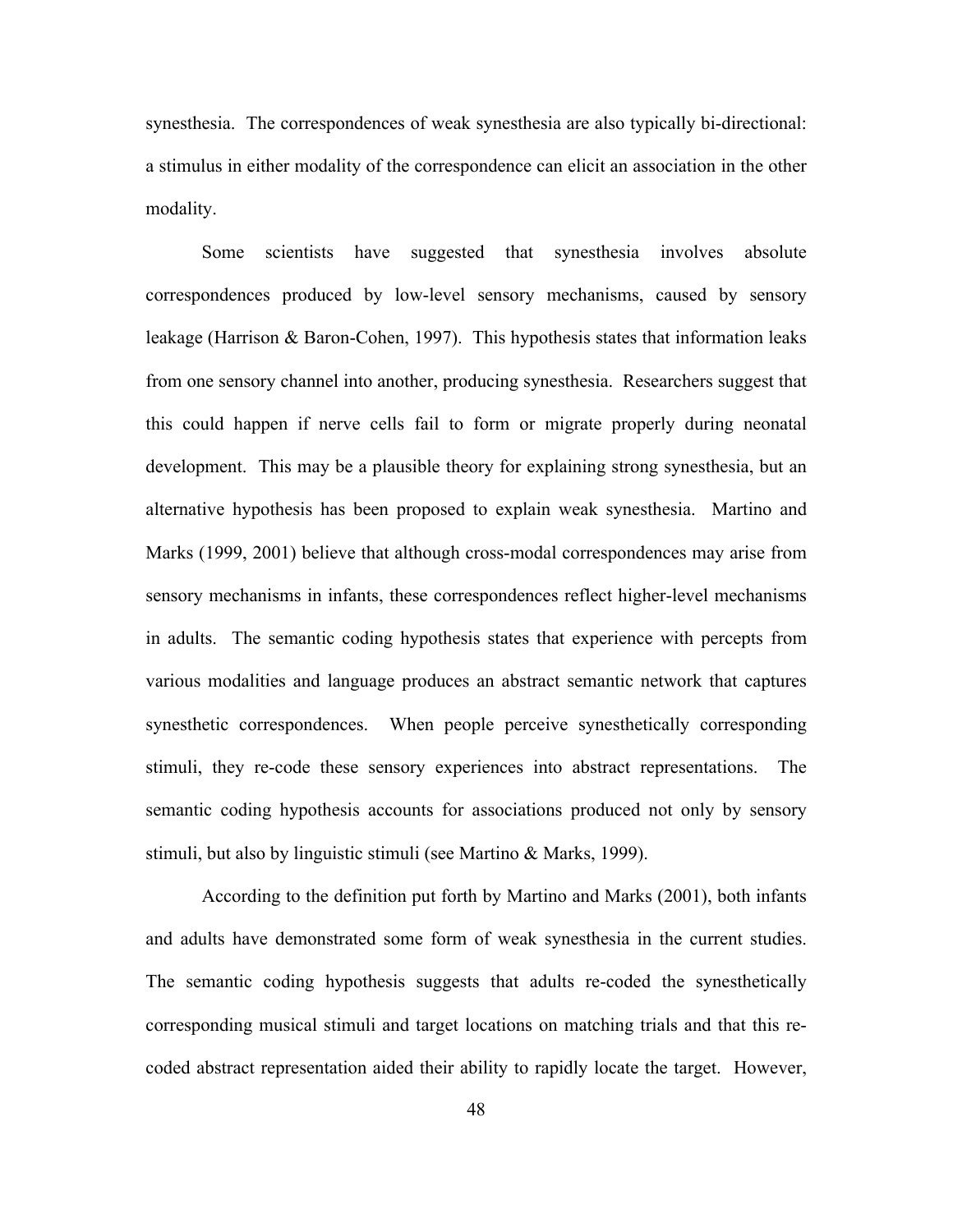this hypothesis seems insufficient to explain the ability of infants to make the associations between musical pitch and an object's motion in the vertical plane. Though the semantic coding hypothesis allows for cross-modal correspondences from sensory mechanisms in infants, it fails to explain these sensory mechanisms themselves.

The origin of the rather abstract association between musical pitch and the direction of an object's motion in the vertical plane still remains a something of a mystery. There is not an obvious reason why increasingly faster frequencies should map onto ascending motion in the vertical plane, and vice versa for slower frequencies and descending motion. It is possible that the association either comes from or is strengthened by the fact that higher pitches originate higher in the throat than do lower pitches. High-pitched vocalizations are produced by tighter vocal folds in the larynx, which cause the larynx to contract upward in the throat. Likewise, lower-pitched vocalizations are produced by relaxing the vocal folds and allowing the larynx to sit lower in the throat. Thus, awareness of one's own body during the production of highand low-pitched sounds may be the root of this association. The association may also be reinforced by watching others speak or sing: people commonly raise their eyebrows and lift their chins while singing high notes, or lower their chins while singing low notes or speaking in a low-pitched voice. The infants in the current studies are old enough to imitate pitch in their own vocalizations (Papousek, 1996) and may be more aware of the physical feeling of high- and low-pitched vocalizations. This could be one explanation for why the 4-month-old infants in Katz, et. al. (2010) did not show a spontaneous preference for matching pairings between high and low tones and high and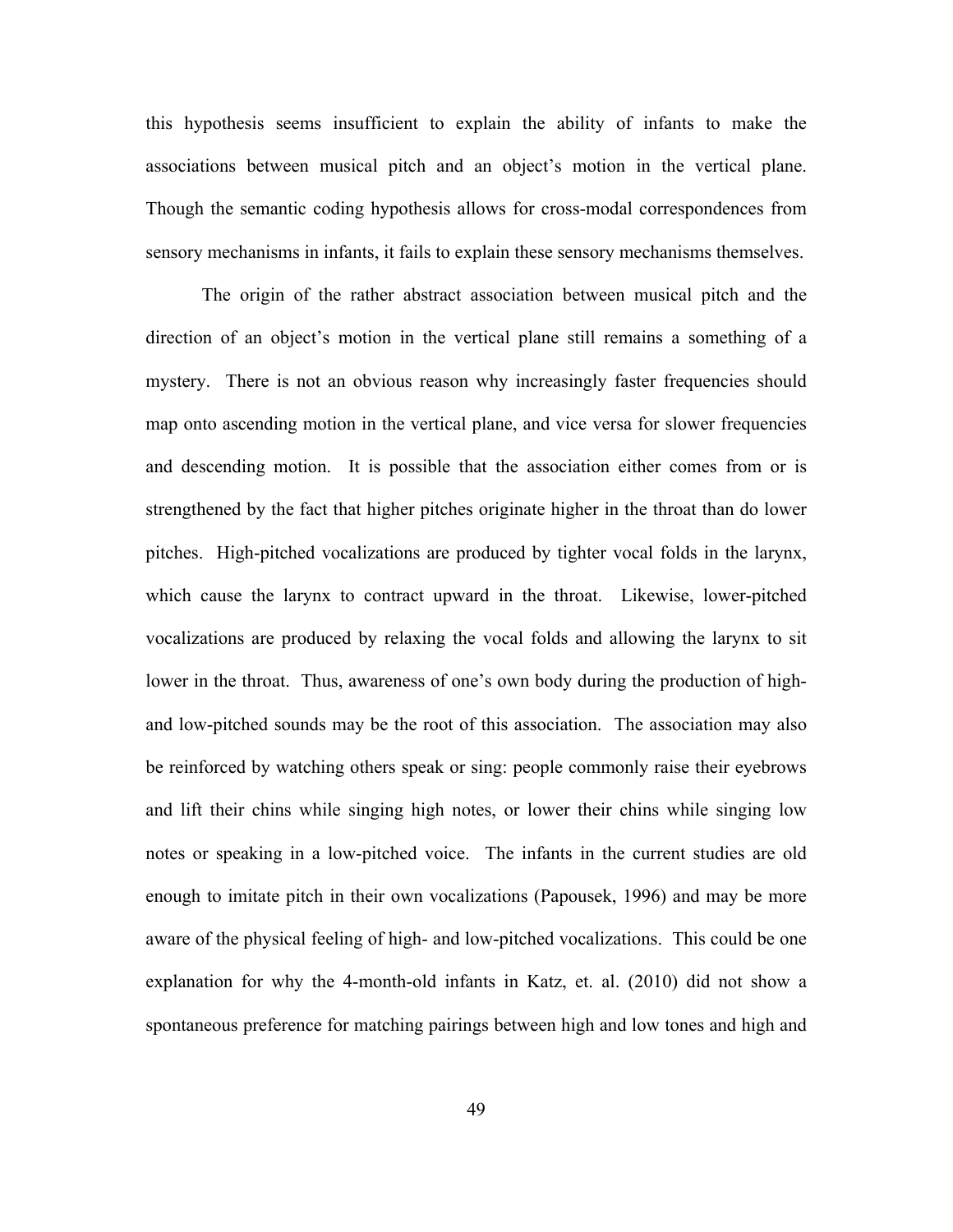low spatial positions, but the 11-month-old infants in the pilot study of the current studies did demonstrate evidence of spontaneous matching.

The lack of results from the horizontal experiments with infants compared to the vertical experiments suggests that although the associations between musical pitch and the direction of an object's motion in the vertical plane may be innate or easily learned, the same is not true of the associations between musical pitch and the direction of an object's motion in the horizontal plane. Thus, the associations that have been documented in previous adult studies and Experiment 5 of the current studies between musical pitch and motion in the horizontal plane are likely either the result of learning that occurs later during childhood or early adulthood from exposure to cultural tools such as the piano or the mathematical  $(x, y)$  graph, or the result of some awareness of direction that emerges when handedness develops. Because the majority of people are right-handed, it is possible that the associations that adults make between ascending musical pitch and rightward motion are a result of the majority of people mapping "upward" or "forward" associations onto rightward motion, and vice versa for "downward" or "backward" with leftward. Likewise, even if children are simply learning the associations during childhood from cultural tools such as mathematical graphs and musical instruments, the root of the directional mapping of these cultural tools themselves may lie in handedness.

If it is true that the association between musical pitch and an object's motion in the horizontal plane is rooted in handedness, we should not expect that infants at 11 months of age, who have not yet begun to exhibit handedness, would demonstrate this association. We should predict that this association would emerge as children begin to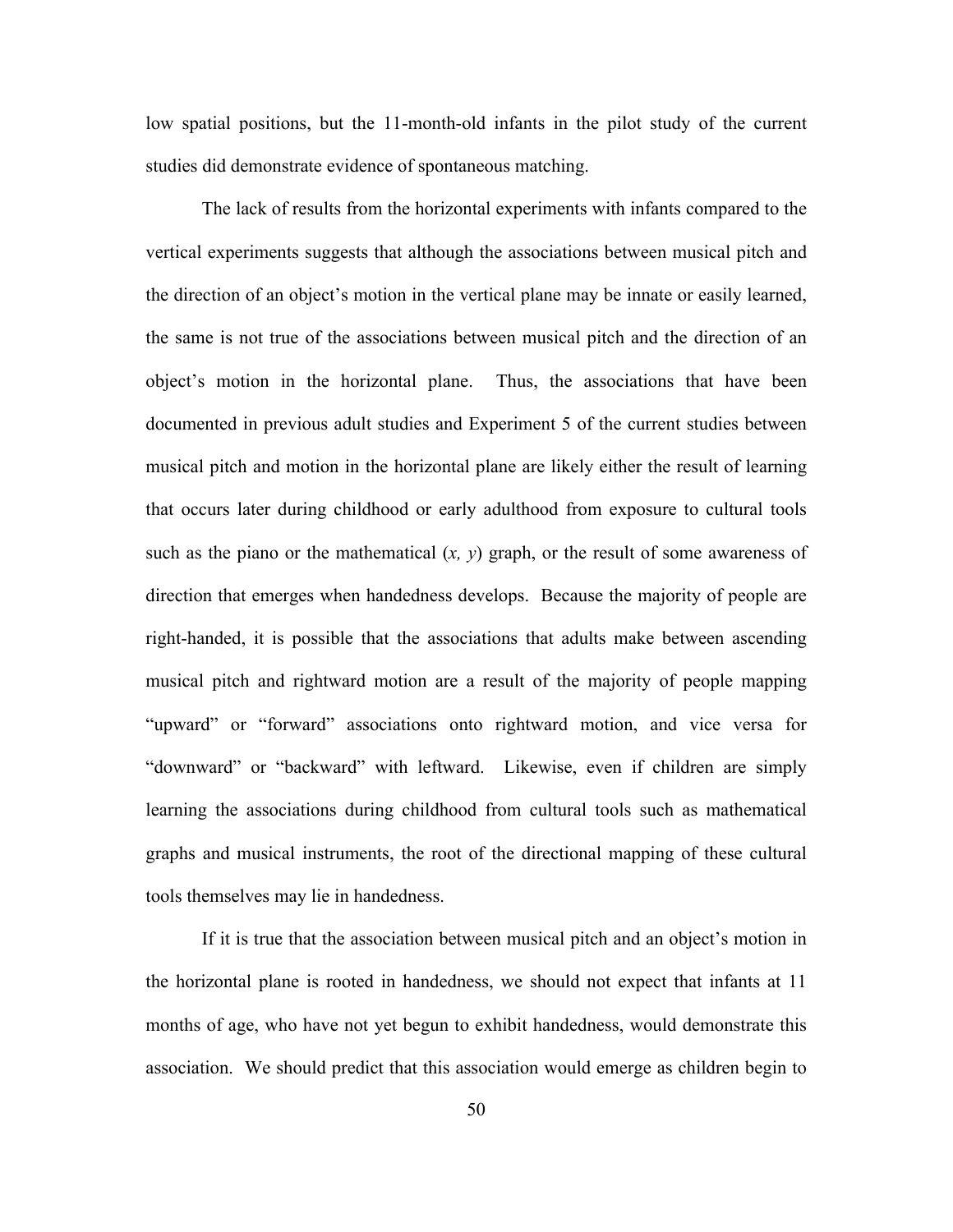show hand preference sometime during the second and third years of life (Gesell & Ames, 1947). A good test of this hypothesis would be whether left-handed children who have not yet had much exposure to cultural icons that demonstrate the right/up vs. left/down relationship would make the opposite association and map left with up and right with down. This may be difficult, however, as strong handedness often does not fully develop until children are 8 or 9 years of age (Gesell  $&$  Ames, 1947), and by that age children may have already begun to learn the conventional right/up vs. left/down associations that are prevalent in Western culture. It may also be unlikely that young children would make any associations between musical pitch and visuospatial motion in the horizontal plane, as adult studies documenting this phenomenon note that the association is weak.

Taken together, the results from all four of the infant experiments suggest that infants are predisposed to making matching associations between musical pitch and an object's motion in the vertical, but not horizontal, plane. This may be because infants of this age are able to imitate pitch, which may be the origin of the vertical associations, but have not yet developed handedness, which may be the origin of the horizontal associations. Furthermore, infants may be unable to contingently process musical pitch and the direction of an object's motion unless they perceive that the direction of the object's motion matches the direction of the music.

Music is an inherently physical experience, eliciting movement from performers and listeners alike. Both tonal and rhythmic motion in music allude to the physical motion of bodies and objects. The associations that adults and infants make between musical pitch and visuospatial direction may be rooted in biological processes such as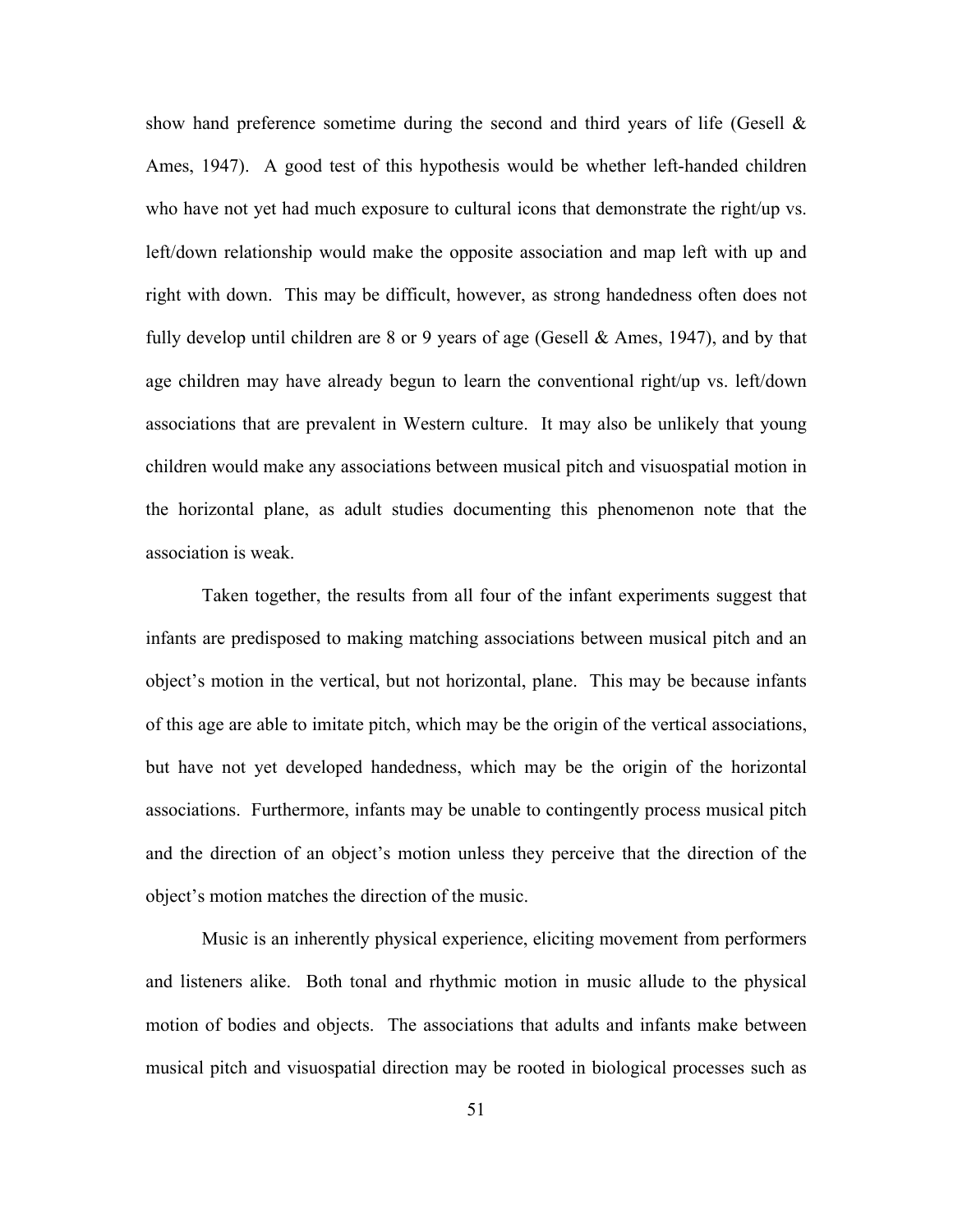vocal pitch production and handedness. Though this hypothesis of the origin of the associations is speculative, these associations must be deep-seated in human psychology because they have been documented cross-culturally (Eitan & Granot, 2006) and in infants (current studies; Walker, et. al., 2010; Katz, et. al., 2010). The associations between music and motion are physical, and thus, universal. The feeling of music in tune with one's own body is an integral part of what makes music a fundamental and uniquely human experience.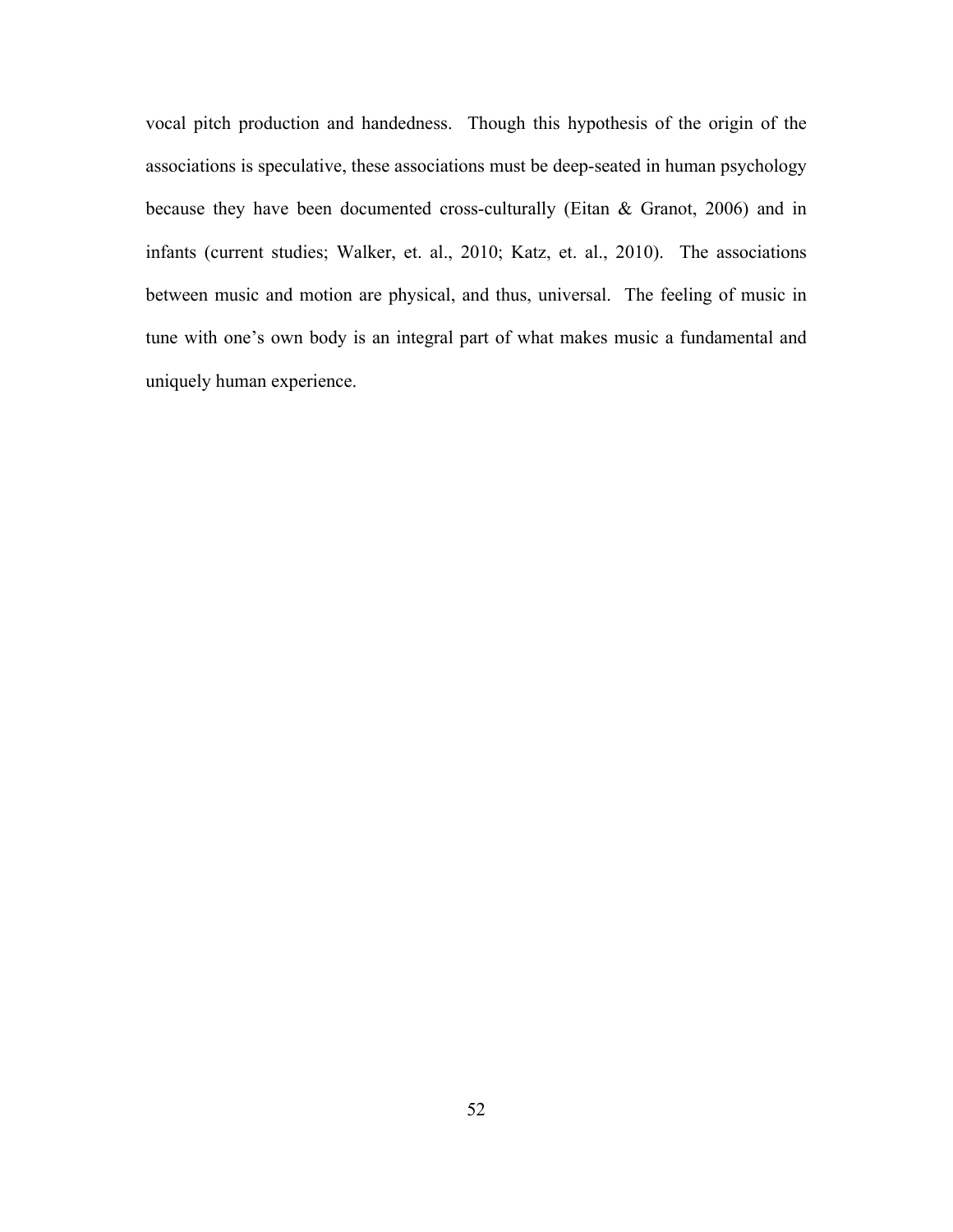#### References

- Afifi, A. K., & Bergman, R. A. (2005). *Functional Neuroanatomy*. New York, NY: McGraw-Hill.
- Andersen, R. A., Snyder, L. H., Bradley, D. C., & Xing, J. (1997). Multimodal representation of space in the posterior parietal cortex and its use in planning movements. *Annual Review of Neuroscience, 20*, 303-330.
- Andrews, E. M., & Diehl, N. C. (1970). Development of a technique for identifying elementary school children's musical concepts. *Journal of Research in Music Education, 18*, 214-222.
- Aronson, E., & Rosenbloom, S. (1971). Space perception in early infancy: Perception within a common auditory-visual space. *Science, 172*, 1161-1163.
- Bahrick, L. E. (1987). Infants' intermodal perception of two levels of temporal structure in natural events. *Infant Behavior and Development, 10*, 387-416.
- Bahrick, L. E. (1992). Infants' perceptual differentiation of amodal and modalityspecific audio-visual relations. *Journal of Experimental Child Psychology, 53*, 180-199.
- Bahrick, L.E. (2001). Increasing specificity in perceptual development: Infants' detection of nested levels of multi-modal stimulation. *Journal of Experimental Child Psychology, 79*, 253-270.
- Bahrick, L.E., & Lickliter, R. (2002). Intersensory redundancy guides early perceptual and cognitive development. *Advances in Child Development and Behavior, 30*, 153-187.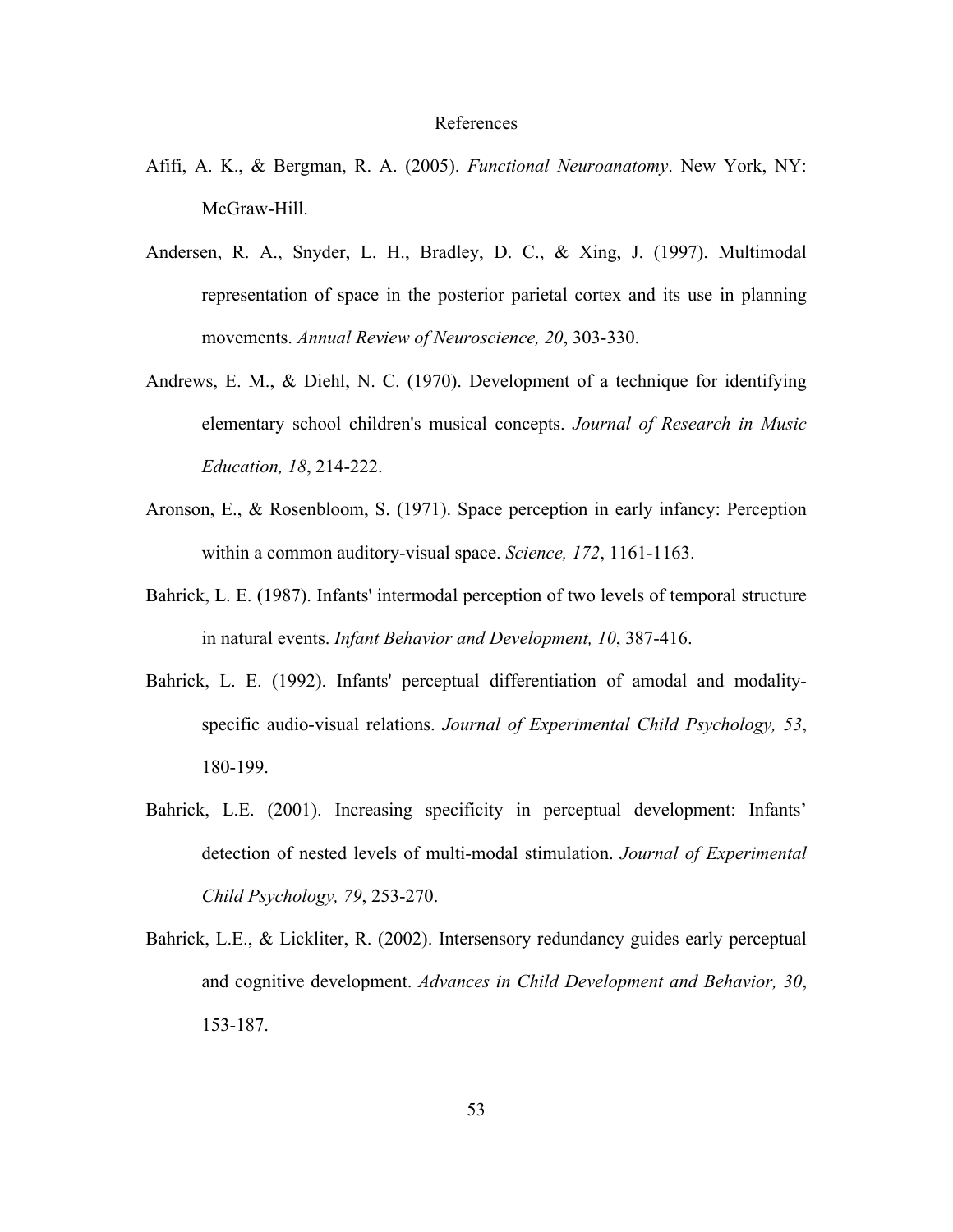- Bahrick, L.E., Lickliter, R., & Flom, R. (2004). Intersensory redundancy guides the development of selective attention, perception, and cognition in infancy. *Current Directions in Psychological Science, 13*, 99-102.
- Bahrick, L.E., Lickliter, R., & Flom, R. (2006). Up versus down: The role of intersensory redundancy in infants' sensitivity to object orientation and motion. *Infancy, 9*, 73-96.
- Bertelson, P., & Aschersleben, G. (1998). Automatic visual bias of perceived auditory location. *Psychonomic Bulletin & Review, 5* (3), 482-489.
- Bryan, P. E., Jones, P., Claxton, V., & Perkins, G. M. (1972). Recognition of shape across modalities by infants. *Nature, 240*, 303-304.
- Cho, Y., & Proctor, R. (2005). Representing response position relative to display location: Influence on orthogonal stimulus- response compatibility. *The Quarterly Journal of Experimental Psychology, A, 58*, 839-864.
- Clifton, R. K. (1992). The development of spatial hearing in human infants. In L. A. Werner, & E. W. Rubel (Eds.), *Developmental Psychoacoustics* (pp. 135-157). Washington, DC: APA Press.
- Cohen, L.B., Atkinson, D.J., & Chaput, H. H. (2004). Habit X: A new program for obtaining and organizing data in infant perception and cognition studies (Version 1.0). Austin: University of Texas.
- Costa-Giomi, E., & Descombes, V. (1995). Pitch labels with single and multiple meanings: A study with French-speaking children. *Journal of Research in Music Education, 44*, 204-214.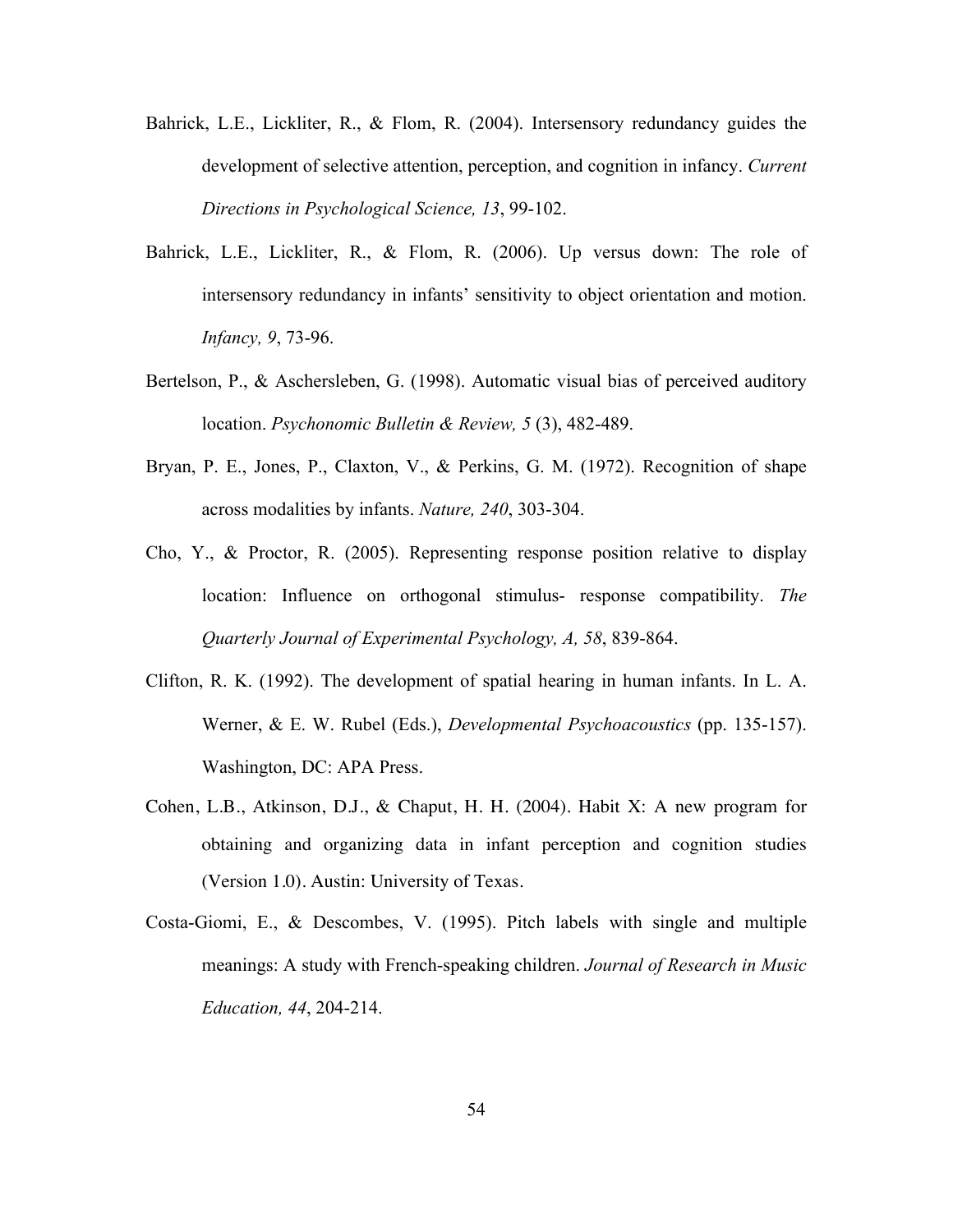- Eitan, Z., & Granot, R. Y. (2006). How music moves: Musical parameters and listeners' images of motion. *Music Perception, 23*, 221-247.
- Fernald, A. (1992). Human maternal vocalizations to infants as biologically relevant signals: An evolutionary perspective. In J. H. Barkow & L. Cosmides (Eds.), *The adapted mind: Evolutionary psychology and the generation of culture* (pp. 391–428). London: Oxford University Press.
- Flom, R., & Bahrick, L.E. (2007). The development of infant discrimination of affect in multimodal and unimodal stimulation: The role of intersensory redundancy. *Developmental Psychology, 43*, 238-252.
- Flowers, P.J., & Costa-Giomi, E. (1991). Verbal and nonverbal identification of pitch changes in a familiar song by English and Spanish speaking preschool children. *Bulletin of the Council for Research in Music Education, 101*, 1-12.
- Gesell, A., & Ames, L.B. (1947). The development of handedness. *The Journal of Genetic Psychology, 70*, 155-175.
- Gibson, J.J. (1966). The senses considered as perceptual systems. Boston: Houghton Mifflin.
- Gibson, J.J. (1979). The ecological approach to visual perception. Boston: Houghton Mifflin.
- Goldring, J., Dorris, M., Corneil, B., Balantyne, P., & Munoz, D. (1996). Combined eye-head gaze shifts to visual and auditory targets in humans. *Experimental Brain Research, 111*, 68-73.
- Gottfried, A. W.; Rose, S. A.; & Bridger, W. H. (1977). Cross-modal transfer in human infants. *Child Development, 48*, 118-123.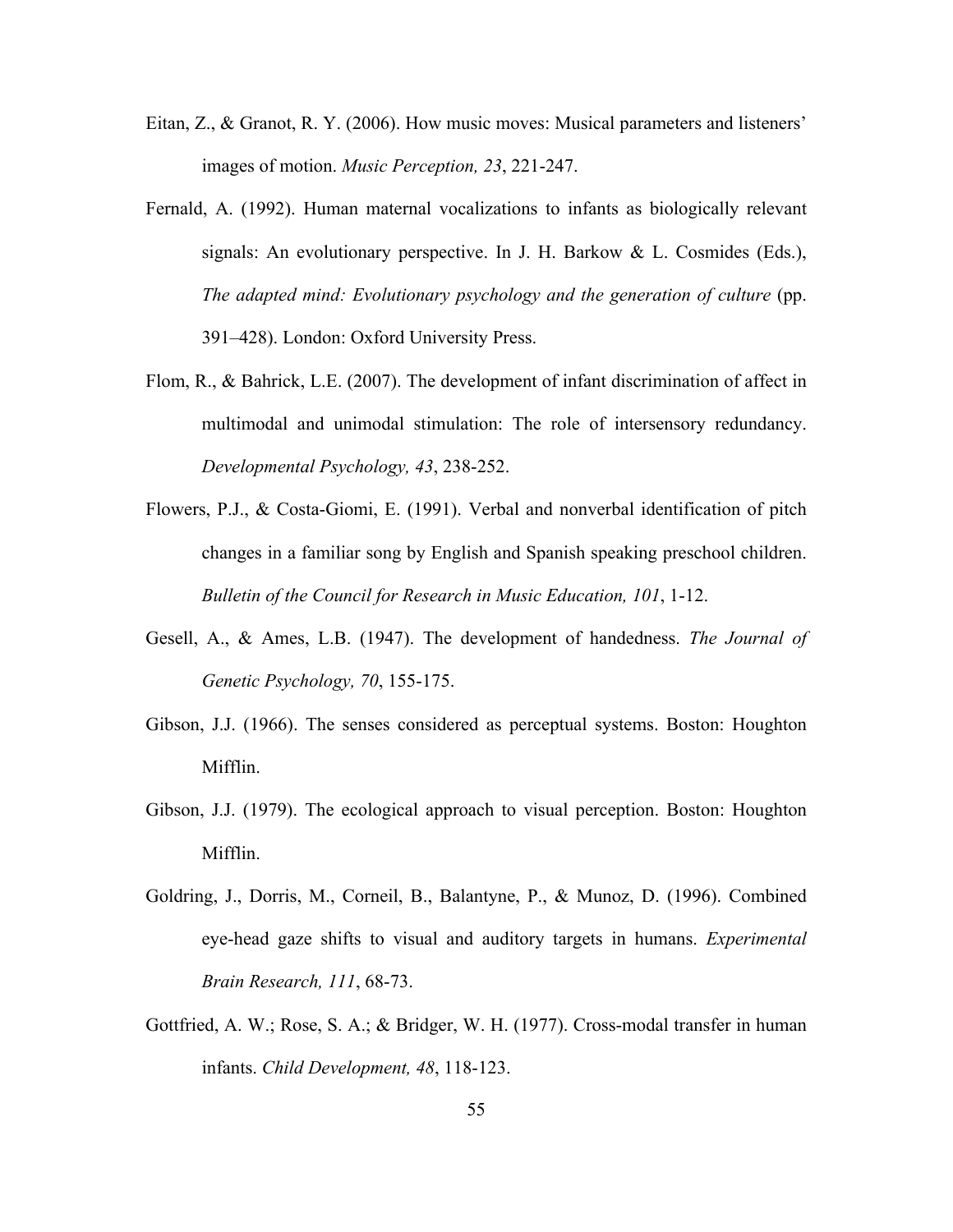- Hair, H. I. (1981). Verbal identification of music concepts. *Journal of Research in Music Education, 29*, 11-21.
- Hair, H. I. (1987a). Children's responses to music stimuli: Verbal/nonverbal, and aural/visual modes. In C. K Madsen & A. Prickett (Eds.), *Applications of Research in Music Behavior* (pp. 59-70). Tuscaloosa: University of Alabama Press.
- Hair, H. I. (1987b). Descriptive vocabulary and visual choices: Children's responses to conceptual changes in music. *Bulletin of the Council for Research in Music Education, 91*, 59-64.
- Harrison, J. E., & Baron-Cohen, S. (1997). Synaesthesia: A review of psychological theories. In S. Baron-Cohen & J. E. Harrison (Eds.), *Synaesthesia: Classic and Contemporary Readings* (pp. 123-147). Cambridge, MA: Blackwell.
- Hernandez-Reif, M. & Bahrick, L. E. (2001). The development of visual-tactual perception of objects: Amodal relations provide the basis for learning arbitrary relations. *Infancy, 2*, 51-72.
- Hirsh-Pasek, K., Kemler Nelson, D., Jusczyk, P., & Cassidy, K. (1987). Clauses are perceptual units for young infants. *Cognition, 26*, 269–286.
- James, W. (1950). *Principles of Psychology*. New York: Dover. (Original work published in 1890)
- Jusczyk, P. W., & Krumhansl, C. L. (1993). Pitch and rhythmic patterns affecting infants' sensitivity to musical phrase structure. *Journal of Experimental Psychology: Human Perception and Performance, 19*, 627–640.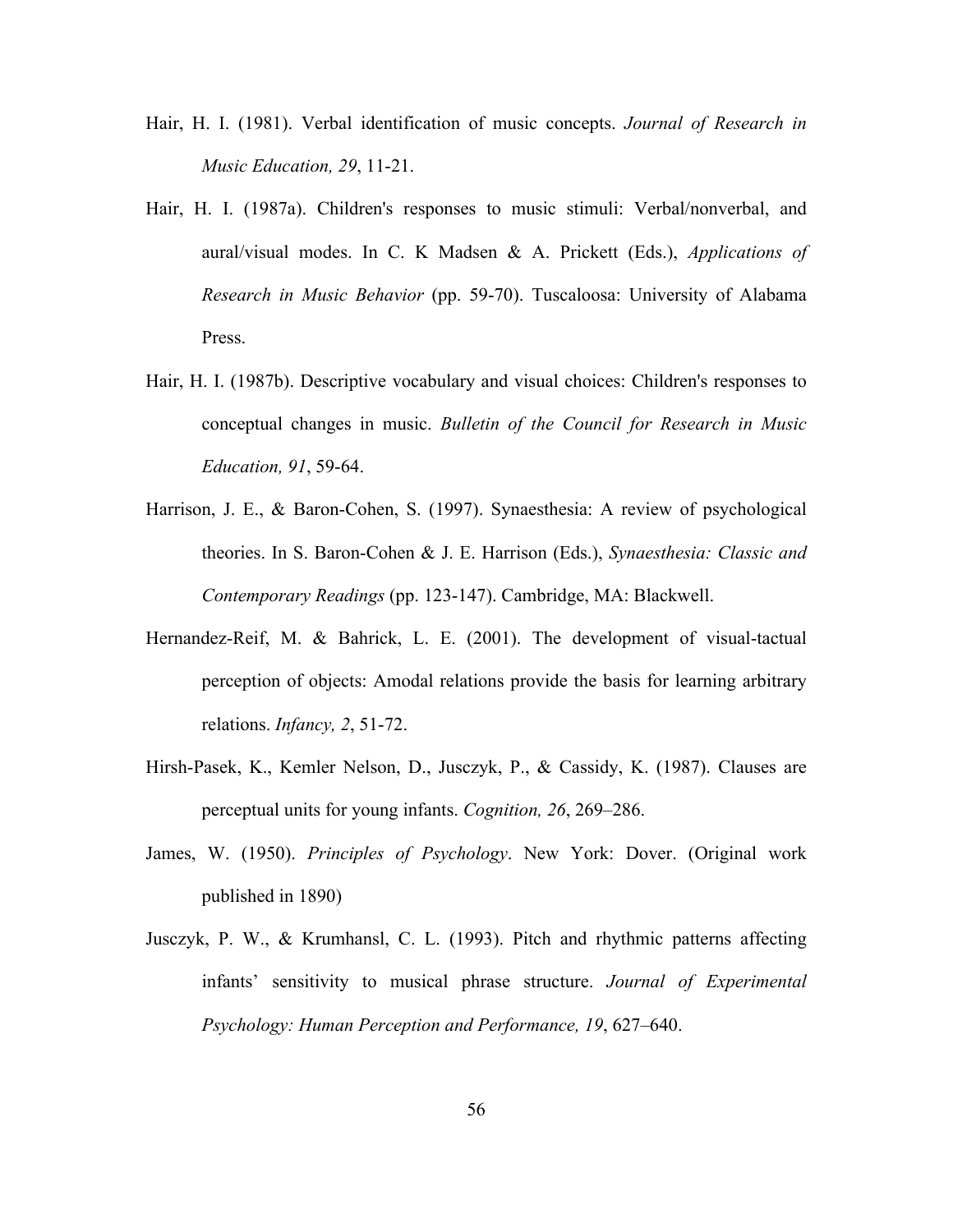- Katz, R., Dolores de Hevia, M., Izard, V., & Spelke, E. S. (2010). High tones and high places: Infants' mapping across tonal and spatial dimensions. Poster presented at the International Conference on Infant Studies, Baltimore, MD.
- Krumhansl, C. L., & Jusczyk, P. W. (1990). Infants' perception of phrase structure in music. *Psychological Science, 1*, 70–73.
- Kubovy, M., & Van Valkenburg, D. (2001). Auditory and visual objects. *Cognition, 80*, 97-126.
- Lewkowicz, D. J. (1992a). Infants' responsiveness to the auditory and visual attributes of a sounding/moving stimulus. *Perception & Psychophysics, 52*, 519-528.
- Lewkowicz, D. J. (1992b). Response to temporally based intersensory equivalence in infants: The effect of synchronous sounds on visual preferences for moving stimuli. *Infant Behavior and Development, 15*, 297-323.
- Lewkowicz, D. J. (1996). Perception of auditory-visual temporal synchrony in human infants. *Journal of Experimental Psychology: Human Perception and Performance, 22*, 1094-1106.
- Lewkowicz, D. J., & Turkewitz, G. (1980). Cross-modal equivalence in early infancy: Auditory-visual intensity matching. *Developmental Psychology, 16*, 597-607.
- Marks, L. E. (1974). On associations of light and sound: The mediation of brightness, pitch, and loudness. *American Journal of Psychology, 87*, 173-188.
- Marks, L. E. (1978). *The Unity of the Senses: Inter-relations Among Modalities*. New York: Academic Press.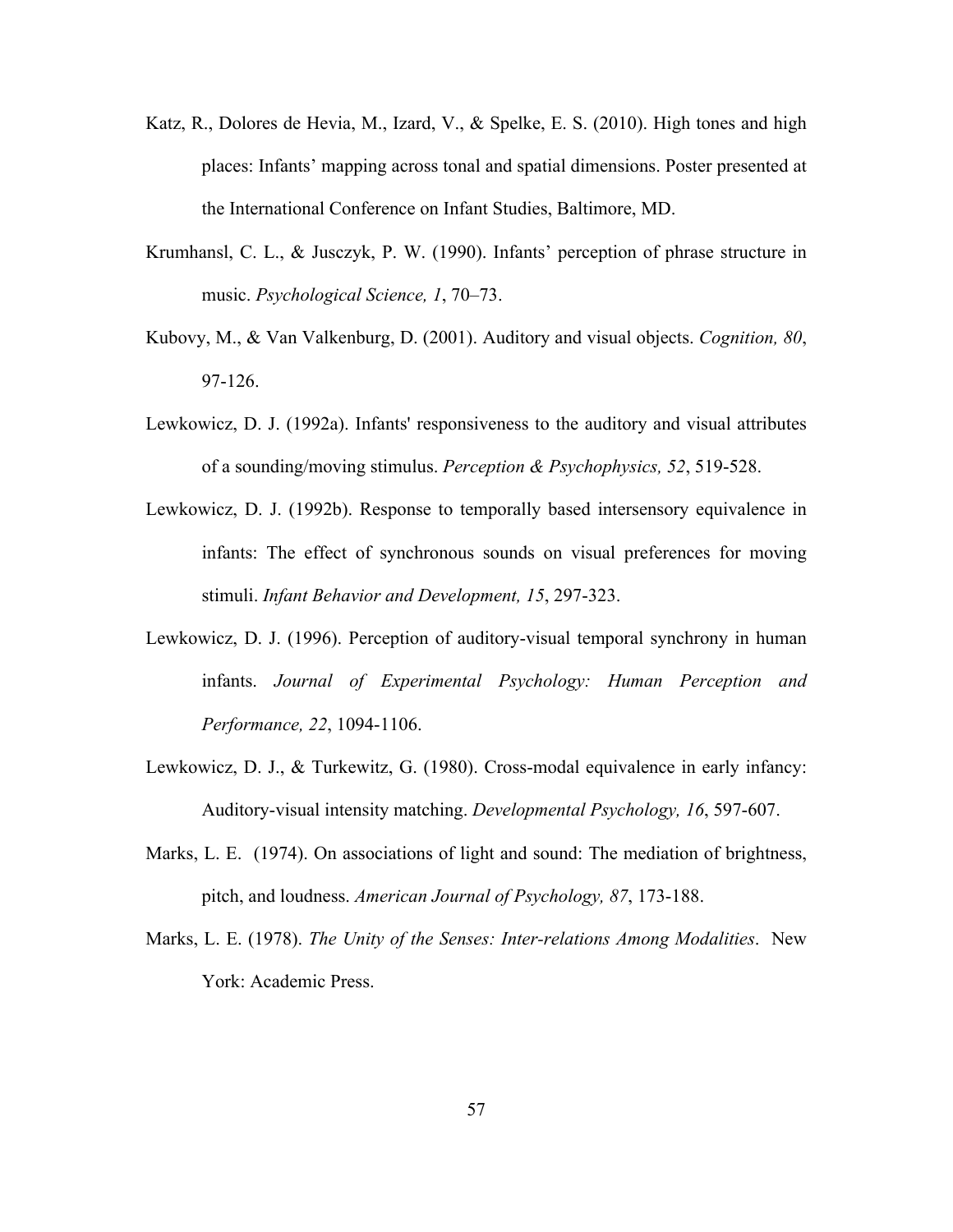- Marks, L. E. (1987). On cross-modal similarity: Auditory-visual interactions in speeded discrimination. *Journal of Experimental Psychology: Human Perception and Performance, 13*, 384-394.
- Marks, L. E. (2000). Synesthesia. In E. A. Cardena, S. J. Lynn, & S. C. Krippner (Eds.), *Varieties of anomalous experience: Phenomenological and scientific foundations.* Washington, DC: American Psychological Association.
- Martino, G., & Marks, L. E. (1999). Perceptual and linguistic interactions in speeded classification: Tests of the semantic coding hypothesis. *Perception, 28*, 903-923.
- Martino, G., & Marks, L. E. (2001). Synesthesia: Strong and weak. *Current Directions in Psychological Science, 10*, 61-65.
- Masataka, N. (1999). Preferences for infant-directed singing in 2-day-old hearing infants of deaf parents. *Developmental Psychology, 35*, 1001–1005.
- Maurer, D., & Mondloch, C. J. (2006). The infant as synesthete? In Y. Munakata & M. H. Johnson (Eds.), *Attention and performance XXI: Processes of change in brain and cognitive development* (pp. 449-471). Oxford, England: Oxford University Press.
- Maurer, D., Pathman, T., & Mondloch, C. J. (2006). The shape of boubas: Sound-shape correspondences in toddlers and adults. *Developmental Science, 9*, 316-322.
- McMahon, O. (1982). A comparison of language development and verbalization in response to auditory stimuli in pre-school age children. *Psychology of Music, 10*, 82-85.
- McMullen, E., & Saffran, J. (2004). Music and language: A developmental comparison. *Music Perception, 21*, 289-311.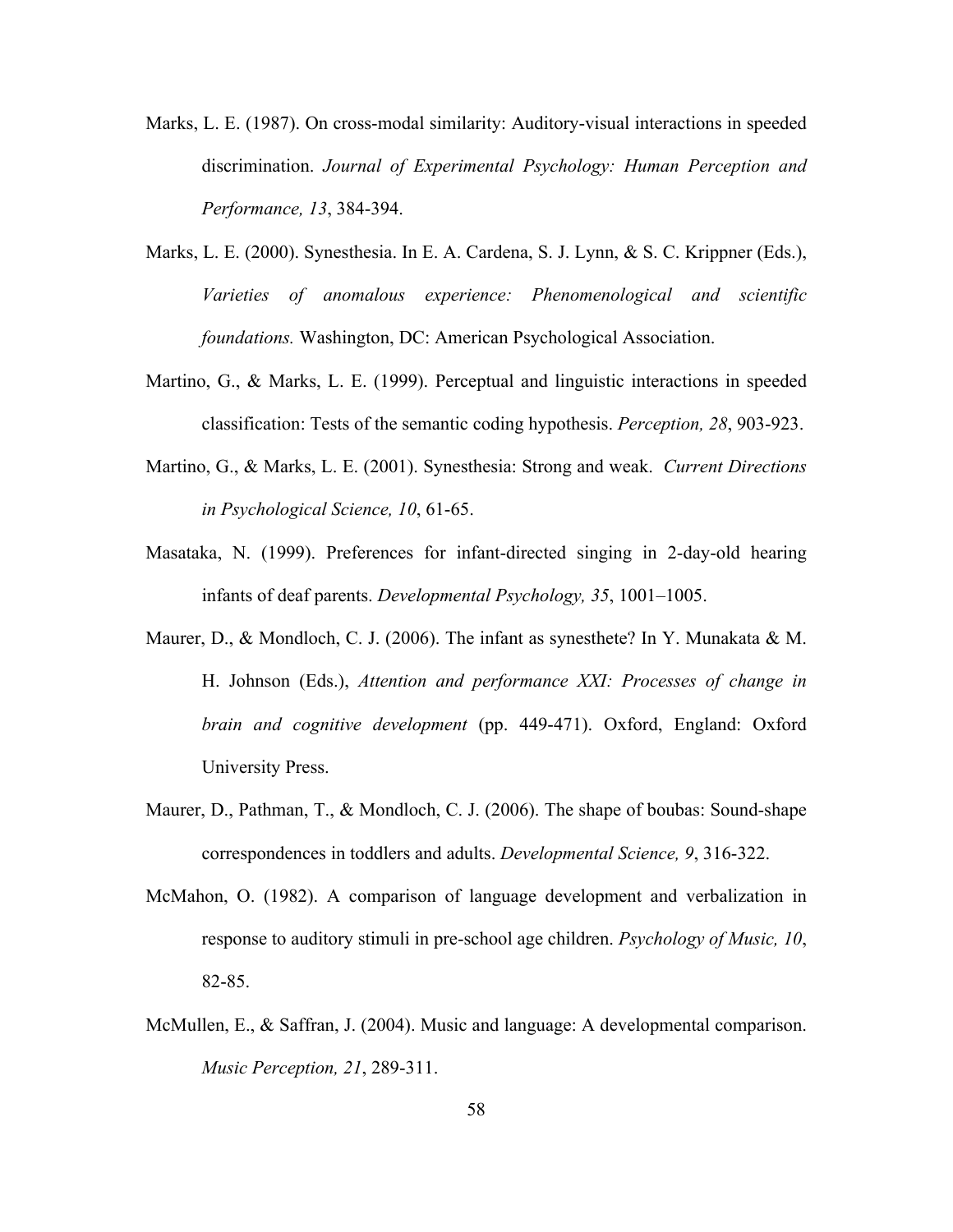- Melara, R. D., & O'Brien, T. P. (1987). Interation between synesthetically corresponding dimensions. *Journal of Experimental Psychology: General, 116*, 323-336.
- Meltzoff, A. N., & Borton, R. W. (1979). Intermodal matching in human neonates. *Nature, 282*, 403-404.
- Mondloch, C. J., & Maurer, D. (2004). Do small white balls speak? Pitch-object correspondences in young children. *Cognitive, Affective, & Behavioral Neuroscience, 4*, 133-136.
- Nakamura, S., Sadato, N., Oohashi, T., Nishina, E., Fuwamoto, Y., & Yonekura, Y. (1999). Analysis of music-brain interaction with simultaneous measurement of regional cerebral blood flow and electroencephalogram beta rhythm in human subjects. *Neuroscience Letters, 275*, 222-226.
- Papousek, M. (1996). Intuitive parenting: A hidden source of musical stimulation in infancy. In I. Deliege & J. Sloboda (Eds.), *Musical Beginnings: Origins and Devleopment of Musical Competence* (pp. 88-112). Oxford University Press.
- Penhune, V., Zattore, R. J., & Evans, A. C. (1998). Cerebellar contributions to motor timing: A PET study of auditory and visual rhythm reproduction. *Journal of Cognitive Neuroscience, 10*, 752-765.
- Platel, H., Price, C., Baron, J. C., Wise, R., Lambert, J., Frackowiak, R. S., Lechevalier, B., & Eustache, F. (1997). The structural components of music perception: A functional anatomical study. *Brain, 120*, 229-243.
- Roffler, S. K., & Butler, R. A. (1968). Localization of tonal stimuli on the vertical plane. *Journal of the Acoustical Society of America, 43*, 1260-1266.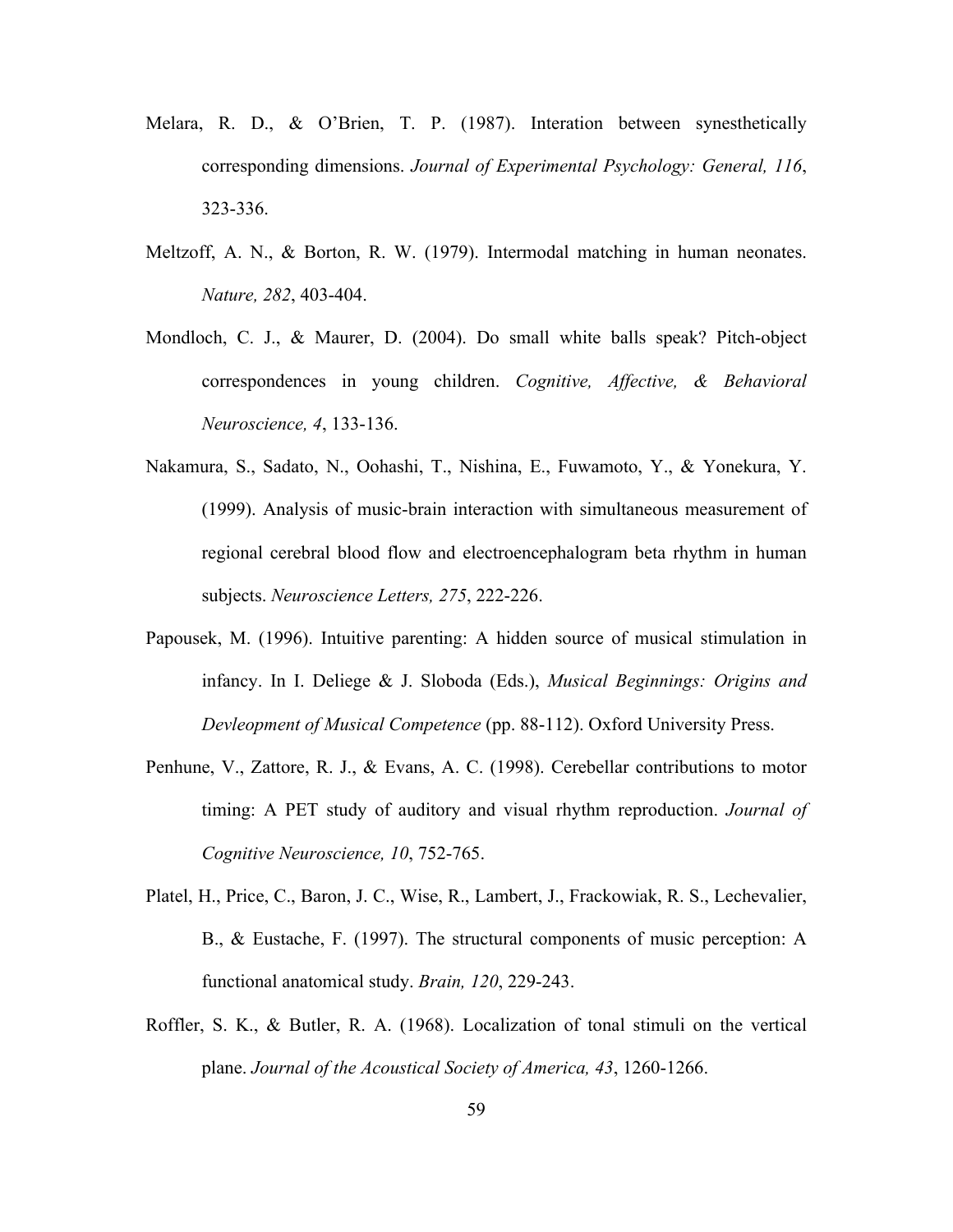- Rorden, C., & Driver, J. (1999). Does auditory attention shift in the direction of an upcoming saccade? *Neuropsychologia*, 37, 357 -377.
- Rose, S. A., Gottfried, A.W., & Bridger, W. H. (1981a). Cross-modal transfer and information-processing by the sense of touch in infancy. *Developmental Psychology, 17*, 90-98.
- Rose, S. A., Gottfried, A.W., & Bridger, W. H. (1981b). Cross-modal transfer in 6 month-old infants. *Developmental Psychology, 17*, 661-669.
- Schiffman, H.R. (2001). *Sensation and Perception*. New York, NY: John Wiley & Sons.
- Scott, C. S. (1977). Pitch concept formulation in preschool children (Doctoral dissertation, University of Washington, 1977). *Dissertation Abstracts International, 38*, 3133A.
- Spelke, E. S. (1976). Infants' intermodal perception of events. *Cognitive Psychology, 8*, 553-560.
- Spelke, E. S. (2008). Effects of music instruction on developing cognitive systems at the foundations of mathematics and science. *Learning, Arts, and the Brain: The Dana Consortium Report on Arts and Cognition.* NY/Washington D. C.: Dana Press.
- Spence, C., & Driver, J. (1997). Audiovisual links in exogenous overt spatial orienting. *Perception & Psychophysics, 59*, 1-22.
- Stein, B. E., & Meredith, M. A. (1993). *The Merging of the Senses*. Cambridge, MA: The MIT Press.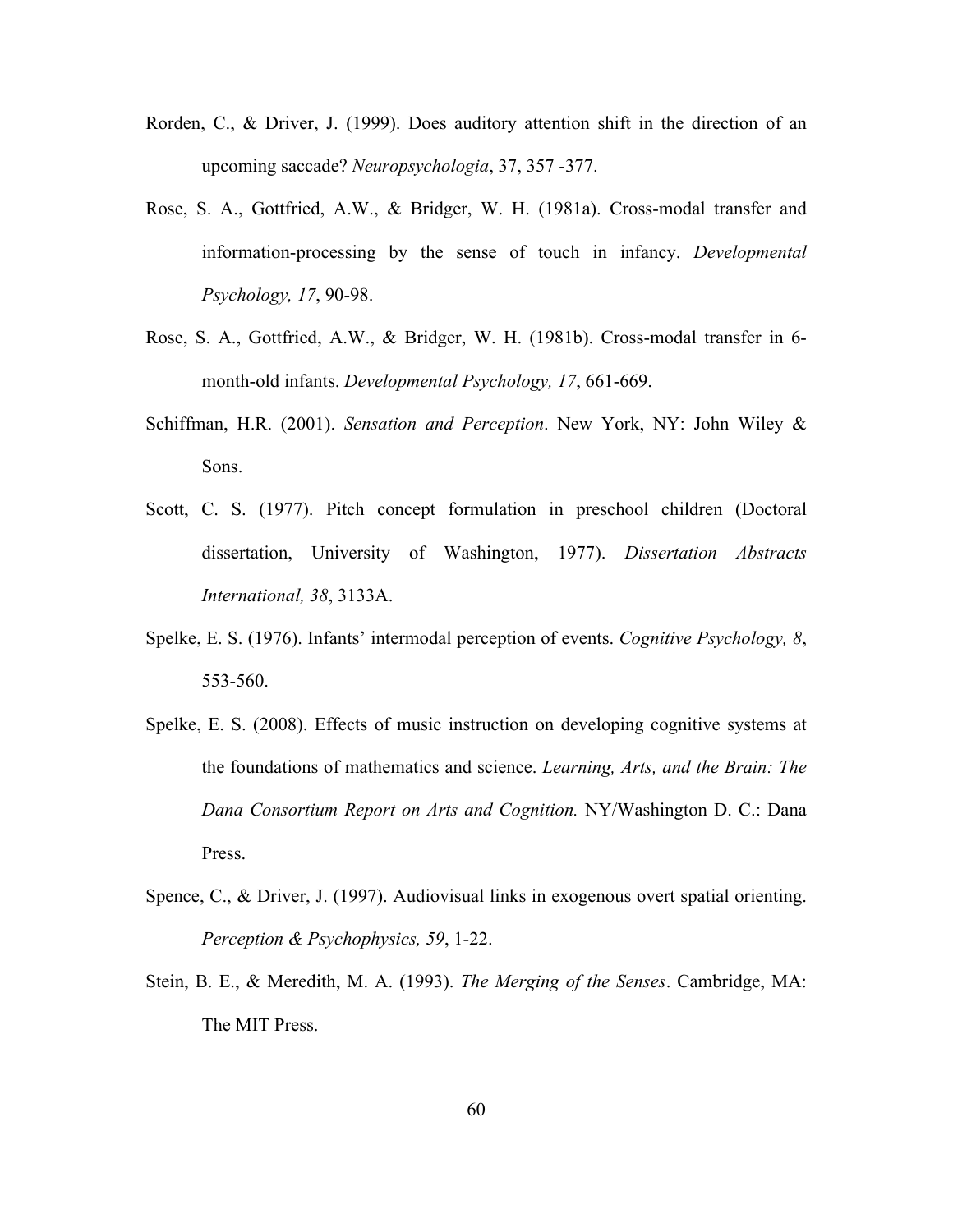- Stein, B. E., Wallace, M. T., & Meredith, M. A. (1995). Neural mechanisms mediating attention and orientation to multisensory cues. In M. Gazzaniga (Ed.), *The Cognitive Neurosciences* (pp. 683-702). Cambridge, MA: MIT Press.
- Stern, D. N. (1998). *The Interpersonal World of the Infant*. New York, NY: Perseus Books.
- Stewart, L., Walsh, V., & Frith, U. (2004). Reading music modifies spatial mapping in pianists. *Perception & Psychophysics, 66*, 183-195.
- Trainor, L. (1996). Infant preferences for infant-directed versus noninfant-directed playsongs and lullabies. *Infant Behavior and Development, 19*, 83–92.
- Trainor, L., & Zacharias, C. (1998). Infants prefer higher-pitched singing. *Infant Behavior and Development, 21*, 799–805.
- Trehub, S. (2003). Musical predispositions in infancy: An update. In I. Peretz & R. J. Zatorre (Eds.), *The cognitive neuroscience of music* (pp. 3–20). Oxford: Oxford University Press.
- Trehub, S., & Trainor, L. (1998). Singing to infants: Lullabies and playsongs. *Advances in Infancy Research, 12*, 43–77.
- Wagner, S., Winner, E., Cicchetti, D., & Gardner, H. (1981). "Metaphorical" mapping in human infants. *Child Development, 52*, 728-731.
- Walker, P., Bremner, J. G., Mason, U., Spring, J., Mattock, K., Slater, A., & Johnson, S. P. (2010). Preverbal infants' sensitivity to synaesthetic cross-modality correspondences. *Psychological Science, 21*, 21-25.
- Walker-Andrews, A. S., & Lennon, E. M. (1985). Auditory-visual perception of changing distance by human infants. *Child Development, 56*, 544-548.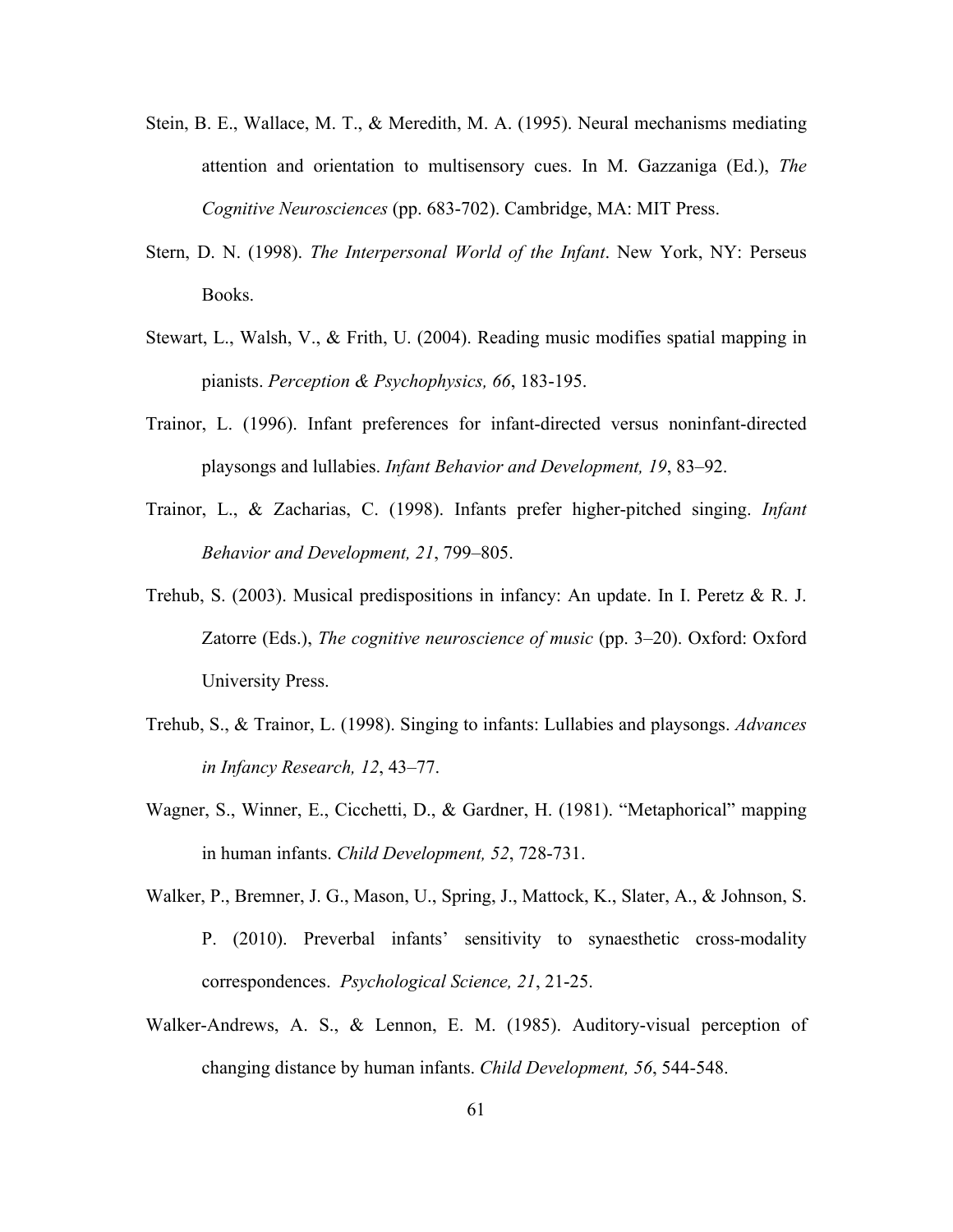- Webster, P. R, & Schlentrich, K. (1982). Discrimination of pitch direction by preschool children with verbal and nonverbal tasks. *Journal of Research in Music Education, 30,* 151-161.
- Weeks, D. J., & Proctor, R. W. (1990). Salient-features coding in the translation between orthogonal stimulus and response dimensions. *Journal of Experimental Psychology: General, 119*, 355-366.
- White, D.J., Dale, P. S., & Carlsen, J. C. (1990). Discrimination and categorization of pitch direction by young children. *Psychomusicology, 9* (1), 39-58.
- Van Zee, N. (1976). Responses of kindergarten children to musical stimuli and terminology. *Journal of Research in Music Education, 24*, 14-21.
- Zatorre, R. J., Evans, A. C., & Meyer, E. J. (1994). Neural mechanisms underlying melodic perception and memory for pitch. *Neuroscience, 14*, 1908-1919.